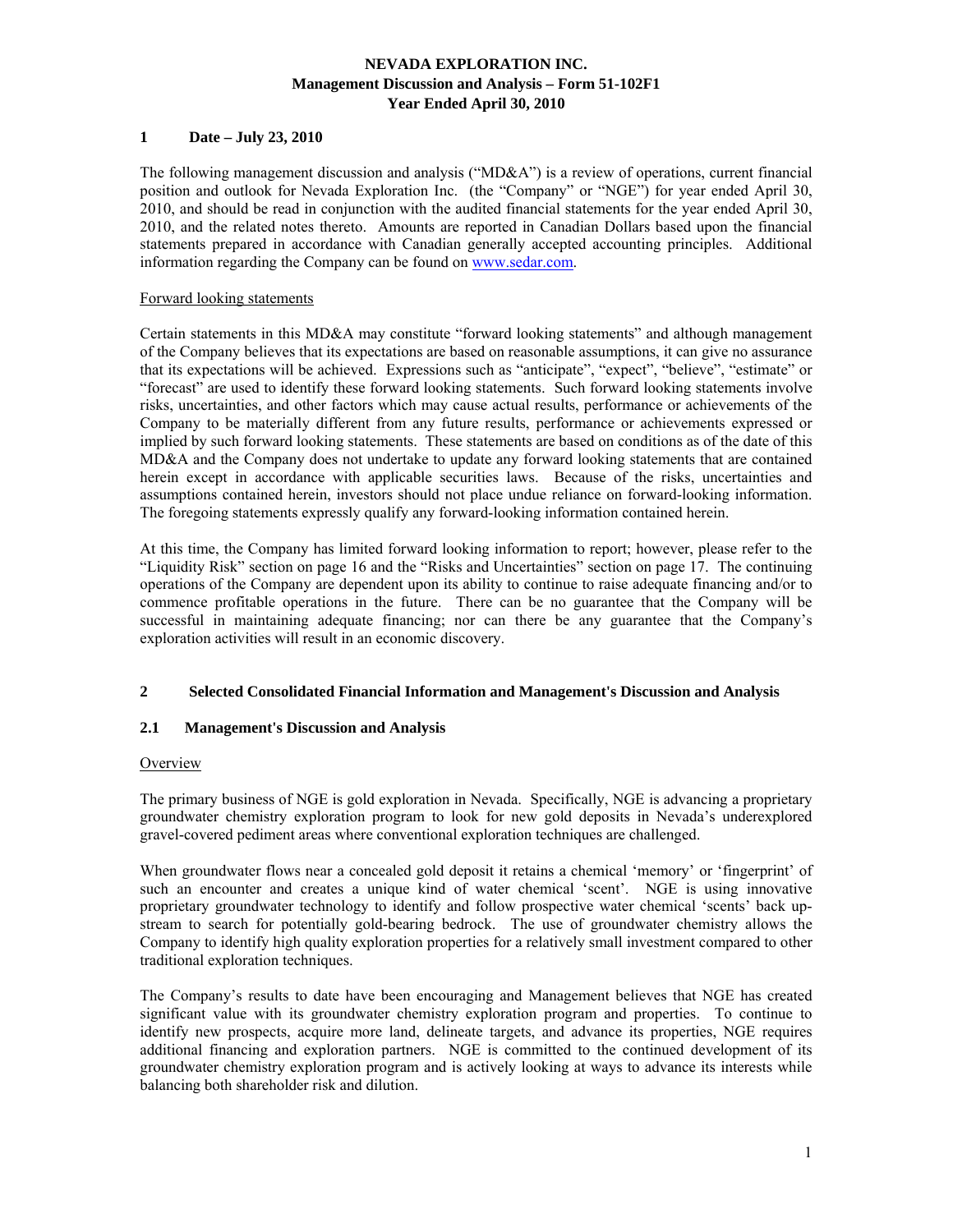Significant events for the year ended April 30, 2010 and through the date of this report are:

- 1. On June 8, 2009, NGE announced an Exploration and Option to Joint Venture Agreement ("JV Agreement") with International Enexco Ltd. ("Enexco") (TSX-V:IEC) on the Hot Pot Gold Property. The JV Agreement calls for Enexco to complete a work program that includes 6,000 meters (19,600ft) of drilling over three years to earn a 51% interest in the Property, with the option to earn an additional 19%, for 70% total, by drilling another 3,000 meters (9,800ft) during the fourth year. Enexco's minimum annual work commitment during the first three years is 1,500 meters (4,900ft) of drilling.
- 2. On June 15, 2009, NGE announced the addition of 96 new claims (800 hectares) at the Bull Creek Gold Property. The results from the Company's 2008 Phase I drilling program at Bull Creek show that both the alteration intensity and the geochemically anomalous trace-element geochemistry increase from west to east across the property, which suggests that they were sourced from the east. This interpretation is consistent with the detailed air magnetic and gravity geophysics at Bull Creek, which also suggest a fractured, north-south structural zone to the east of the Phase I drill holes. Together, the geochemical, geophysical, and geologic evidence suggested that the source of the anomalous geochemistry in the shallow, hydrothermally altered volcanic bedrock at Bull Creek was located beyond the eastern boundary of NGE's original claim block. Based on this data, NGE increased its land position to fully cover the developing Bull Creek target.
- 3. On September 3, 2009, NGE announced the completion of a non-brokered private placement, pursuant to which, NGE issued 20,995,673 Units at a price of \$0.0525 for total gross proceeds of \$1.1M. Each Unit consisted of one common share and one-half of one non-transferable common share purchase warrant. Each whole warrant entitles the holder to purchase one common share at an exercise price of \$0.10 for a period of two years, subject to an accelerated expiry provision.
- 4. On September 24, 2009, NGE announced the resignation of Randy Koroll as Chief Financial Officer of NGE.
- 5. On September 30, 2009, NGE announced the appointment of Ms. Jennifer Boyle, B.A., LL.B., to the Board of Directors.
- 6. On October 13, 2009, NGE announced that it signed a Mining Lease and Option to Purchase Agreement ("Agreement") with Genesis Gold Corporation ("Genesis") to acquire a 100% interest on Genesis's Hot Pot Claims ("Property"), which consist of 254 unpatented mineral claims (approx. 2,000 hectares or 5,000 acres) in the Kelly Creek Basin, in Humboldt County, Nevada. With the addition of the Genesis claims, NGE is now one of the largest property holders in the Kelly Creek Basin.
- 7. On November 17, 2009, NGE announced the appointment of Mr. Cyrus Driver, CA, to the position of Chief Financial Officer and to the Board of Directors.
- 8. On November 25, 2009, NGE announced the completion of a brokered financing, pursuant to which, NGE issued 2,742,000 Units at a price of \$0.17 for total gross proceeds of \$466,140. Each Unit consisted of one common share and one-half of one non-transferable common share purchase warrant. Each whole warrant entitles the holder to purchase one common share at an exercise price of \$0.22 for a period of 18 months.
- 9. On December 18, 2009, NGE announced the opening of a new corporate office in Vancouver, British Columbia.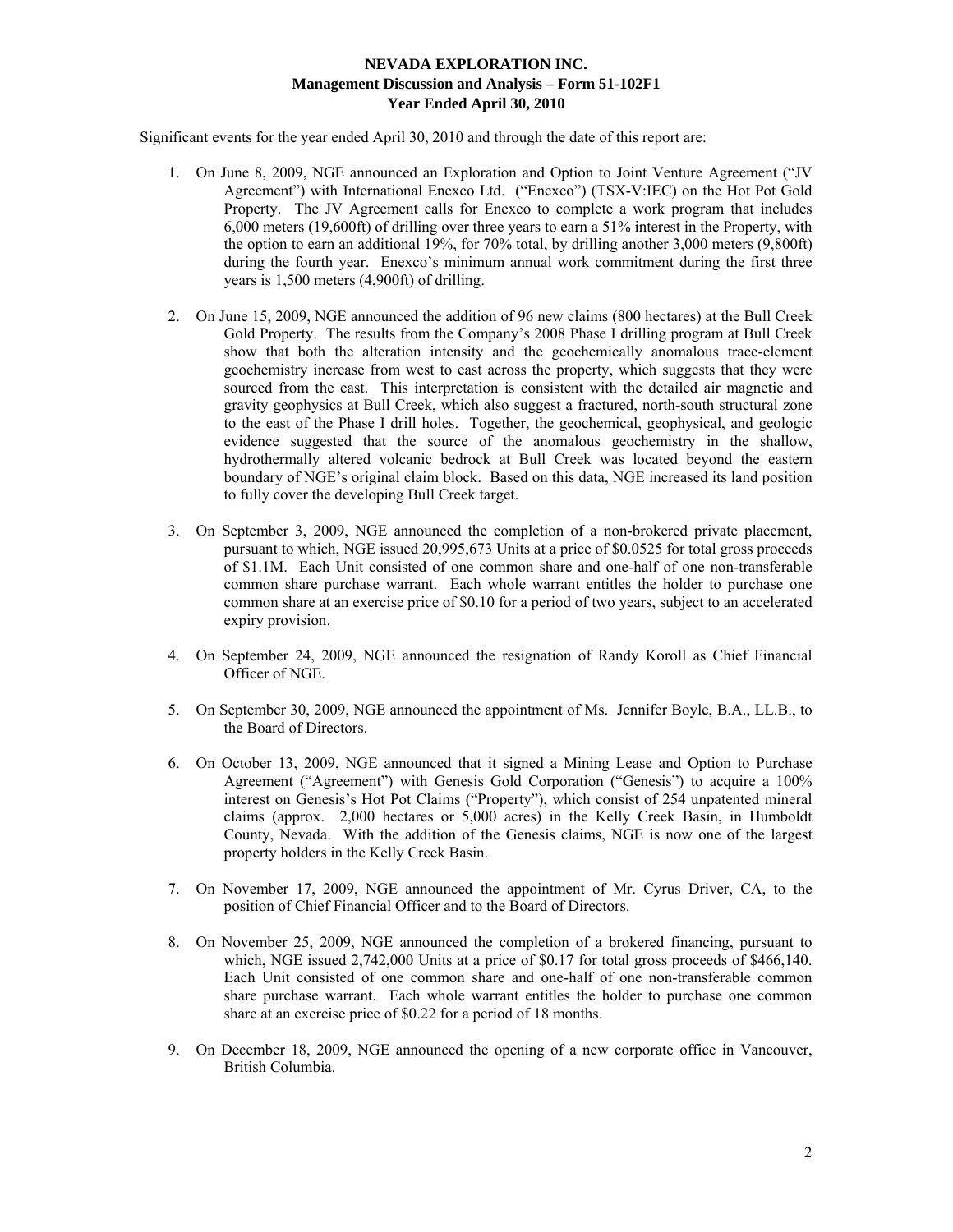- 10. On January 19, 2010, NGE held its Annual General and Special Meeting. All business before the meeting was approved by shareholders, including the election of directors, the approval of the Company's Incentive Stock Option Plan, the adoption of new Bylaws, and the re-pricing of the exercise price of 1,550,000 options.
- 11. On March 19, 2010, NGE announced that its Board of Directors approved the steps necessary to amalgamate with its wholly-owned subsidiary, 2107189 Ontario Inc. ("Ont Co"). The amalgamation was completed effective July 14, 2010. The amalgamation took the form of a vertical short-form amalgamation, and was completed pursuant to the Canada Business Corporations Act. The purpose of the amalgamation was to simplify the corporate structure and reduce administrative costs. The amalgamation will not have any significant effect on the business and operations of the Company.
- 12. On June 7, 2010, Northgate Minerals Corp. ("Northgate") (TSX: NGX, NYSE Amex: NXG) and NGE announced the completion and execution of an Exploration and Option to Enter Joint Venture Agreement ("Agreement") on NGE's Awakening Gold Project ("Property"), in Humboldt County, Nevada. The Agreement grants Northgate the option to earn an initial 51% interest in the Property by spending \$4,100,000 in exploration and making additional cash payments totalling \$436,000 over five years. Northgate's exploration commitment in the first year is \$500,000. If Northgate completes the initial 51% earn-in, it may then earn an additional 14%, for a total of 65%, by completing a feasibility report on the Property.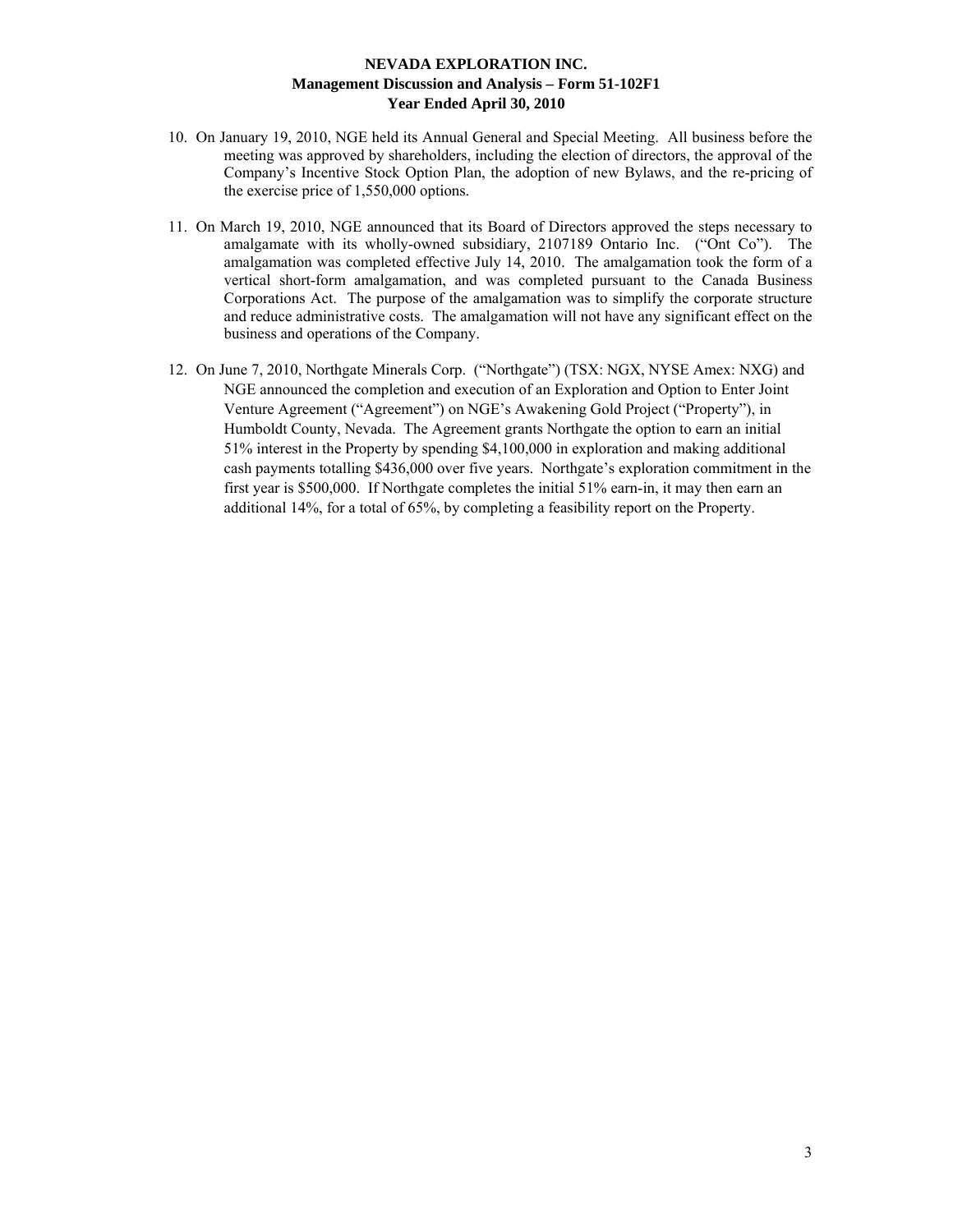# Land Acquisition and Maintenance

The Company carefully evaluated the cost of land acquisition and yearly holding fees to insure that it only holds land with the highest exploration potential. When NGE decides that the results from groundwater sampling, soil geochemistry sampling, seismic surveys, gravity surveys, air magnetic surveys, and drilling indicate that certain lands are no longer prospective, NGE releases these lands. Conversely, when results indicate that certain other lands are worth acquiring, NGE acquires these lands.

As of July 23, 2010, NGE directly holds 2,430 unpatented mining claims and other mineral interests in the following properties through its wholly owned US subsidiary, Pediment Gold LLC:

| Project                  | <b>NGE Claims</b> |               | OTHER*        | <b>Total</b>  |
|--------------------------|-------------------|---------------|---------------|---------------|
|                          | <b>Claims</b>     | Area $(km^2)$ | Area $(km^2)$ | Area $(km^2)$ |
| Fletcher Junction (FJ)   | 127               | 10.3          | 0.0           | 10.3          |
| Hot Pot (HP)             | 6                 | 0.5           | 8.8           | 9.3           |
| Bull Creek (BU)          | 297               | 24.0          | 0.0           | 24.0          |
| Awakening (AW)           | 432               | 34.0          | 1.2           | 36.4          |
| Sand Pass (SP)           | 197               | 15.9          | 9.4           | 25.3          |
| Winnemucca Mountain (WM) | 90                | 7.3           | 0.0           | 7.3           |
| Rye Patch (RP)           | 169               | 13.7          | 0.8           | 14.5          |
| Jungo (JU)               | 192               | 15.5          | 0.0           | 15.5          |
| Dunphy (DU)              | 78                | 6.3           | 0.0           | 6.3           |
| Kelly Creek (KC)         | 581               | 47.0          | 20.0          | 67.0          |
| Whiskey Flats (WF)       | 273               | 22.1          | 0.0           | 22.1          |
| <b>TOTAL</b>             | 2,442             | 196.6         | 40.2          | 236.8         |

\*Leased private lands and claims on BLM land leased from third parties.

On March 1, 2010, the Nevada State Legislature approved an additional fee assessment for mining claims in Nevada. The amount of the fee varies from \$70 to \$195USD per claim. The fee is payable by June 1, 2011. The company is presently reviewing the applicability of the fee with its legal and other advisors to determine the effect of the fee on the Company.

# Exploration Risk Management Strategy

NGE manages exploration risk by focusing exploration resources in specific, planned stages on each property. If the results from one stage are positive, then NGE allocates funds to the next stage. If at any stage, results are negative, NGE drops the property from further consideration. NGE's staged exploration strategy manages risk and assures that properties showing positive results move aggressively through the exploration pipeline. As a result, NGE continually focuses exploration resources on the most prospective targets.

NGE's exploration stages include:

- − Groundwater Chemistry: NGE first uses its proprietary hydroprobe sampling technology to collect regularized groundwater samples across areas already shown to be prospective based on samples collected from existing springs and water wells. NGE uses the regularized groundwater chemistry samples to develop a computerized groundwater chemistry model of each target.
- − Acquisition: NGE acquires the mineral rights covering prospective targets showing large areas of highly anomalous groundwater chemistry. If a target of exploration interest is on BLM land that is open to location (available), NGE locates mineral claims. If a target lies on private land, NGE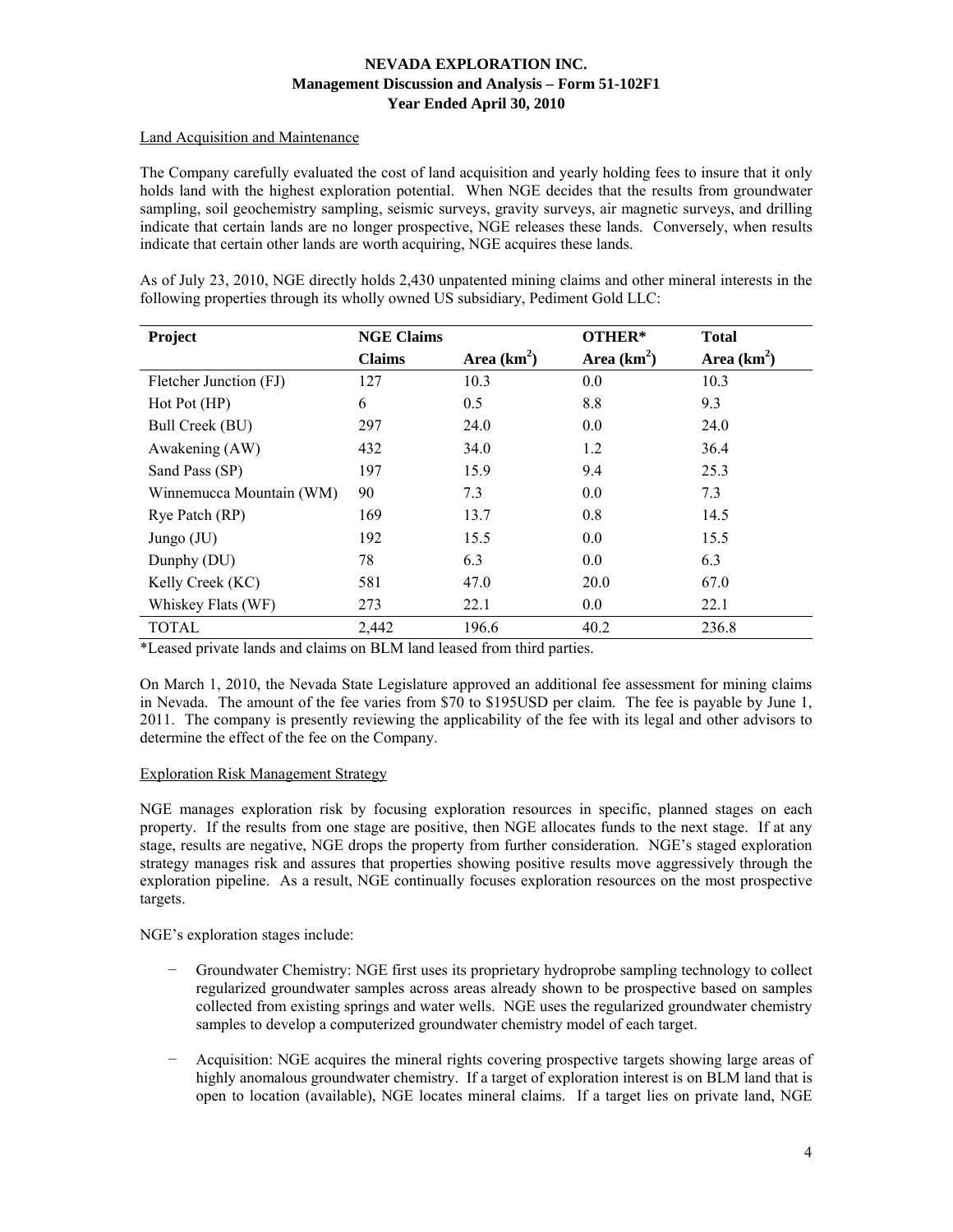completes a title review to determine mineral title ownership, and then endeavours to negotiate an agreement with the owner.

- Soil Geochemistry: NGE completes detailed soil sampling across areas demonstrating prospective groundwater chemistry to detect the possible vertical migration of gold and trace-elements from the underlying bedrock into the soils above. The use of soil geochemistry allows NGE to confirm the presences of anomalous levels of gold and other trace elements in an additional medium.
- Gravity Geophysics: NGE uses detailed gravity geophysics to provide valuable information about the depth to bedrock across a property. Gravity data can suggest areas of strong changes in the relief or composition of the underlying bedrock, which can be indicative of underlying fault zones and alteration that often control the location of gold mineralization.
- − Air Magnetics: NGE uses detailed air magnetic geophysics to provide information on the locations and types of rocks, fault zones, and hydrothermal alteration that generally accompany large gold deposits.
- Seismic Geophysics: NGE uses seismic geophysics, where appropriate, to identify deep-seated, steeply-dipping fault zones that can be projected into the near surface environment. Major, highangle structures are important since they provide a potential conduit or 'plumbing' system for potential gold-bearing, hydrothermal fluids to access near-surface areas and deposit gold.
- Drilling: where properties successfully pass through the above exploration stages, NGE uses drilling to test for: (1) shallow bedrock  $($  < 1,000ft beneath the surface); (2) structures or faults in bedrock that may source potential mineralization; (3) bedrock that has been altered by hydrothermal fluids; (4) anomalous concentrations of gold and associated trace-elements in bedrock; and (5) sufficiently sized target to reasonably contain an economic resource. NGE evaluates drilling results based on these criteria to determine whether or not to continue to maintain each property and commit further exploration expenditures towards them.

# *Fletcher Junction (FJ)*

The Fletcher Junction Project is located in Mineral County, Nevada, approximately 30km southwest of Hawthorne, Nevada. The Company has a 100% interest in 127 claims (10.3km<sup>2</sup>) at the Fletcher Junction Project, subject to a 1.25% net smelter return royalty ("NSR") to Royal Gold, Inc.

On December 18, 2008, NGE announced the completion of a Phase I RC drill program at Fletcher Junction, and presented the detailed results that demonstrate how NGE used its groundwater chemistry exploration technology to discover a new, gold-bearing hydrothermal system in an otherwise blind, covered bedrock setting. Nine wide-spaced drill holes were completed to target depth, and all nine encountered altered bedrock that contained geochemically anomalous gold and gold-associated trace elements, as well as anomalous gold and trace-element groundwater chemistry. The bedrock, alteration, and the suite of goldassociated trace elements found at Fletcher Junction are similar to those found at the nearby Aurora mining district, noted for historic, high grade underground production.

While significant intervals of potentially ore grade mineralization were not encountered in the Phase I drilling, management believes that the results at Fletcher Junction are substantive in that they demonstrate how NGE has used its unique and proprietary groundwater exploration technique to discover a new goldbearing, hydrothermal system in a covered bedrock setting. The results to date at Fletcher Junction add value to NGE's other projects that were all identified using the same groundwater chemistry exploration technology, and they establish NGE as a source of quality exploration projects for potential Joint Venture partners.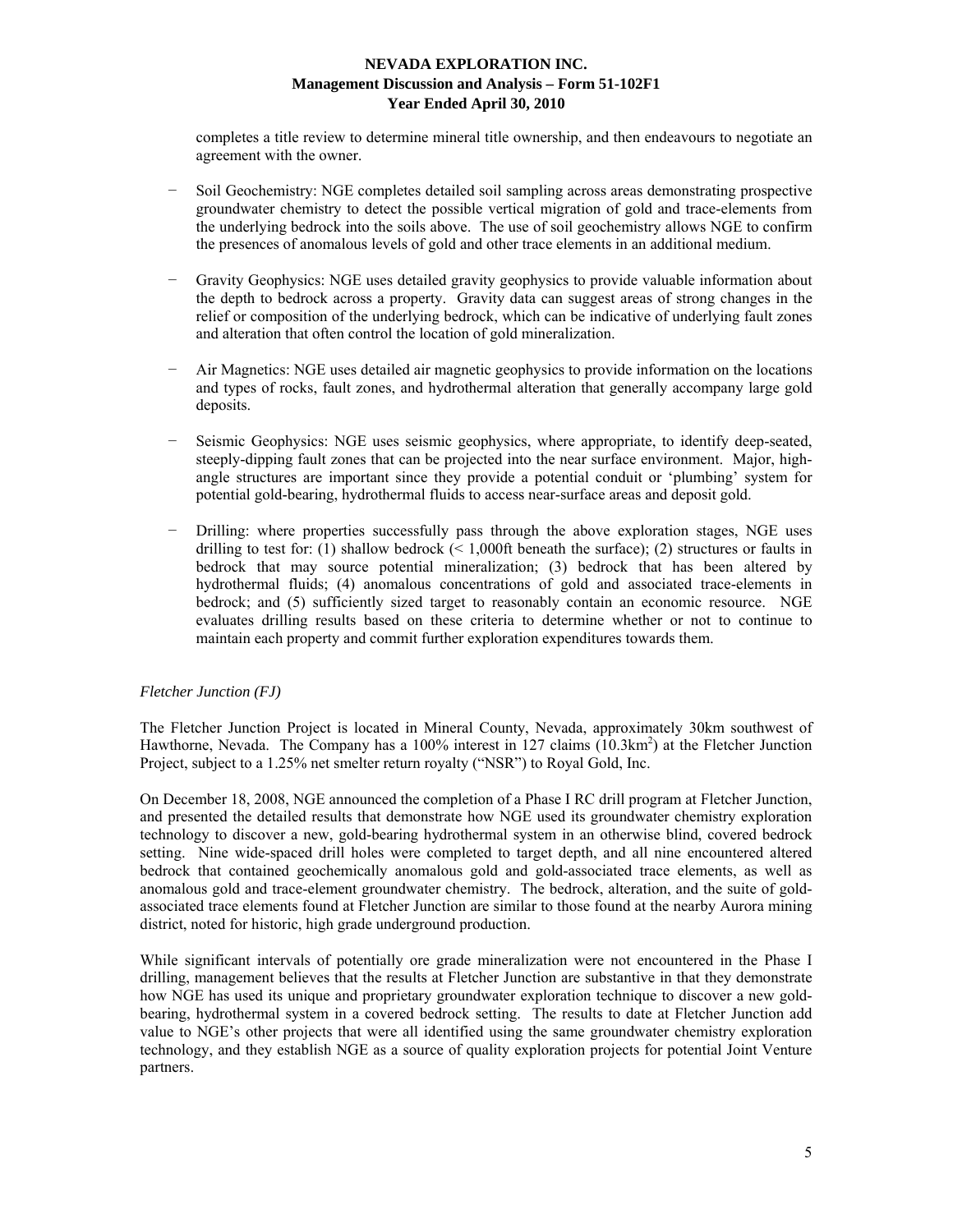NGE believes the first phase drill results at Fletcher Junction justify a much larger, Phase II drill program specifically designed to test the vertical fault zones believed to contain ore-grade gold mineralization that source the anomalous gold in groundwater, alluvium, quartz-boulders and bedrock at Fletcher Junction. In preparation for Phase II drilling, NGE is working with the US Forest Service on a new Plan of Operations. During the 2009 and early 2010, NGE's biological and archaeological consultants completed the required surveys and have submitted their reports to the US Forest Service. NGE is now awaiting the US Forest Service's comments on the Plan of Operations.

On March 31, 2010 NGE completed a 253 page technical report that summarized all work completed on the property and began discussions with potential JV partners.

## *Hot Pot (HP)*

In 2004, NGE's regional reconnaissance groundwater sampling program identified an area of anomalous groundwater chemistry near Hot Pot in Humboldt County, Nevada, approximately 30km northwest of Battle Mountain, Nevada. Regional gravity data suggested that the Hot Pot area is underlain by a bedrock high was covered by a thin layer of sand & gravel.

On September 16, 2004, the Company entered into a 10 year Mining Lease Agreement on 8.8km<sup>2</sup> at Hot Pot Project, subject to a 3% NSR to the land owner. The Company also controls 6 claims at Hot Pot (50 hectares). The lands within the Mining Lease Agreement and the 6 claims are subject to a 1.25% NSR to Royal Gold, Inc.

In 2005, nine RC drill holes were completed at Hot Pot to depths ranging from 92m (300ft) to 190m (620ft) for a total of 1,195m (3,900ft). The widely-spaced, shallow holes confirmed bedrock to range in depth from 33m (110ft) to 112m (370ft). The bedrock was hydrothermally altered and contained anomalous gold and trace elements similar to that associated with the Lone Tree gold mine. The drilling also confirmed and enlarged the area of anomalous groundwater chemistry.

In 2007, NGE used its Hydroprobe equipment to complete a detailed groundwater chemistry survey at Hot Pot on a 400m (1/4 mi) grid. The resulting groundwater chemistry model showed highly anomalous gold and trace elements chemistry and further expanded the area of exploration interest. Additionally, in 2007, NGE completed two seismic geophysical lines, which identified several deep, north-trending, steeplydipping fault zones.

In 2008, NGE completed a detailed gravity geophysical survey, which successfully mapped the relative depth to the underlying bedrock by measuring the density contrast between 200m sampling points. The gravity survey delineated sharp changes in the slope of the bedrock that coincided with the fault zones identified by seismic geophysics.

In 2008, NGE completed 10 vertical, RC drill holes to test small segments of the steeply-dipping fault zones identified by the 2007 seismic and gravity geophysics. Three vertical holes were spaced 100m (330ft) apart on each of three lines. The holes ranged in depth from 50m (165ft) to 175m (575ft) for a total of 1,085m (3,565ft). The shallow drill holes encountered hydrothermally altered bedrock containing anomalous gold and trace elements. Deeper, angle drill holes designed to cross cut the areas where the steeply-dipping fault zones had been projected were planned, but the drilling contractor was unable to complete the program.

Also in 2008, an energy company, with business interests separate from NGE, started a deep test drill hole on the Hot Pot property. In exchange for NGE's seismic data, NGE was granted access to drill cuttings from the 1,372m (4,500ft) drill hole. Significantly, the deep drill hole encountered hydrothermally-altered, Paleozic Rocks underlying the Hot Pot Project. Hydrothermal alteration includes carbon re-mobilization, local bleaching, clay, de-calcification and secondary pyrite.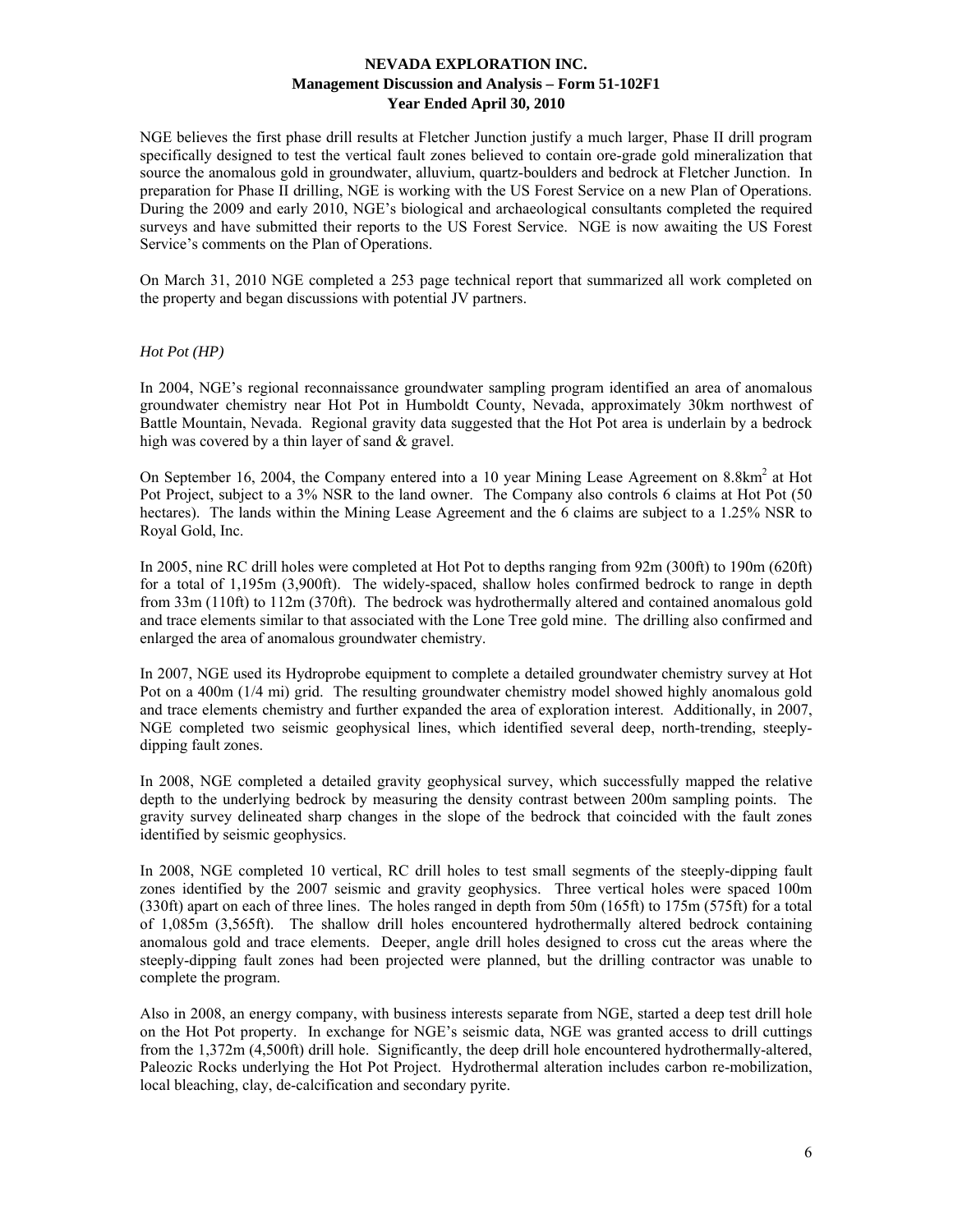Although potentially economic quantities of gold mineralization have not yet been encountered at Hot Pot, drilling to date has been wide-spaced and could have easily missed the type of high-angle fault zones that control significant known gold mineralization elsewhere in the region. The widely-distributed, highly anomalous gold in groundwater together with the large area of hydrothermally-altered and geochemically anomalous bedrock strongly suggests that higher values for gold in bedrock than have been discovered to date may still be located nearby. The next step is more closely-spaced, shallow, vertical drill holes and/or deeper, angle holes targeted to intersect steeply-dipping, potentially ore-bearing fault zones and favourable bedrock units.

On June 4, 2009, the Company entered into an Exploration Agreement with International Enexco Ltd. ("Enexco") whereby Enexco can earn a 51% interest in the Hot Pot Property by drilling 6,000 meters (19,600ft) over three years, with the option to earn an additional 19%, for 70% total, by drilling another 3,000 meters (9,800ft) during the fourth year. On July 2, 2009, NGE announced that Enexco had begun drilling at Hot Pot.

On January 25, 2010, Enexco reported on its 2009 Hot Pot drilling program. In the news release, Enexco reported that they completed 3,462 metres of core drilling in 11 drill holes to develop stratigraphic information and to test for mineralized structures beneath the alluvial cover. The drilling successfully encountered weak but widespread anomalous gold values in all 11 holes across the 8.8-square-kilometre property. Enexco also reported that they engaged Doug McGibbon, an economic geologist with over 25 years of exploration experience in the Battle Mountain area and responsible for major discoveries at the Marigold and Pinson mines, to review the drilling results and the exploration data, and to put the Hot Pot property into regional context:

"Mr. McGibbon's study has confirmed that the hydrothermally altered and mineralized lithologies at Hot Pot are similar if not stratigraphically equivalent to those hosting orebodies at the Marigold mine. Although gold values only ranged up to 66 parts per billion, the mineralized zones encountered were up to 149 metres in length beneath overburden cover that was between 40 to 152 metres in all but two of the holes, with the spacing between holes still leaving sufficient room to host a significant gold deposit. Drilling also identified zones of oxidation to depths of 300 metres, significant intervals of brecciated material indicative of several major fault zones and an apparent horst block with similarities to the geologic setting at the Lone Tree mine. Structural analysis is currently under way, and additional geochemical and geophysical work are being considered to focus further drilling."

# *Bull Creek (BU)*

The Bull Creek Project is located in Humboldt County, Nevada, approximately 60km west-northwest of Winnemucca, Nevada. The Company has a 100% interest in 297 claims (24.0km<sup>2</sup>) at Bull Creek.

In 2008, NGE completed a detailed groundwater survey at Bull Creek to delineate the project's anomalous groundwater chemistry, and then completed a detailed soil sampling program to both verify and model the surface geochemistry above the prospective groundwater chemistry target. Later in 2008, to further develop the project's exploration model, NGE completed detailed gravity and airborne magnetic geophysical surveys to better understand the different rock types and possible fault zones concealed beneath the large expanse of sand and gravel covering the target. Also in 2008, as a final input to the Bull Creek exploration model, NGE completed seismic geophysics to test for deep-seated fault zones. NGE combined these data sets to develop the conceptual targets for Phase I drill testing.

In 2008, NGE completed a Phase I drilling program at Bull Creek specifically to test the concept that an undiscovered, potentially gold-bearing hydrothermal system is responsible for the anomalous gold and trace-elements discovered in the groundwater. NGE completed 18 RC drill holes at Bull Creek. The holes were spaced 0.4km  $(0.25mi)$  to 1.6km  $(1.0mi)$  apart across the  $41km^2$  property, and the holes ranged in depth from 100m (300ft) to 300m (1,000ft). The drilling defined shallow bedrock along the eastern margin of the property, ranging in depth from 15m (50ft) to 100m (300ft).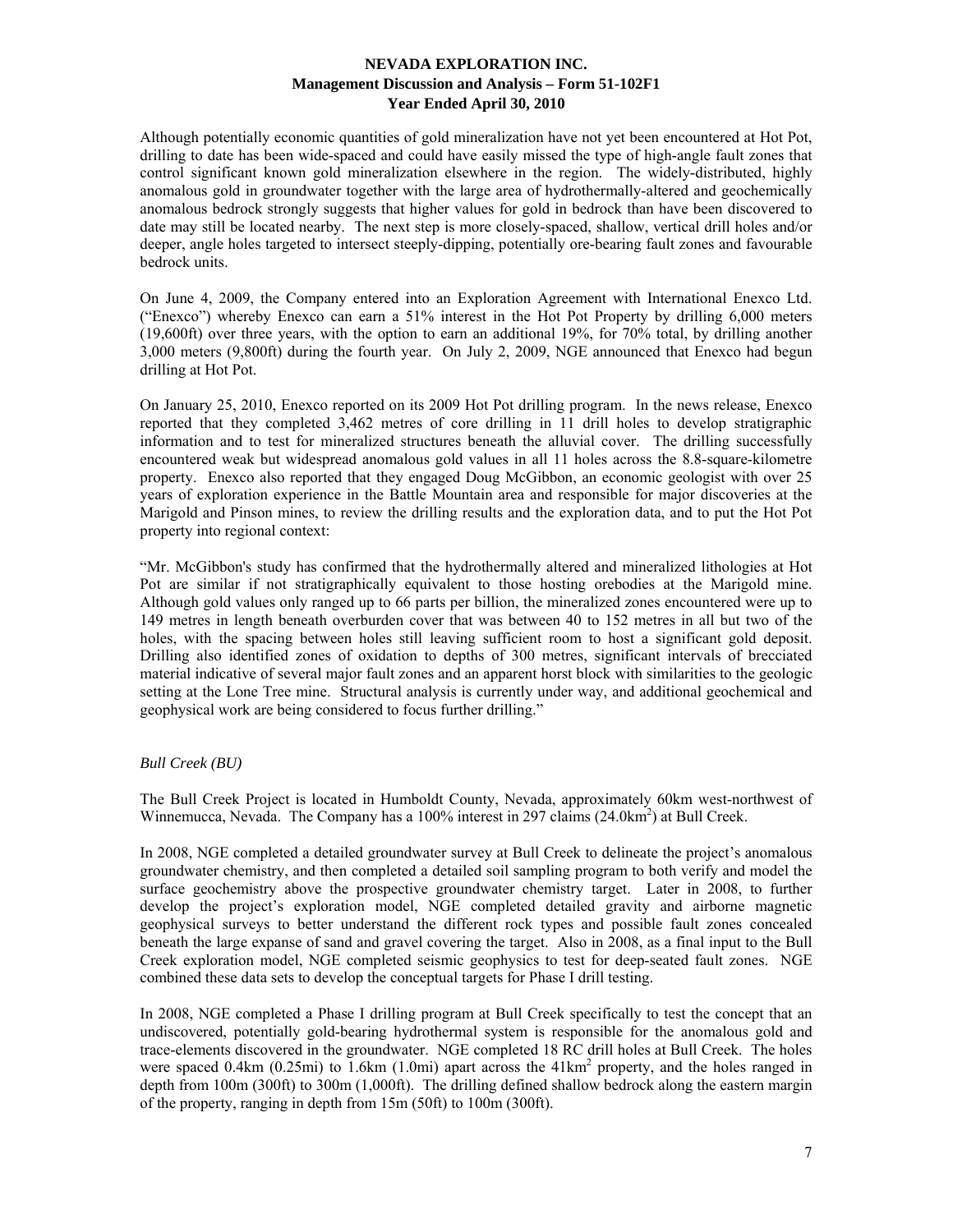On February 23, 2009, NGE announced completion of data reduction for its Phase I drill program at Bull Creek. The results showed several >200m (>650ft) intervals of hydrothermally altered and geochemically anomalous volcanic rock. The increase in alteration intensity and trace-elements geochemistry seen in the wide-spaced drill holes moving from west to east across the eastern half of the property suggests NGE has discovered the edge of a significant new hydrothermal system of exploration significance. NGE believes additional drilling is warranted farther to the east, and this conclusion is also supported by the structural interpretation of the gravity and air magnetic geophysics. In 2009, NGE increased its claim position towards the east to cover the developing target.

The initial identification of anomalous groundwater chemistry at Bull Creek has resulted in a successful Concept Test: the discovery of a large area of hydrothermally-altered, shallow bedrock containing geochemically anomalous gold and gold-associated trace elements. These features of exploration significance are similar to those found at the nearby Sleeper Mine, which produced 1.7M ozs of gold and 1.9M ozs of silver from 1986 to 1996. These results further demonstrate how groundwater chemistry can efficiently and effectively reduce large, sand and gravel covered valley basins to discrete, highly prospective exploration targets deserving of more focused and intense exploration expenditures.

On June 30, 2010 NGE completed a 438 page technical report summarizing all work completed on the property. NGE believes that additional drilling is warranted at Bull Creek and has begun discussions with potential JV partners.

# *Awakening (AW)*

The Awakening Project is located in Humboldt County, Nevada, approximately 50km north-northwest of Winnemucca, Nevada, and directly north of the Sleeper Gold Mine. The Company has a 100% interest in 432 claims (34.0km<sup>2</sup>) at Awakening. On July 1, 2008, the Company entered into a Mining Lease agreement with DIR Exploration Inc. on 15 claims (approx. 120 hectares) that are subject to a 3% NSR.

The Awakening gold property is largely covered by syn- to post-mineral volcanic units and post-mineral alluvium and as a result, has seen little historic exploration activity. Projections of favourable lithology, structure, and alteration at regional, district and property scales suggest that potentially important goldsilver mineralization may be located within economic depths beneath the cover at Awakening.

In 2007 and 2008, NGE completed a detailed groundwater chemistry sampling program at Awakening. The groundwater samples contained high levels of gold and other trace elements in concentrations similar to those found at the adjacent Sleeper mine. During April and June, 2008, the Company's field crews completed soil sampling programs across the property and successfully confirmed the presence of anomalous gold and gold-related trace elements.

Also in 2008, NGE acquired approximately  $85 \text{km}^2$  (33mi<sup>2</sup>) of high quality gravity geophysics data and approximately 173  $\text{km}^2$  (67 m<sup>2</sup>) of air magnetic data. The gravity geophysical survey was collected to delineate depth to metasedimentary and granitic bedrock, potential thickness of preserved rhyolitic volcanic rocks, and the location and orientation of prominent lithologic offsets that might be indicative of major fault zones. The detailed air magnetic survey was completed to be used in conjunction with the gravity data to define magnetically anomalous volcanic lithologies and zones of hydrothermal and/or structural magnetite destruction that might be indicative of major fault zones and possible hydrothermal alteration.

The results of the geochemistry and geophysical programs combined to improve NGE's exploration model and demonstrated that Awakening is a compelling target. In 2008, NGE commenced a Phase I RC drilling program at the Awakening property but drilling was suspended due to drilling difficulties.

During 2009, NGE completed detailed geologic mapping at a scale of 1:10,000 in the northern-most Slumbering Hills along the eastern edge of Awakening.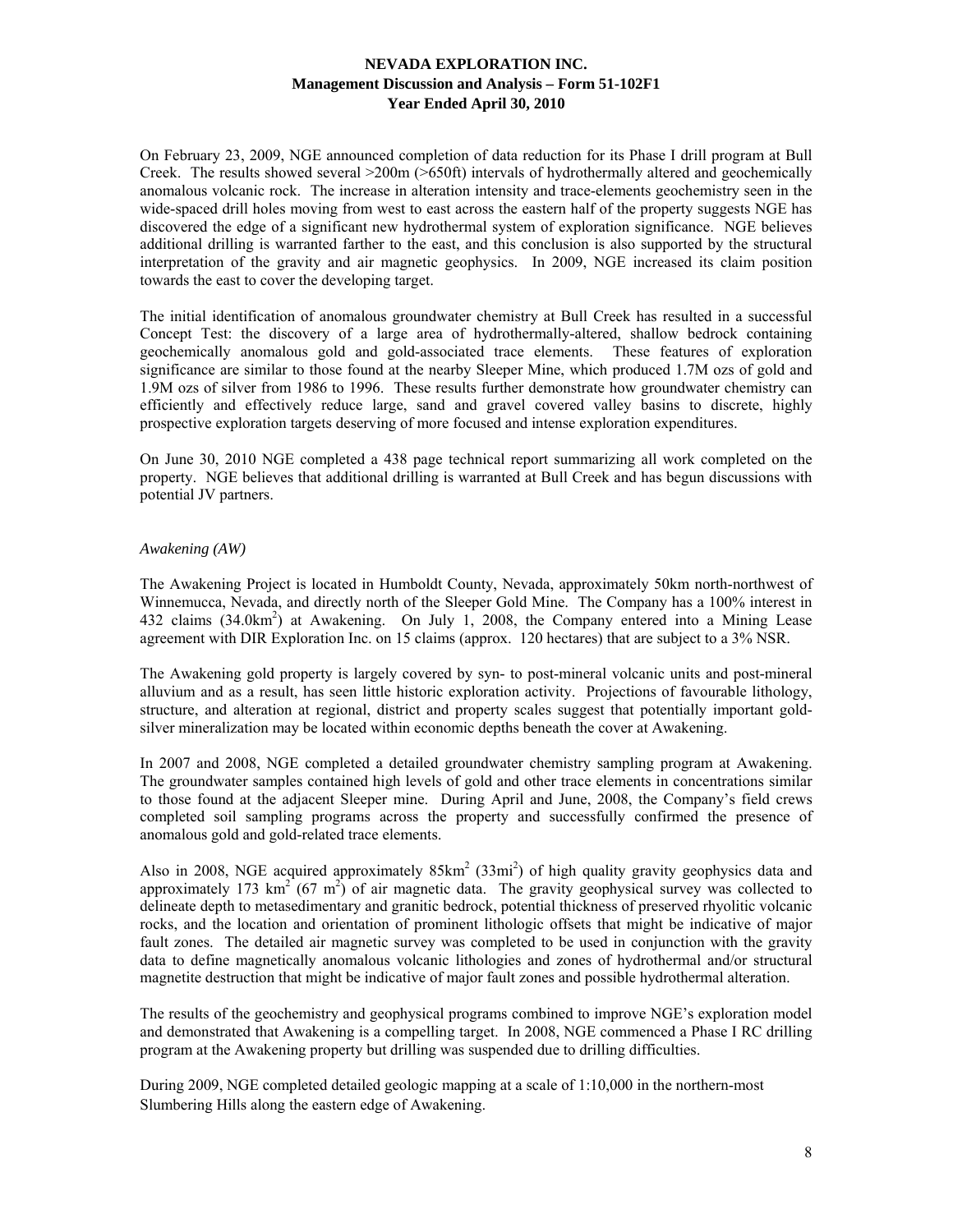In March, 2010, the Company completed a 258 page technical report summarizing all work completed on the property and began discussions with potential JV partners.

On June 7, 2010, Northgate Minerals Corp. ("Northgate") (TSX: NGX, NYSE Amex: NXG) and NGE announced the completion and execution of an Exploration and Option to Enter Joint Venture Agreement ("Agreement") on NGE's Awakening Gold Project ("Property"), in Humboldt County, Nevada. The Agreement grants Northgate the option to earn an initial 51% interest in the Property by spending \$4,100,000 in exploration and making additional cash payments totaling \$436,000 over five years. Northgate's exploration commitment in the first year is \$500,000. If Northgate completes the initial 51% earn-in, it may then earn an additional 14%, for a total of 65%, by completing a feasibility report on the Property.

#### *Sand Pass (SP)*

The Sand Pass Project is located in Humboldt County, Nevada, approximately 10km north of Winnemucca, Nevada. The Company has a 100% interest in 197 claims (15.9km<sup>2</sup>) at Sand Pass, and on July 10, 2008, the Company entered into a Mining Lease agreement for another 9.4km<sup>2</sup> with multiple parties, subject to a 2% NSR payable to the private landholders.

Similar to NGE's other properties, Sand Pass is covered by syn- to post-mineral volcanic units and postmineral alluvium, and as a result, the area has seen very limited historic exploration activity. Based on the projections of favourable lithology, structure and alteration present at the regional, district and property scales, NGE believes the project has the potential to contain gold-silver mineralization within economic depths beneath the cover.

During 2007 and 2008, NGE completed both groundwater and soil geochemistry sampling programs across Sand Pass and identified geochemical indications of potential gold mineralization. Following up on the successful geochemistry programs, in 2008, NGE completed detailed, district-scale gravity and air magnetic geophysical surveys also with positive results. NGE is now preparing a detailed technical report summarizing all work completed on the property. NGE will begin discussions with potential JV partners upon the completion of the technical report.

# *Winnemucca Mountain (WM)*

The Winnemucca Mtn. Project is located in Humboldt County, Nevada, approximately 5km west of Winnemucca, Nevada. The Company has a 100% interest in 90 claims  $(7.3 \text{km}^2)$  at Winnemucca Mountain.

NGE's Winnemucca Mountain property is largely covered by post-mineral alluvium and has seen little historic exploration activity as a result. Based on the regional, district, and property scale lithology, structure, and alteration, NGE projects favorable and potentially mineralized geologic units within economic depths beneath the cover at Winnemucca Mountain.

NGE completed groundwater and soil geochemistry sampling programs at Winnemucca Mountain in 2007 and 2008, and the results show direct indications of anomalous gold and other important trace elements. In 2008, detailed, district-scale gravity and air magnetic geophysical surveys were completed with good results. A detailed technical report is nearing completion summarizing all work completed on the property. NGE will begin discussions with potential JV partners upon the completion of the technical report.

# *Rye Patch (RP)*

The Rye Patch Project is located in Pershing County, Nevada, approximately 30km northeast of Lovelock, Nevada. The Company has a 100% interest in 169 claims (13.7km<sup>2</sup>) at Rye Patch. On May 22, 2008, the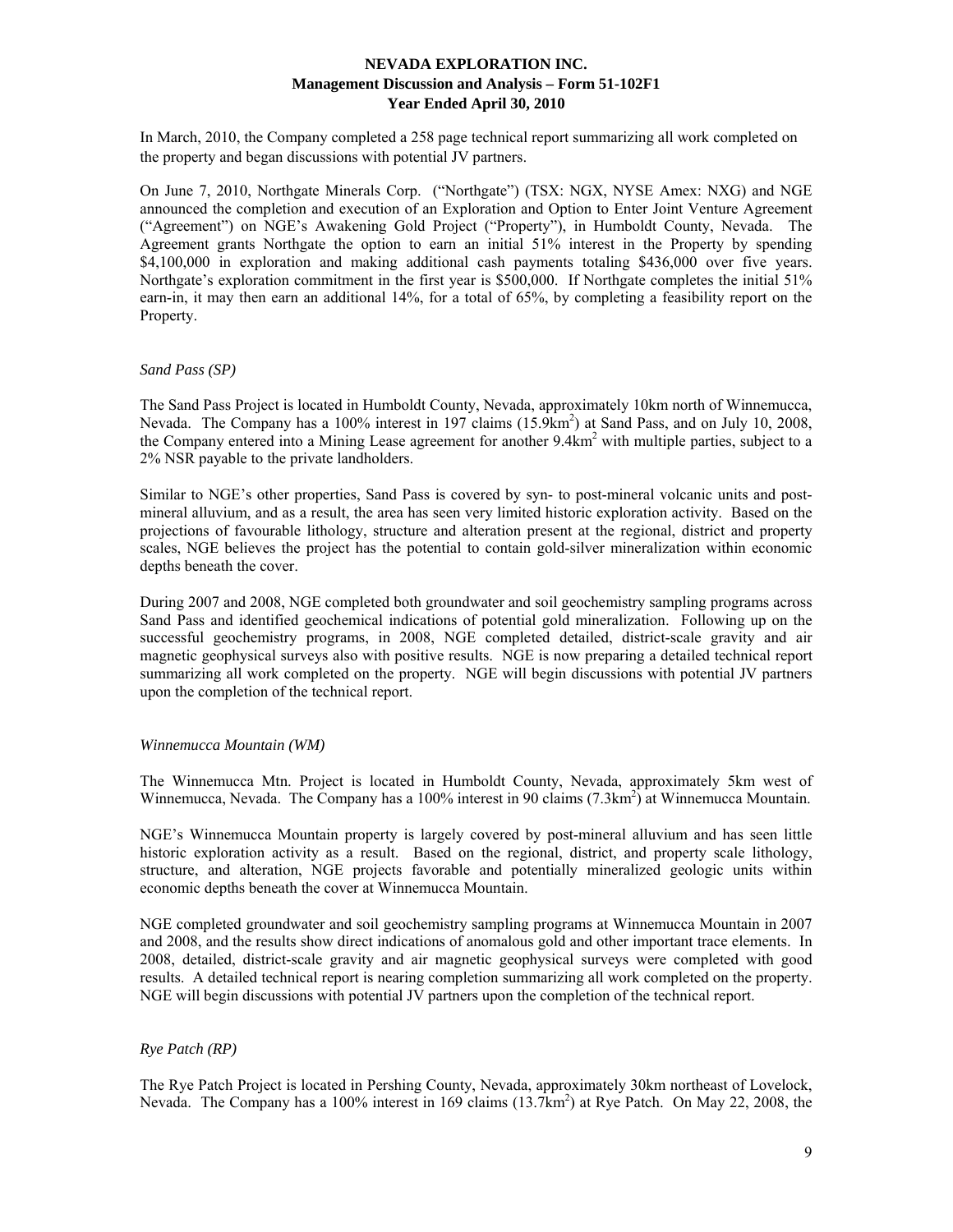Company entered into a Mining Lease Agreement on another 65 hectares with a private party, subject to a 2.0% NSR; and on July 21, 2008, the Company entered into a Mining Lease Agreement on an additional 16 hectares from another private party, also subject to a 2.0% NSR payable to a private landholder.

While the Rye Patch gold property is along the same West Humbolt Range structural trend responsible for both past and present producing gold mines, NGE's property has seen no historic exploration activity because it is largely covered by syn- to post-mineral volcanic units and post-mineral alluvium. NGE's projections of favorable lithology, structure and alteration at the regional, district and property scales suggest that potentially important gold-silver mineralization may be located within economic depths beneath the cover at Rye Patch.

In 2007, NGE collected and analyzed groundwater samples across the project area and identified geochemical patterns that provided direct indications of potential, covered gold mineralization. In 2008, NGE collected soil samples that confirmed the presence of anomalous concentrations of gold and goldrelated trace elements in soils. In 2008, NGE completed a detailed, district-scale air magnetic geophysical survey, and in 2010, NGE completed a detailed gravity survey as well. NGE has systematically advanced the Rye Patch target through its staged exploration program and the combined datasets have delineated several compelling drill targets. NGE is presently preparing a detailed technical report summarizing all work completed on the property. NGE will begin discussions with potential JV partners upon the completion of the technical report.

# *Jungo (JU)*

The Jungo Project is located in both Humboldt and Pershing Counties, Nevada, approximately 60km west of Winnemucca, Nevada. The Company has a 100% interest in 192 claims (15.5km<sup>2</sup>) at Jungo. The Jungo property is largely covered by syn- to post-mineral volcanic units and post-mineral alluvium and has seen no historic exploration activity. NGE identified the Jungo target as part of its ongoing reconnaissance groundwater sampling program. NGE has completed additional groundwater sampling and examined the regional, district, and property scale lithology, structure and alteration, and NGE believes the results suggest favorable geology beneath the property and the potential for mineralization within economic depths.

In 2008, NGE completed detailed, district-scale gravity and air magnetic geophysical surveys. NGE mapped the geology of bedrock exposures along the range front in May, 2010, and is now completing a detailed technical report summarizing all work completed to date. NGE will begin discussions with potential JV partners upon the completion of the technical report.

# *Dunphy (DU)*

The Dunphy Project is located in Eureka County, Nevada, approximately 40km east of Battle Mountain, Nevada. The Company has a 100% interest in 78 claims (6.3km<sup>2</sup>) at Dunphy. NGE has completed detailed groundwater and soil sampling programs across Dunphy and is encouraged by the results to date. The next phases of work at Dunphy will most likely include air magnetic and gravity geophysics.

# *Kelly Creek (KC)*

The Kelly Creek Project is located in Humboldt County, Nevada, approximately 40km north-northwest of Battle Mountain, Nevada. The Company has a 100% interest in all 581 claims (47.0km<sup>2</sup>) at Kelly Creek. On October 13, 2009, the Company entered into a Mining Lease and Option to Purchase Agreement with Genesis Gold Corporation ("Genesis") to acquire a 100% interest of Genesis's Hot Pot Claims, which consist of 254 unpatented mineral claims (20.0km<sup>2</sup>). Under the Agreement, the Company is the Operator and has the option to purchase 100% of the Genesis claims for USD\$1,500,000, subject to a 1.5% Net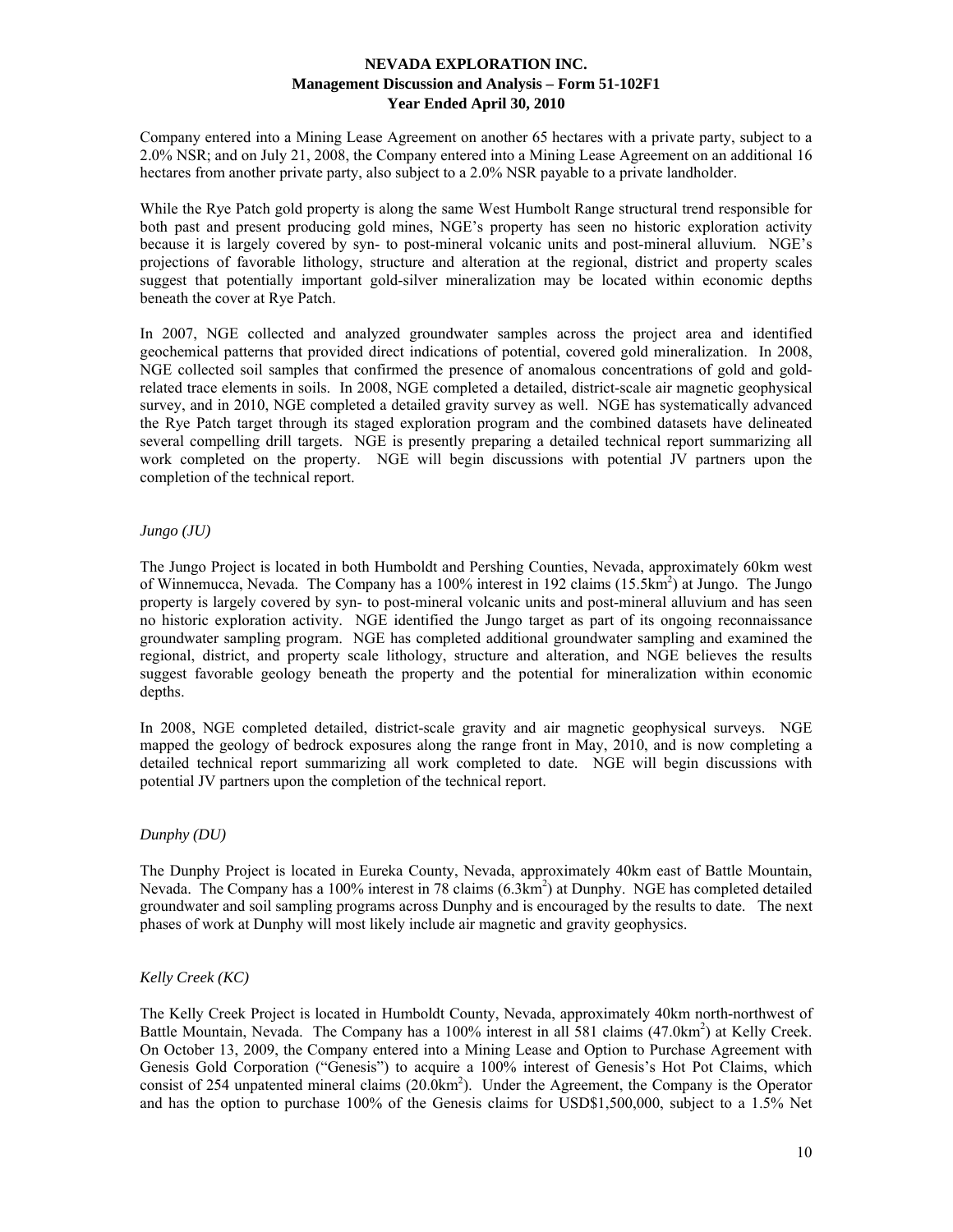Smelter Return Royalty ("Royalty"). The Company also has the option to purchase one half of the royalty (0.75%) for USD\$750,000.

The Kelly Creek project area is located in the prolific Kelly Creek Basin, between multi-million ounce gold deposits on the north (Twin Creeks, Getchell, Turquoise Ridge and Pinson) and south (Lone Tree, Marigold, Converse, Trenton Canyon and Copper Canyon). With the addition of Genesis's Hot Pot claims, NGE is now one of the largest property holders in the Kelly Creek Basin, along with Newmont Mining Corporation, which controls the majority of the alternating sections. However, despite its close proximity to world class gold deposits, the Kelly Creek project area has seen very limited historic exploration activity because the Basin's bedrock is largely covered by syn- to post-mineral volcanic units and post-mineral alluvium.

During 2007 and 2008, NGE completed a large scale reconnaissance groundwater sampling program across the Kelly Creek Basin and successfully delineated a significant area of geochemical anomalous groundwater chemistry similar to that surrounding the adjacent gold mines. A detailed district-scale gravity geophysical survey was completed in 2010 with positive results confirming the presence of shallow bedrock over the large area.

NGE believes the groundwater chemistry and gravity geophysics collected to date, as well as the favorable regional, district and property scale lithology, structure and alteration, indicate a strong potential for covered gold mineralization beneath the Kelly Creek project area. NGE expects the next phases of work at Kelly Creek to include detailed air magnetic geophysics, additional groundwater sampling, and seismic geophysics.

# *Whiskey Flats (WF)*

The Whiskey Flats Project is located in Mineral County, Nevada, approximately 20km south of Hawthorne, Nevada. The Company has a 100% interest in 273 claims  $(22.1 \text{km}^2)$  at Whiskey Flats.

The Whiskey Flat property is largely covered by syn- to post-mineral volcanic units and post-mineral alluvium and has seen no historic exploration activity. Projections of favorable lithology, structure and alteration at regional, district and property scales suggest that potentially important gold-silver mineralization may be located within economic depths beneath the cover. In 2008, NGE completed a preliminary groundwater sampling program across the property and the results show anomalous concentrations of gold and other trace elements, which NGE considers to be a good indication of potential covered gold mineralization. In 2009, NGE completed a detailed, district-scale air magnetic geophysical survey. NGE expects the next phases of work at Whiskey Flats to include gravity geophysics and geologic mapping along the adjacent exposed bedrock.

## *Summary of Project Work Completed to Date*

To date, NGE has completed: detailed groundwater chemistry sampling on all eleven (11) properties; detailed soil chemistry on seven (7) properties; detailed air magnetic geophysics on seven (7) properties; detailed gravity geophysics on eight (8) properties; and Phase I drilling on three (3) properties. The Company's management believes the results to date at each of the properties are encouraging and justify additional exploration expenditures. The table below summarizes the completion dates for the referenced work.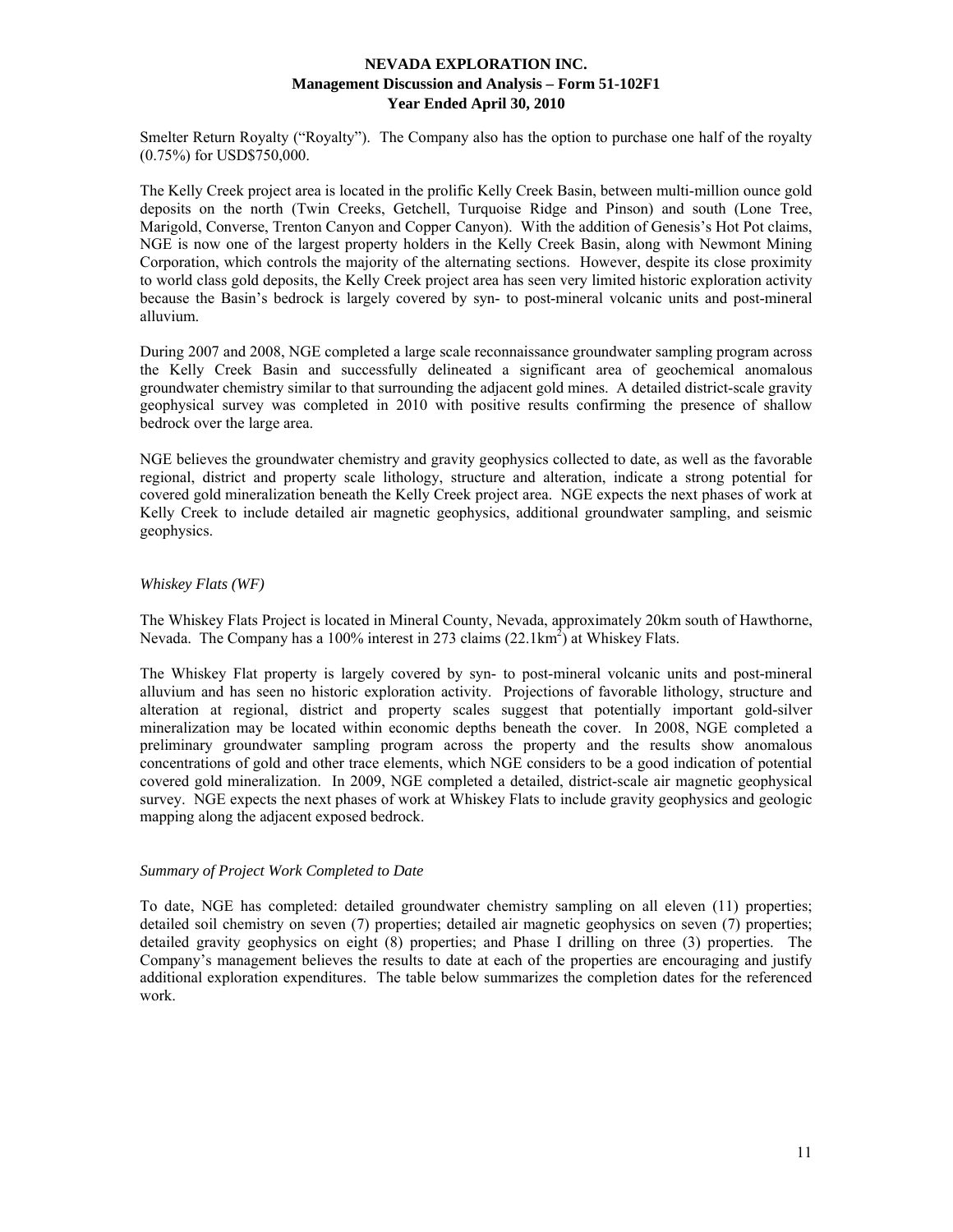| <b>PROPERTY</b>   | Water            | <b>Soil</b>      | Air              | Gravity | <b>Phase I</b>  |
|-------------------|------------------|------------------|------------------|---------|-----------------|
|                   | <b>Chemistry</b> | <b>Chemistry</b> | <b>Magnetics</b> |         | <b>Drilling</b> |
| Fletcher Junction | 2005             |                  |                  |         | 2008            |
| Hot Pot           | 2007             | 2007             |                  | 2008    | 2008            |
| <b>Bull Creek</b> | 2008             | 2008             | 2008             | 2008    | 2008            |
| Awakening         | 2008             | 2008             | 2008             | 2008    |                 |
| Sand Pass         | 2007             | 2008             | 2008             | 2008    |                 |
| Winnemucca Mtn.   | 2007             | 2008             | 2008             | 2008    |                 |
| Rye Patch         | 2007             | 2008             | 2008             | 2010    |                 |
| Jungo             | 2008             |                  | 2008             | 2008    |                 |
| Dunphy            | 2007             | 2008             |                  |         |                 |
| Kelly Creek       | 2007             |                  |                  | 2010    |                 |
| Whiskey Flats     | 2008             |                  | 2009             |         |                 |
| TOTAL             | 11               | 7                | 7                | 8       | 3               |

For a summary of NGE's property expenditures to date, please refer to Note 4 in the associated financial statements.

## Results of Operations

#### *Revenue*

NGE did not generate any significant revenue in the year ending April 30, 2010. The Company continues to expend its resources searching for and advancing properties that may contain economic resources that would allow the Company to option or sell its interests, or to setup profitable mining operations.

## *Operating Expenses*

During the year ended April 30, 2010, NGE's net losses were \$1,674,791, compared to \$1,977,040 for the year ended April 30, 2009. The decrease was due to a decrease in activity and a reduction of staff.

Office expenses during the year ended April 30, 2010, were \$151,833, compared to \$391,690 for the year ended April 30, 2009. The decrease was due to a decrease in activity and a reduction of staff.

Professional fees, consulting, and investor relations costs during the year ended April 30, 2010, were \$240,696, compared to \$347,526 for the year ended April 30, 2009. The decrease was due to a decrease in activity and a decrease in the use of professionals, consultants, and investor relations.

Rent costs for the year ended April 30, 2010, were \$86,004, compared to \$92,773 for the year ended April 30, 2009.

Salaries and related expenses during the year ended April 30, 2010 were \$473,403, compared to \$516,624 for the year ended April 30, 2009. Salary expenses for the year ended April 30, 2010, include \$113,454 (USD\$111,985) credit to loans payable to the Company that two officers and directors of the Company elected to receive in lieu of salary in order to preserve the Company's cash. Salary expenses for the year ended April 30, 2010, also include \$20,261 (USD\$19,946) in salaries to officers and directors that have been accrued, not paid. Salary related expenses for the year ended April 30, 2010, include approximately \$101,836 (USD\$94,836) in taxes, penalties, and fees for payroll related taxes due in prior periods.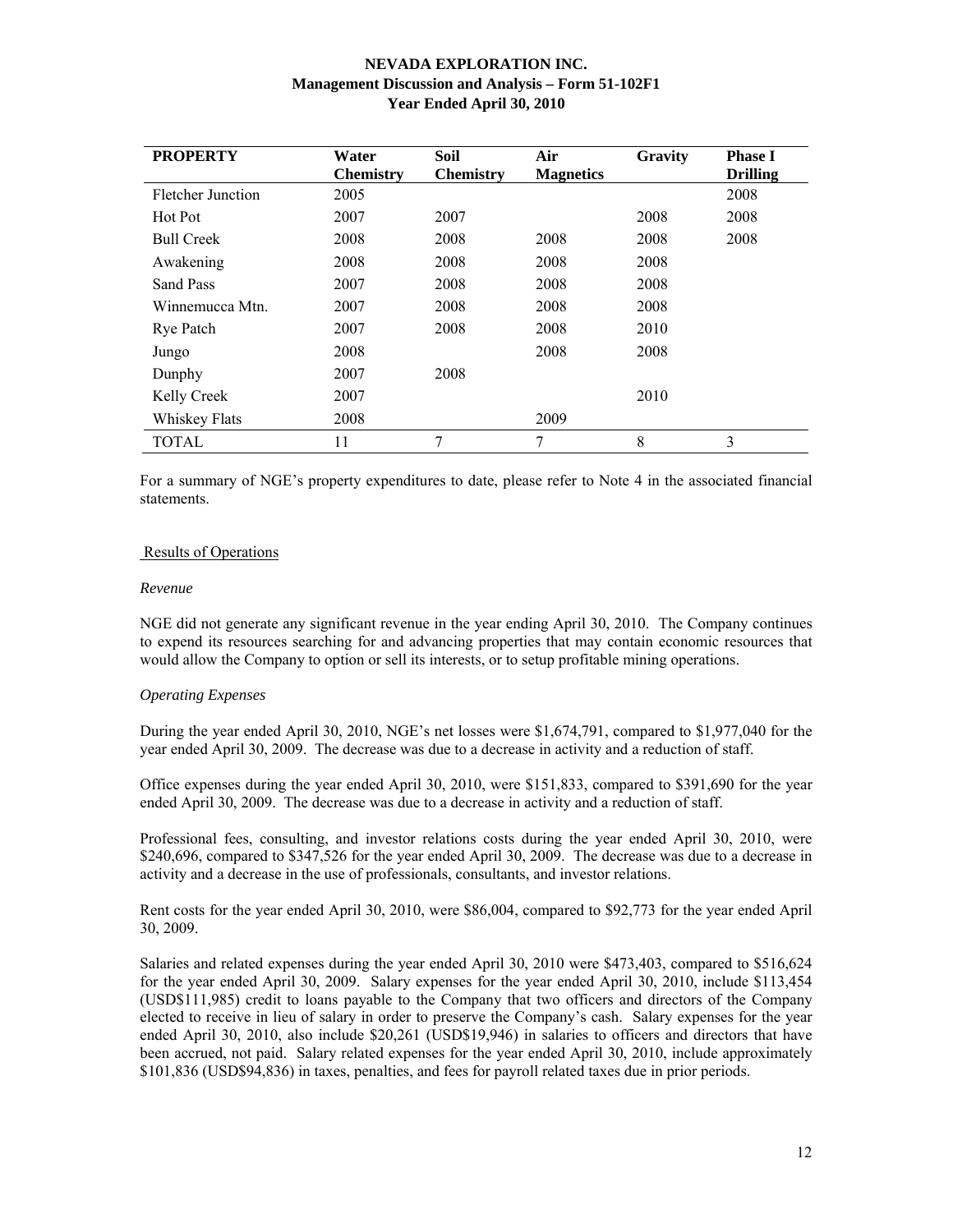The total stock-based compensation expense for the year ended April 30, 2010, was \$546,166, compared to \$461,747 for the year ended April 30, 2009. Stock-based compensation expense during the year ended April 30, 2010 relates to:

- i. the fair value of options granted in the current year,
- ii. the fair value of options re-priced in the year, and
- iii. the fair value of options, granted in prior years, that vested during the year ended April 30, 2010.

Travel costs for the year ended April 30, 2010, were \$14,357 compared to \$39,230 for the year ended April 30, 2009. The decrease was due to a decrease in activity.

## Selected Annual Financial Information

The following table provides a brief summary of the Company's financial operations. For more detailed information, refer to the financial statements.

|                                  | Year ended<br>April 30,<br>2010 | Year ended<br>April 30,<br>2009 |   | Year ended<br>April 30,<br>2008 |
|----------------------------------|---------------------------------|---------------------------------|---|---------------------------------|
| Total revenues                   | \$<br>11,138                    | \$<br>42,824                    | S | 104,503                         |
| Loss for the year                | (1,674,791)                     | (1977,040)                      |   | (2,608,750)                     |
| Basic and diluted loss per share | (0.02)                          | (0.03)                          |   | (0.05)                          |
| Total assets                     | 6,630,162                       | 6,384,098                       |   | 7,914,150                       |
| Total long-term liabilities      | 34,287                          | 74,142                          |   | 94,397                          |
| Cash dividends                   |                                 |                                 |   |                                 |

# Fourth Quarter

The following is a summary of significant events and transactions that occurred during the quarter ended April 30, 2010:

a) The Company expended approximately \$16,085 on mineral properties.

b) The Company recognized stock based compensation of \$92,129 in the statement of operations.

## Summary of Quarterly Results

The following table sets out selected unaudited financial information, presented in Canadian dollars and prepared in accordance with generally accepted accounting principles in Canada, for each of the last eight quarters. The information contained herein is drawn from interim financial statements of the Company for each of the aforementioned eight quarters.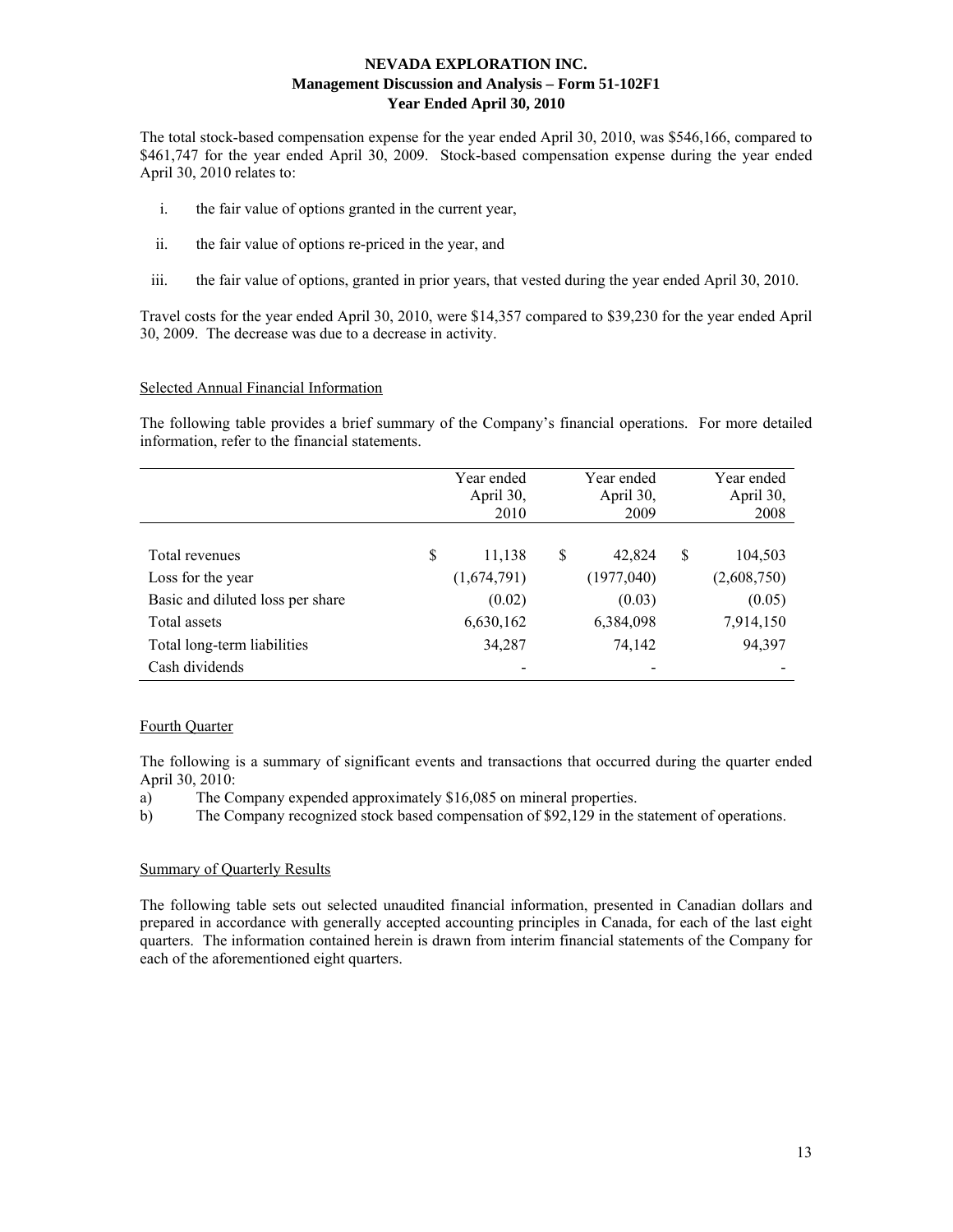|                              | 2010       | 2010              | 2009       | 2009        |
|------------------------------|------------|-------------------|------------|-------------|
| <b>Quarter Ending</b>        | April 30   | <b>January 31</b> | October 31 | July 31     |
| Revenue                      | 3,177<br>S | 121<br>S          | 5,370<br>S | \$<br>2.470 |
| Working Capital (Deficiency) | 59,704     | 275,053           | 176,375    | (147, 413)  |
| Expenses                     | 445,987    | 440,931           | 510,042    | 308,983     |
| Net Loss                     | (410, 375) | (440, 810)        | (504, 178) | (319, 428)  |
| Net Loss (per Share)         | (0.01)     | (0.01)            | (0.01)     | (0.01)      |

|                        | 2009        | 2009              | 2008         | 2008       |
|------------------------|-------------|-------------------|--------------|------------|
| <b>Quarter Ending</b>  | April 30    | <b>January 31</b> | October 31   | July 31    |
| Revenue                | S<br>15,255 | \$                | 23,036<br>\$ | 4,533<br>S |
| <b>Working Capital</b> | 75,864      | 307,729           | 400,536      | 1,401,806  |
| Expenses               | 125,060     | 465,495           | 855,707      | 573,602    |
| Net Loss               | (109, 805)  | (465, 495)        | (832, 671)   | (569,069)  |
| Net Loss (per Share)   | (0.03)      | (0.008)           | (0.01)       | (0.01)     |

# Assets & Liabilities

The Company's long term debt as at April 30, 2010, is \$34,287 compared to \$74,142 at April 30, 2009. The long term debt consists of loans for one vehicle and one backhoe. During the year ended April 30, 2010, NGE sold four vehicles and some drilling equipment.

Deposits for land reclamation also add to the Company's asset base. Deposits as at April 30, 2010, are \$91,320. These deposits (bonds) are required by the U.S Bureau of Land Management (BLM) and US Forest Service (USFS) to ensure that reclamation and clean-up work on NGE's properties will be completed to the satisfaction of the BLM and the USFS. NGE has completed all required BLM reclamation work to date, including dirt-work and seeding, and has to wait for vegetation to regrow before 100% of the bonds will be released. Several roads remain un-reclaimed on USFS lands at NGE's Fletcher Junction property, while all other reclamation has been completed.

# Liquidity and Capital Resources

The Company has financed its operations primarily through the issuance of common shares. The Company continues to seek capital through various means including the issuance of equity and/or debt.

The financial statements have been prepared on a going concern basis which assumes that the Company will be able to realize its assets and discharge its liabilities in the normal course of business for the foreseeable future. The continuing operations of the Company are dependent upon its ability to continue to raise adequate financing.

|                 |             | April 30,<br>2010 | April 30,<br>2009 |             |
|-----------------|-------------|-------------------|-------------------|-------------|
| Working capital |             | 59.704            |                   | 75,864      |
| Deficit         | (8,591,157) |                   |                   | (6,916,366) |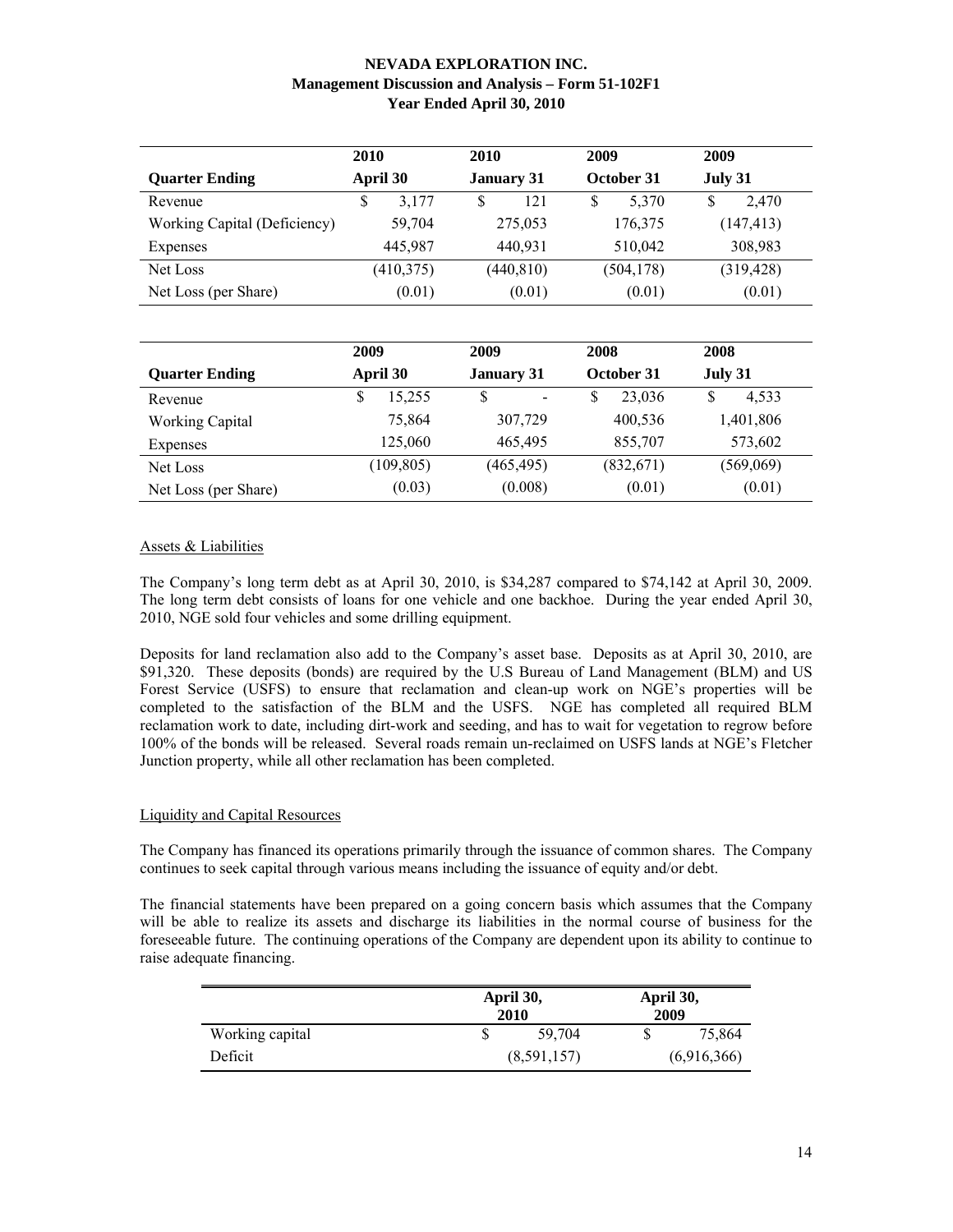Net cash used in operating activities for the year ended April 30, 2010 was \$936,989 compared to net cash used of \$1,470,245 during the year ended April 30, 2009 and consists primarily of the operating loss and changes in non-cash working capital items.

Net cash provided by financing activities for the year ended April 30, 2010, was \$1,433,977 compared to net cash provided of \$239,644 for the year ended April 30, 2009. The increase in financing activities was primarily a result of the two private placement financings completed during the year.

Net cash used by investing activities for the year ended April 30, 2010 was \$477,950 compared to net cash used \$641,634 during the year ended April 30, 2009. NGE has slowed down its exploration activities and sold some equipment, leading to cash provided in 2010 compared to cash used in 2009.

# Capital Resources

During the year ended April 30, 2010, the Company:

- i. received a loan of USD\$100,000. The loan had interest attached of 25% per annum. On September 16, 2009, the Company paid the loan in full, which included USD\$4,722 in interest;
- ii. issued 20,995,673 units for gross proceeds of \$1,102,273 by way of a non-brokered private placement. Each unit consists of one common share and one-half of one common share purchase warrant. Each whole warrant will entitle the holder to purchase one common share at an exercise price of \$0.10 for a period of two years. In the event that the Company's volume weighted average share price averages at or above \$0.20 per share for 20 consecutive trading days on the TSX Venture Exchange, then the Company shall have the right to accelerate the warrant exercise period to the 30th day after the date on which the Company gives notice of acceleration. All shares issued were subject to a four month hold period expiring December 21, 2009, as well as to any other re-sale restrictions imposed by applicable securities regulatory authorities; and
- iii. issued 2,742,000 Units at a price of \$0.17 for total gross proceeds of \$466,140, by way of a brokered private placement. Each Unit consisted of one common share and one half warrant. Each whole warrant entitles the holder to purchase one common share at an exercise price of \$0.22 for a period of 18 months. All shares issued were subject to a four month hold period, as well as to any other re-sale restrictions imposed by applicable securities regulatory authorities. In connection with the private placement the Company paid cash share issuance costs of \$78,473, issued 274,200 agent warrants with a fair value of \$20,900; and issued 50,000 units to the agent with a fair value of \$0.17 per unit, or \$8,500.

# Off Balance Sheet Arrangements

As at April 30, 2010, NGE had no off balance sheet arrangements such as guaranteed contracts, contingent interests in assets transferred to an entity, derivative instrument obligations or any instruments that could trigger financing, market or credit risk to NGE.

### Transactions with Related Parties

During the year ended April 30, 2010, the Company:

i. paid or accrued \$367,289 (USD\$342,000) in management fees, recorded as salaries, to officers and directors of the Company; and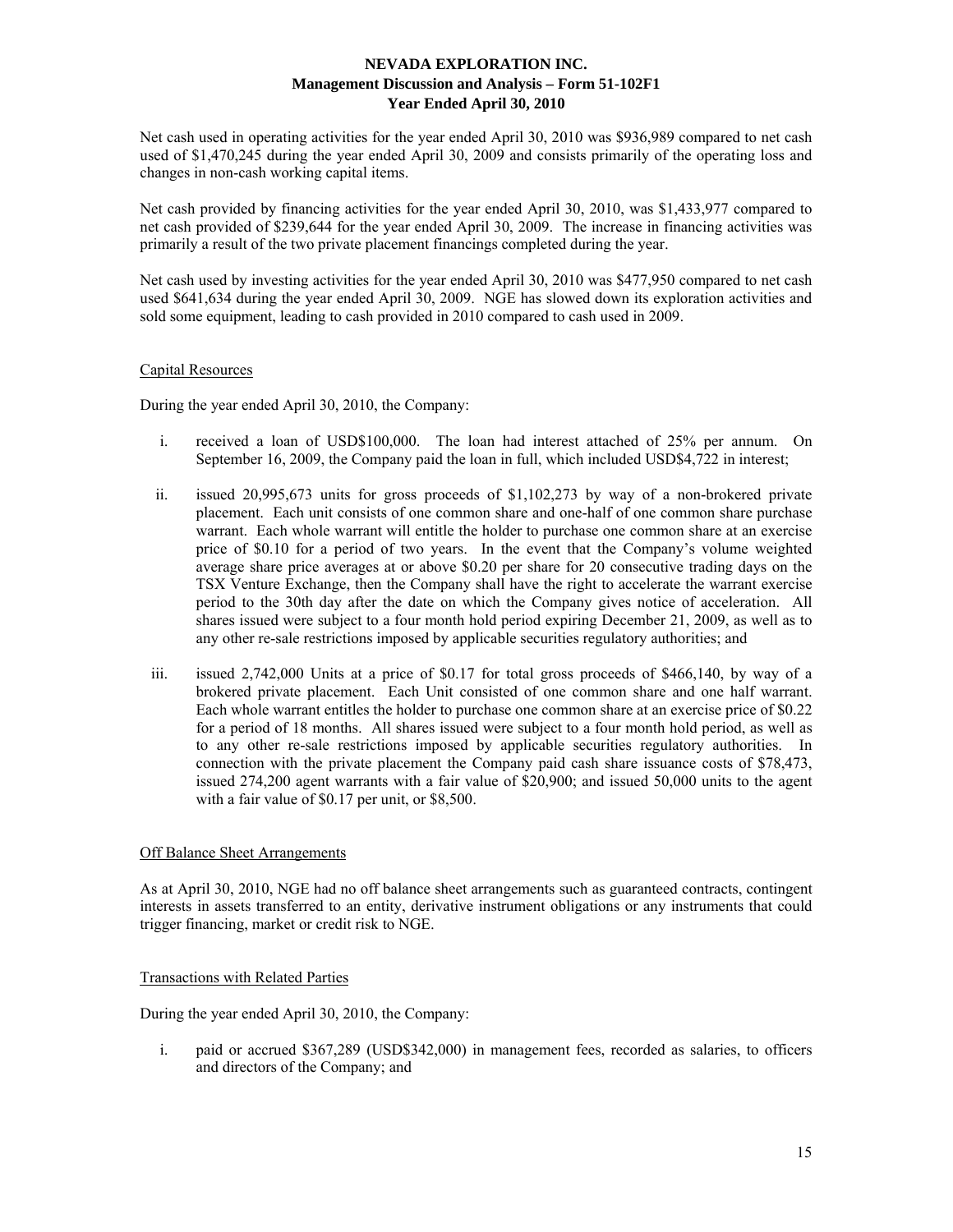ii. paid or accrued \$63,269 in professional fees to a firm in which an officer and director of the Company is a partner.

As at April 30, 2010:

- i. loans receivable include an amount of \$96,077 (April 30, 2009 \$234,927) receivable from two officers and directors of the Company. The loans receivable are guaranteed by 2,100,000 common shares of the Company that are currently being held in trust. To date loans receivable includes interest of approximately \$21,000, \$10,400 of which was accrued during the year ended April 30, 2010; and
- ii. accounts payable and accrued liabilities included:
	- an amount of \$28,860 due to a firm in which an officer and director of the Company is a partner; and
	- an amount of \$20,261 (USD\$19,946) due to officers and directors of the Company for salary payable.

These transactions were in the normal course of operations and were measured at the exchange amount, which is the amount of consideration established and agreed to by the related parties.

## Disclosure of Outstanding Share Data

As at May 28, 2010, the Company has 82,866,777 common shares issued and outstanding and has the following stock options and warrants outstanding:

|                      | <b>Number</b> | <b>Exercise</b> |                    |
|----------------------|---------------|-----------------|--------------------|
|                      | of Shares     | <b>Price</b>    | <b>Expiry Date</b> |
|                      |               |                 |                    |
| <b>Stock options</b> | 200,000       | \$0.60          | March 9, 2012      |
|                      | 400,000       | 0.15            | March 9, 2012      |
|                      | 500,000       | 0.60            | April 23, 2012     |
|                      | 150,000       | 0.95            | June 8, 2012       |
|                      | 200,000       | 0.15            | June 8, 2012       |
|                      | 150,000       | 1.00            | June 11, 2012      |
|                      | 200,000       | 1.00            | March 4, 2013      |
|                      | 750,000       | 0.15            | March 4, 2013      |
|                      | 200,000       | 0.15            | June 13, 2013      |
|                      | 1,300,000     | 0.16            | September 30, 2014 |
|                      | 600,000       | 0.17            | November 17, 2014  |
| Warrants             | 4,019,481     | 0.10            | August 20, 2011    |
|                      | 6,639,356     | 0.10            | September 2, 2011  |
|                      | 1,670,200     | 0.22            | May 19, 2011       |

During the year ended April 30, 2010, NGE re-priced the exercise price of 1,550,000 options, with the approval of the TSX Venture Exchange and, where required, disinterested shareholders. The options' original exercise prices were \$0.60-\$1.00. The options' exercise price was re-priced to \$0.15 resulting in an incremental fair value of \$49,200 using the Black-Scholes Option Pricing model. Accordingly, \$45,963 was recorded as contributed surplus on the balance sheet; the remainder will be recorded in future periods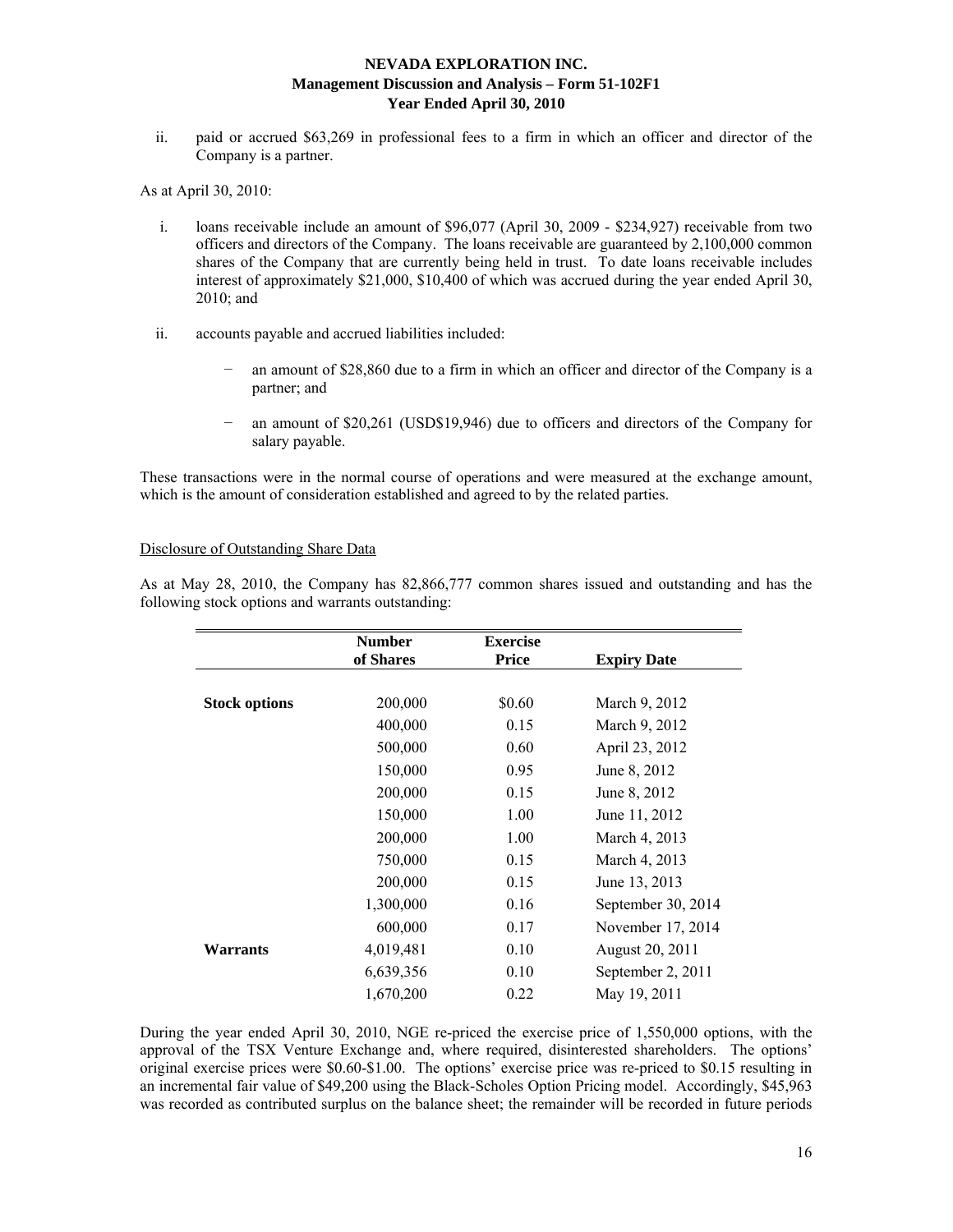to match the vesting periods. The weighted average fair value of the options re-priced was \$0.03 per option.

In total, during the year ended April 30, 2010, NGE granted 1,900,000 stock options resulting in stockbased compensation of \$282,500 using the Black-Scholes Option Pricing model. These amounts were recorded as contributed surplus on the balance sheet. The weighted average fair value of the options granted was \$0.15 per option. The Company also recorded stock based-compensation of \$217,703 as a result of vesting provisions tied to options granted in previous fiscal years.

#### Financial Instruments and Other Instruments

## *Risk Management Policies*

The Company is exposed to risk due to the nature of its financial instruments. Risk management is the responsibility of management and the Company did not use derivative instruments.

## *Fair Value*

The Company estimates the fair value of its financial instruments based on current interest rates, market value and pricing of financial instruments with comparable terms. Unless otherwise indicated, the carrying value of these financial instruments approximates their fair market value because of the near maturity of those instruments.

As at April 30, 2010, the carrying amount of current financial assets and liabilities approximated the fair value because of the near maturity of those instruments and the carrying value of term deposits and the long-term debt is considered to approximate fair value since it bears interest at current rates for similar types of borrowing arrangements or investments.

The Company has implemented the following classifications:

− Cash and cash equivalents and deposits are classified as held-for-trading and any period change in fair value is recorded through net income.

# *Credit Risk and Interest Rate Risk*

Unless otherwise noted, it is management's opinion that the Company is not exposed to significant interest or credit risk arising from these financial instruments

# *Liquidity Risk*

Liquidity risk is the risk that the Company will not be able to meet its financial obligations as they fall due. The Company manages liquidity risk through the management of its capital structure and financial leverage, as outlined in Note 11 ("Capital Disclosures"). It also manages liquidity risk by continuously monitoring actual and projected cash flows. The Board of Directors reviews and approves the Company's operating and capital budgets, as well as any material transactions out of the normal course of business.

As at April 30, 2010, the Company was holding cash of \$55,253 and current liabilities of \$173,590. As a result of the limited cash and no significant revenue, the Company is exposed to liquidity risk and remains reliant on the Company's ability to complete equity financings in order to continue its exploration activities, maintain its properties, and generally continue as a going concern.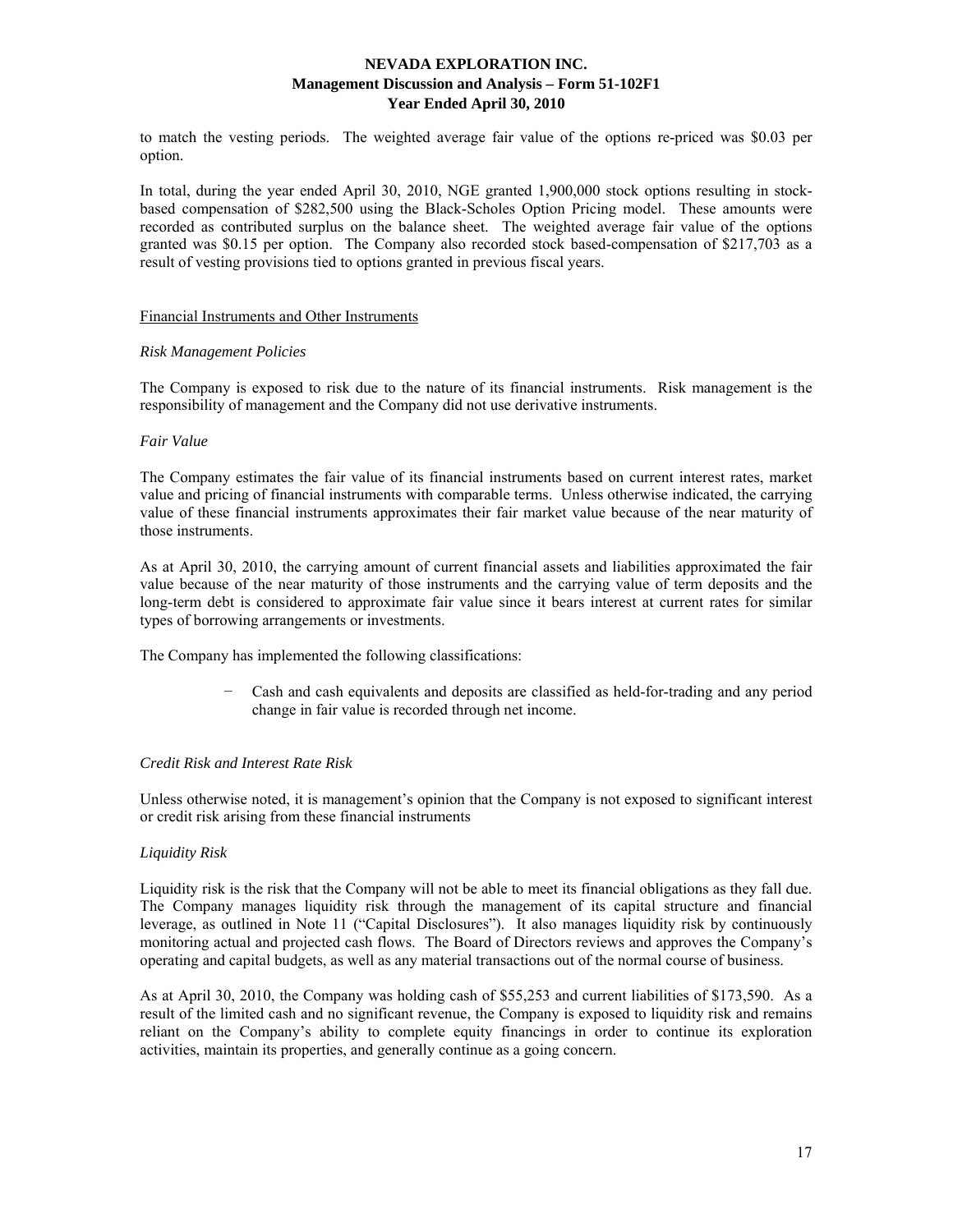# *Foreign Exchange*

The Company is exposed to financial risk arising from fluctuations in foreign exchange rates and the degree of volatility of these rates. A significant portion of the Company's expenses is denominated in US dollars. Consequently, certain assets, liabilities and operating expenses are exposed to currency fluctuations. The Company does not use derivative instruments to reduce its exposure to foreign currency risk. At the year ended April 30, 2010, the Company is exposed to currency risk through the following assets and liabilities denominated in US dollars:

|                                          | <b>SUS</b> |
|------------------------------------------|------------|
|                                          |            |
| Cash and cash equivalents                | 25,485     |
| Accounts receivable                      | 65,000     |
| Loans receivable                         | 102,893    |
| Prepaid expenses and other               | 7,378      |
| Deposits and bonds                       | 89,900     |
| Accounts payable and accrued liabilities | (53,985)   |
| Long term debt                           | (58, 657)  |

## *Net Exposure*

Based on the above net exposures as at the year ended April 30, 2010, and assuming that all other variables remain constant, a 10% change in the value of the US dollar against the Canadian dollar would result in an increase of \$17,800 in the loss from operations.

# Capital Disclosures

The Company's objectives when managing capital are: to safeguard its ability to continue as a going concern; and to have sufficient capital to be able to fund the exploration and development of its mineral properties and acquisition of other mineral resources, for the benefit of its shareholders.

The Company is dependent on equity funding and when necessary, raises capital through the issuance of equity instruments, primarily comprised of common shares and incentive stock options. In the management of capital, the Company includes the components of shareholders' equity as well as cash.

The Company prepares annual estimates of exploration expenditures and monitors actual expenditures compared to the estimates to ensure that there is sufficient capital on hand to meet ongoing obligations. The Company's investment policy is to invest its cash in highly liquid short-term deposits with terms of one year or less and which can be liquidated after thirty days without interest penalty. The Company currently has insufficient capital to fund its exploration programs and is reliant on completing an equity financing to fund further exploration. The Company is not subject to any externally imposed capital requirements.

## Risks and Uncertainties

In conducting its business of mineral exploration, NGE is subject wide variety of known and unknown risks, uncertainties and other factors which may affect the results, performance or achievement of the Company. Such risks and factors include, among others: risks related to the actual results of current and future exploration activities; future prices for gold, silver, and other commodities; environmental risks and hazards; the Company's lack of substantial revenue; the Company's ongoing need to raise money through equity financings; increases to operating, labour, and supply costs; and changes to government regulation,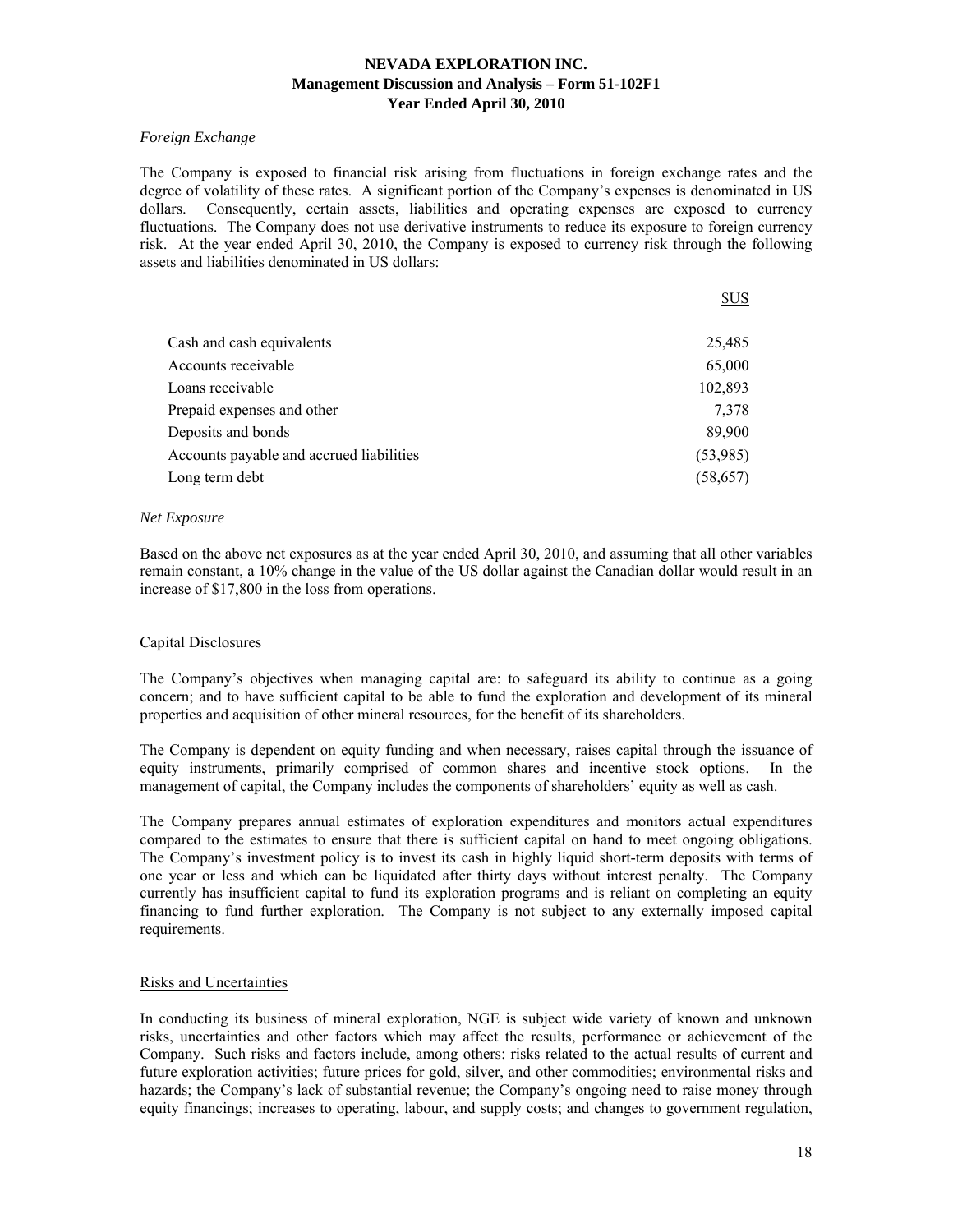taxes, and fees. Although the Company attempts to identify and plan for these important factors that could affect results materially, the Company cautions the reader that the above list of risk factors is not exhaustive there may be other factors that cause results to differ from anticipated, estimated, or intended results.

Ultimately, there can be no guarantee that the Company will be successful in making an economic mineral discovery.

## Adoption of New Accounting Standards

## *Amendment to financial instruments – disclosures*

CICA Handbook Section 3862, Financial Instruments – Disclosures was amended to require disclosure about the inputs used in making fair value measurements, including their classification within a hierarchy that prioritizes their significance. The three levels of the fair value hierarchy are:

- Level 1 Unadjusted quoted prices in active markets for identical assets or liabilities;
- Level 2 Inputs other than quoted prices that are observable for the asset or liability either directly or indirectly; and
- Level 3 Inputs that are not based on observable market data.

#### Recent accounting pronouncements

#### *Business Combinations*

In January 2009, the CICA issued Handbook Section 1582, Business Combinations, which replaces the existing standards. This section establishes the standards for the accounting of business combinations, and states that all assets and liabilities of an acquired business will be recorded at fair value. Estimated obligations for contingent considerations and contingencies will also be recorded at fair value at the acquisition date. The standard also states that acquisition-related costs will be expensed as incurred and that restructuring charges will be expensed in the periods after the acquisition date. This standard is equivalent to the International Financial Reporting Standards on business combinations. This standard is applied prospectively to business combinations with acquisition dates on or after January 1, 2011. Earlier adoption is permitted. The Company is currently evaluating the impact of adopting this standard on its consolidated financial statements.

## *Consolidated Financial Statements*

In January 2009, the CICA issued Handbook Section 1601, consolidated financial statements, which replaces the existing standards. This section establishes the standards for preparing consolidated financial statements and is effective for interim and annual consolidated financial statements beginning on or after January 1, 2011. The Company is currently evaluating the impact of adopting this standard on its consolidated financial statements.

#### *International financial reporting standards ("IFRS")*

In February 2008, the AcSB announced that 2011 is the changeover date for publicly-listed companies to use IFRS, replacing Canada's own GAAP. The date is for interim and annual financial statements relating to fiscal years beginning on or after January 1, 2011. The transition date of January 1, 2011 will require the restatement for comparative purposes of amounts reported by the Company for the year ended April 30, 2011.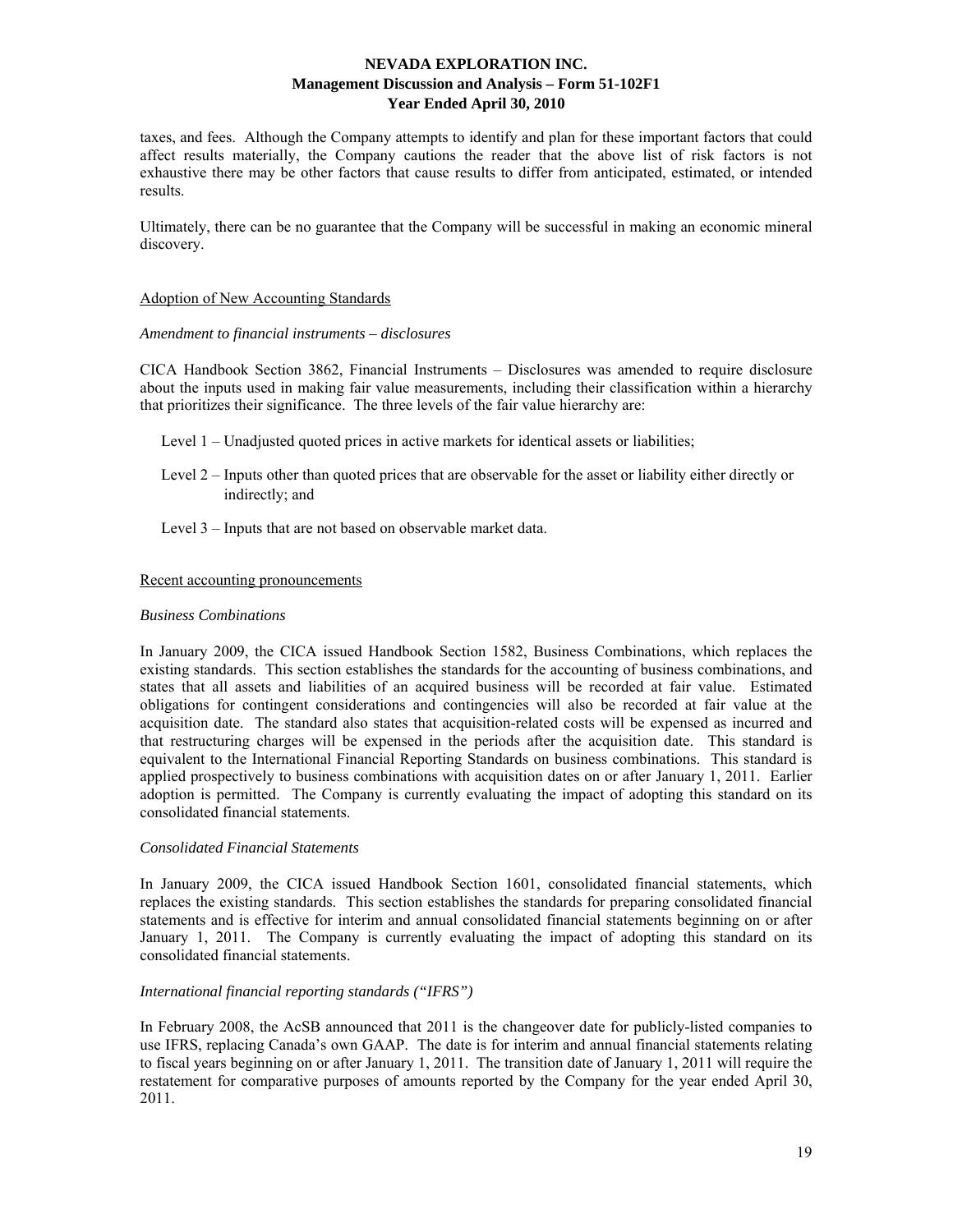# Conversion to IFRS

The Company is currently examining the transition options and policy choices presented under IFRS and evaluating the impact on the future financial statements of the Company. Many of the differences identified between IFRS and Canadian GAAP are not expected to have material impact on the reported results and financial position. However, there may be changes as a result of IFRS' accounting principles and provisions for first time adoptions. The Company has not yet determined the full accounting effects of adopting IFRS, since some key accounting policy alternatives and implementation decisions are still being evaluated.

# *First-time adoption of IFRS*

IFRS 1, "First-Time Adoption of International Financial Reporting Standards" ("IFRS 1"), provides entities adopting IFRS for the first time with a number of optional exemptions and mandatory exceptions, in certain areas, to the general requirement for full retrospective application of IFRS. The Company will need to analyze the various accounting policy choices available and will implement those determined to be most appropriate in the circumstances. The Company expects that key IFRS 1 exemption decisions will be approved by senior management during 2011.

#### *Accounting policies*

Below are some of the significant areas that were discussed:

- a) Property, plant and equipment the Company is not expecting to apply the fair value method to determine the deemed opening cost under IFRS which is one of the significant IFRS1 exemptions.
- b) Financial instruments The accounting policy of the Company will be amended to:
	- Include changes to impairments of financial assets and their possible reversal.
	- Detail the conditions that need to be met for the designation of financial instrument as "fair value through profit and loss".
- c) Impairment of assets The accounting policy of the Company will be amended to:
	- Change the assessment method of whether impairment exists: instead of the two step approach under Canadian GAAP, the discounted cash flows are taken as an indication to determine impairment.

#### *Systems and disclosure*

IFRS will require more in depth disclosure. The Company is taking the necessary steps to adjust the systems requirements to ensure proper data collection for IFRS disclosure purposes.

The Company will stay informed on the upcoming changes to the IFRS and will continue to adjust its plan way to include all key elements and ensure compliance by 2011.

#### Change in Management

During the year ended April 30, 2010, the Company announced the resignation of Randy Koroll as Chief Financial Officer and Shawn Noe as Director, and the appointments of Ms. Jennifer Boyle as Director and Mr. Cyrus Driver as Chief Financial Officer and Director.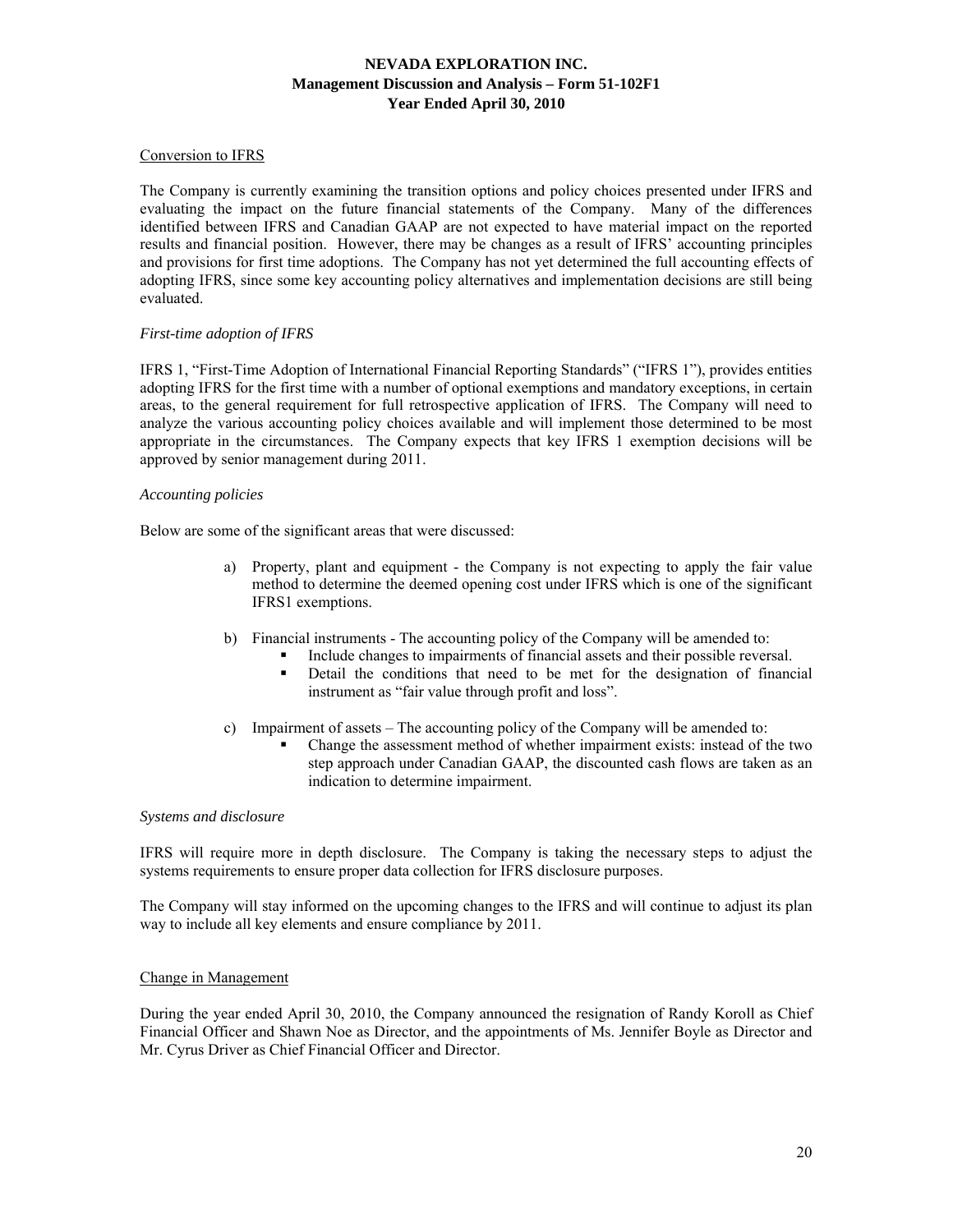# **NEVADA EXPLORATION INC.**

# **CONSOLIDATED FINANCIAL STATEMENTS (In Canadian dollars)**

**APRIL 30, 2010**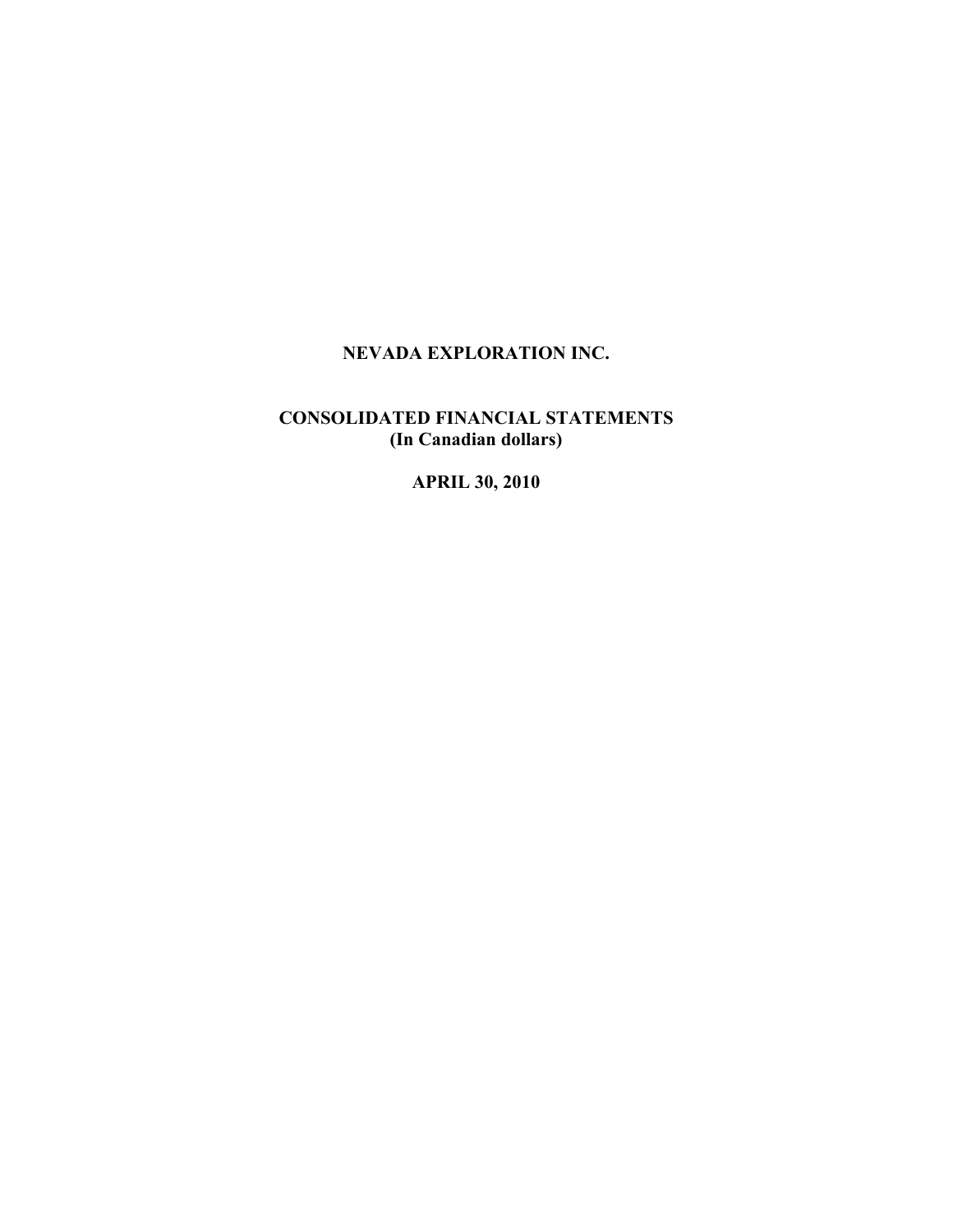

Collins Barrow Toronto LLP 20 Eglinton Avenue West Suite 2100, P.O. Box 2014 Toronto, Ontario M4R 1K8 Canada

T. 416.480.0160 F. 416.480.2646

www.collinsbarrow.com

## **AUDITORS' REPORT**

To the Shareholders of NEVADA EXPLORATION INC.

We have audited the consolidated balance sheet of NEVADA EXPLORATION INC. as at April 30, 2010 and 2009 and the consolidated statements of operations, comprehensive loss and deficit and cash flows for the years then ended. These financial statements are the responsibility of the Company's management. Our responsibility is to express an opinion on these financial statements based on our audits.

We conducted our audits in accordance with Canadian generally accepted auditing standards. Those standards require that we plan and perform an audit to obtain reasonable assurance whether the financial statements are free of material misstatement. An audit includes examining, on a test basis, evidence supporting the amounts and disclosures in the financial statements. An audit also includes assessing the accounting principles used and significant estimates made by management, as well as evaluating the overall financial statement presentation.

In our opinion, these consolidated financial statements present fairly, in all material respects, the financial position of the Company as at April 30, 2010 and 2009 and the results of its operations and its cash flows for the years then ended in accordance with Canadian generally accepted accounting principles.

Colline Barrow Toronto LLP

Chartered Accountants Toronto, Ontario June 18, 2010

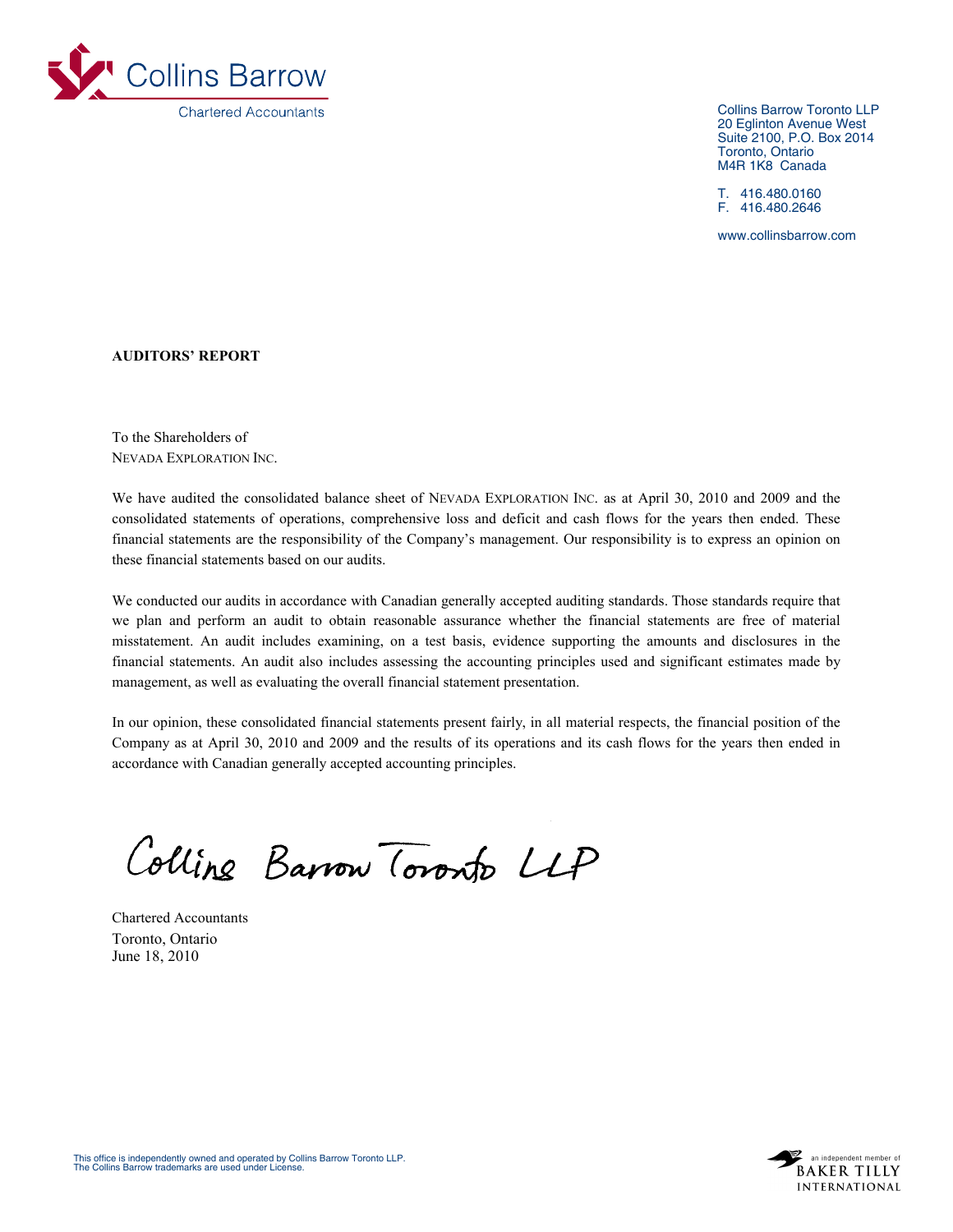# **NEVADA EXPLORATION INC.**

CONSOLIDATED BALANCE SHEETS (In Canadian dollars) AS AT APRIL 30,

|                                                             | 2010                  | 2009            |
|-------------------------------------------------------------|-----------------------|-----------------|
| <b>CURRENT ASSETS</b>                                       |                       |                 |
| Cash and cash equivalents                                   | $\mathbf S$<br>55,253 | \$<br>36,215    |
| Amounts receivable                                          | 66,027                |                 |
| Loans receivable, bearing interest at a rate of 5% (Note 8) | 104,519               | 244,370         |
| Prepaid expenses and other                                  | 7,495                 | 17,459          |
|                                                             | 233,294               | 298,044         |
| <b>EQUIPMENT</b> (Note 3)                                   | 335,493               | 645,723         |
| <b>MINERAL PROPERTIES (Note 4)</b>                          | 5,970,055             | 5,321,150       |
| <b>DEPOSITS AND BONDS</b>                                   | 91,320                | 119,181         |
|                                                             | 6,630,162             | \$<br>6,384,098 |
| <b>CURRENT LIABILITIES</b>                                  |                       |                 |
| Accounts payable and accrued liabilities                    | S<br>148,294          | \$<br>184,510   |
| Current portion of long-term debt (Note 5)                  | 25,296                | 37,670          |
|                                                             | 173,590               | 222,180         |
| LONG-TERM DEBT (Note 5)                                     | 34,287                | 74,142          |
|                                                             | 207,877               | 296,322         |
| <b>SHAREHOLDERS' EQUITY</b>                                 |                       |                 |
| Capital stock (Note 6)                                      | 10,686,870            | 9,674,536       |
| Warrants (Note 6)                                           | 450,800               | 278,743         |
| Contributed surplus (Note 6)                                | 3,875,772             | 3,050,863       |
| Deficit                                                     | (8,591,157)           | (6,916,366)     |
|                                                             | 6,422,285             | 6,087,776       |
|                                                             | 6,630,162<br>S        | 6,384,098<br>\$ |

# *NATURE AND CONTINUANCE OF OPERATIONS (NOTE 1)*

The accompanying notes are an integral part of these financial statements.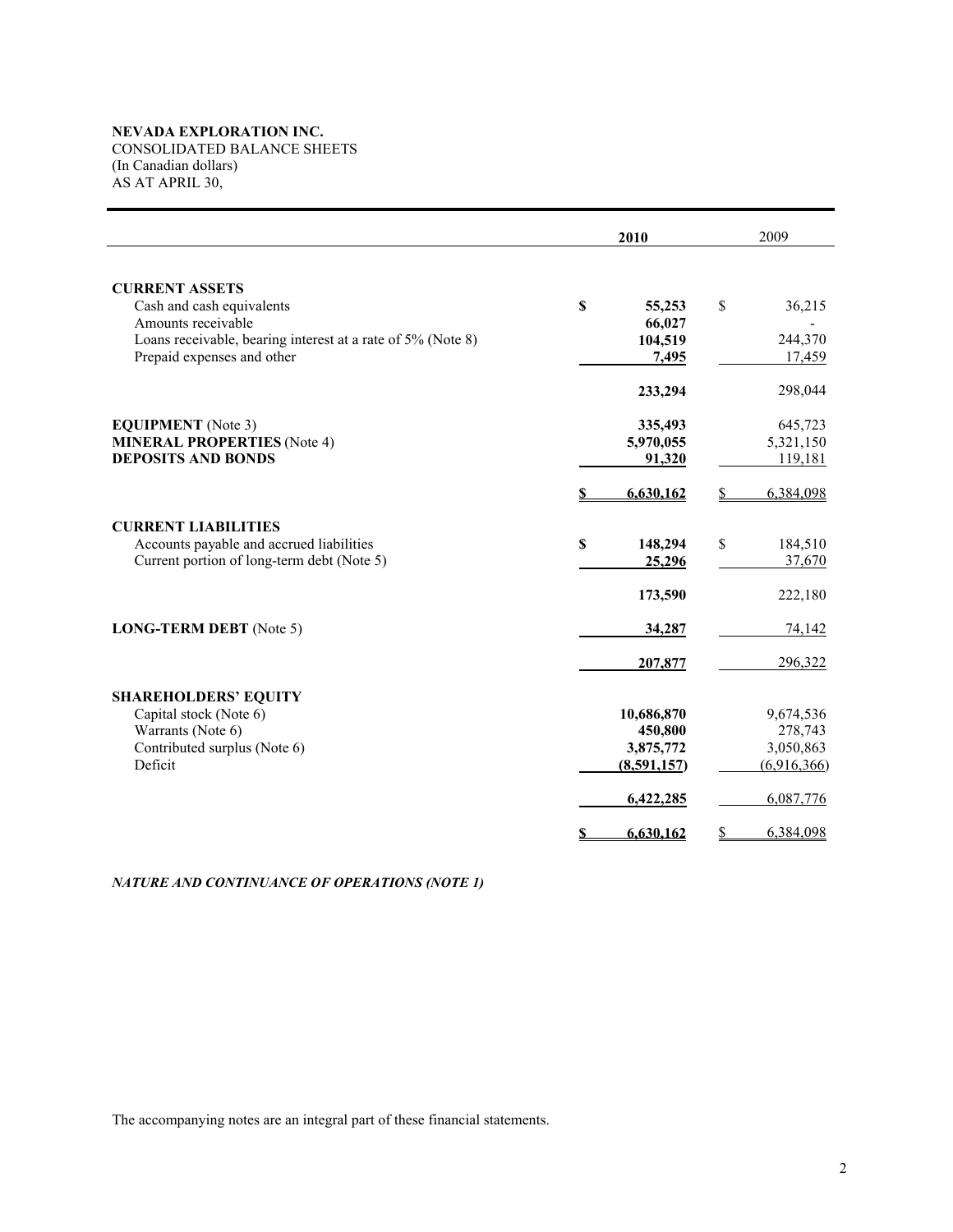## **NEVADA EXPLORATION INC.** CONSOLIDATED STATEMENTS OF OPERATIONS, COMPREHENSIVE LOSS AND DEFICIT (In Canadian dollars) FOR THE YEARS ENDED APRIL 30,

|                                                      | 2010         | 2009             |
|------------------------------------------------------|--------------|------------------|
| <b>INTEREST INCOME</b>                               | 11,138<br>\$ | \$<br>42,824     |
| <b>EXPENSES</b>                                      |              |                  |
| Amortization                                         | 112,518      | 126,198          |
| Foreign exchange gain                                | 31,427       | (116, 816)       |
| Impairment of property                               | ۰            | 165,395          |
| Interest and bank charges                            | 49,539       | 2,572            |
| Office expenses and other                            | 151,833      | 391,690          |
| Professional fees, consulting and investor relations | 240,696      | 347,526          |
| Rent                                                 | 86,004       | 92,773           |
| <b>Salaries</b>                                      | 473,403      | 516,624          |
| Stock-based compensation (Note 7)                    | 546,166      | 461,747          |
| Travel                                               | 14,357       | 39,230           |
|                                                      |              |                  |
|                                                      | (1,705,943)  | (2,026,939)      |
| <b>NET LOSS BEFORE OTHER ITEM</b>                    | (1,694,805)  | (1,984,115)      |
| <b>OTHER ITEM</b>                                    |              |                  |
| Gain on sale of equipment                            | 20,014       | 7,075            |
|                                                      |              |                  |
| <b>NET AND COMPREHENSIVE LOSS</b>                    |              |                  |
|                                                      | (1,674,791)  | (1,977,040)      |
|                                                      |              |                  |
| <b>DEFICIT - BEGINNING OF YEAR</b>                   | (6,916,366)  | (4,939,326)      |
|                                                      |              |                  |
| <b>DEFICIT – END OF YEAR</b>                         | (8,591,157)  | (6,916,366)<br>S |
|                                                      |              |                  |
| Basic and diluted loss per share                     | (0.02)       | (0.03)           |
|                                                      |              |                  |
| Weighted average number of shares outstanding        |              |                  |
|                                                      | 74,347,630   | 58,960,133       |

The accompanying notes are an integral part of these financial statements.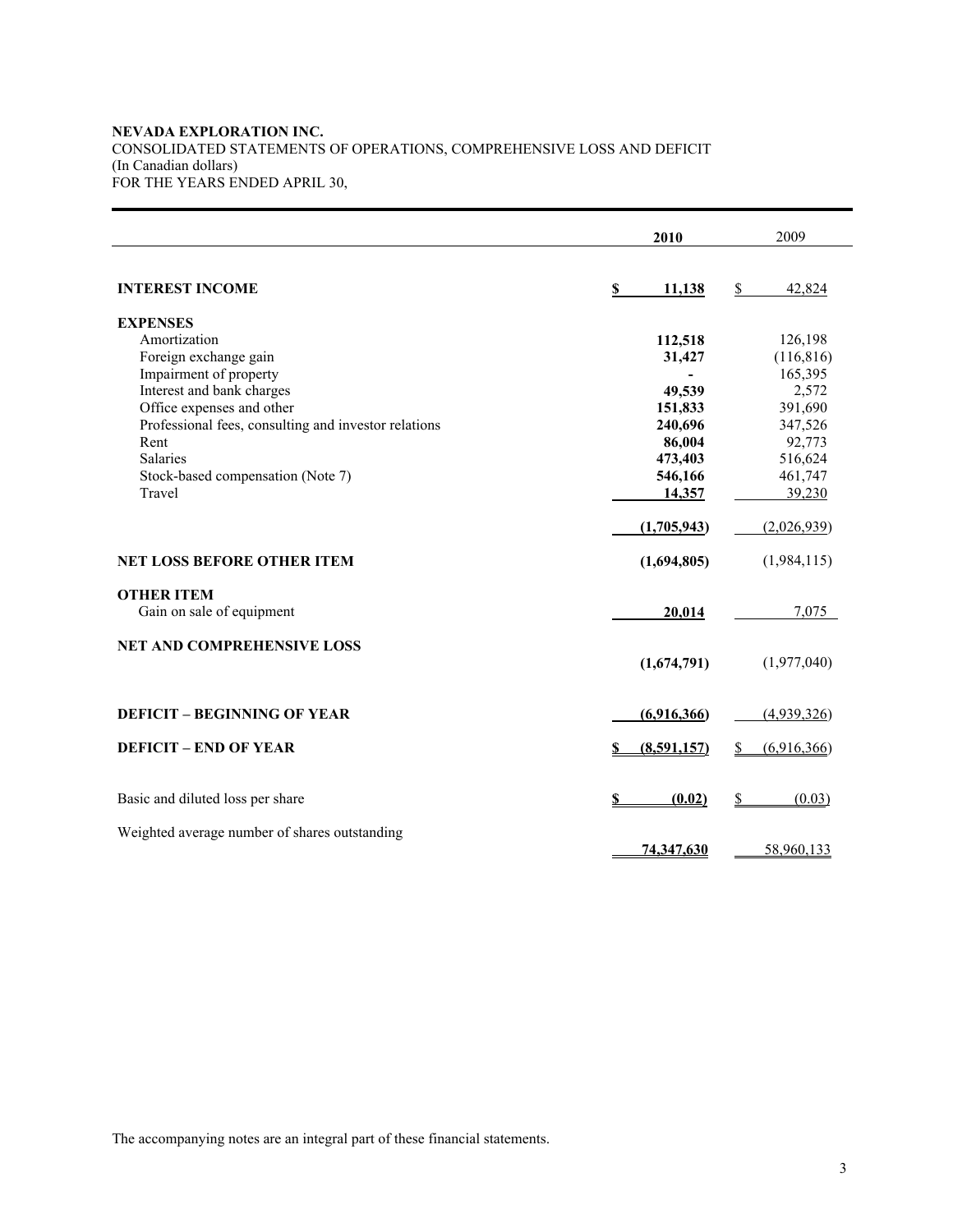## **NEVADA EXPLORATION INC.** CONSOLIDATED STATEMENTS OF CASH FLOWS (In Canadian dollars) FOR THE YEARS ENDED APRIL 30,

|                                                  |   | 2010                             | 2009          |
|--------------------------------------------------|---|----------------------------------|---------------|
| <b>OPERATING ACTIVITIES</b>                      |   |                                  |               |
| Net loss                                         | S | $(1,674,791)$ \$                 | (1,977,040)   |
| Items not affecting cash:                        |   |                                  |               |
| Amortization                                     |   | 112,518                          | 126,198       |
| Foreign exchange                                 |   | 22,025                           |               |
| Accrued interest                                 |   | (10,394)                         | (15,255)      |
| Impairment on property                           |   |                                  | 165,395       |
| Gain on disposal of equipment                    |   | (20, 014)                        | (7,075)       |
| Write-off of loan receivable                     |   |                                  | 61,535        |
| Loans receivable paid through salaries           |   | 113,753                          |               |
| Stock-based compensation                         |   | 546,166                          | 461,747       |
|                                                  |   | (910, 737)                       | (1,184,495)   |
| Change in non-cash working capital items         |   |                                  |               |
| Prepaid expenses and other                       |   | 9,964                            | 27,750        |
| Accounts payable and accrued liabilities         |   | (36,216)                         | (313,500)     |
|                                                  |   | (936,989)                        | (1,470,245)   |
| <b>FINANCING ACTIVITIES</b>                      |   |                                  |               |
| Issuance of capital stock and warrants           |   | 1,568,413                        | 253,325       |
| Share issue costs                                |   | (114, 529)                       |               |
| Repayment of long-term debt                      |   | (19,907)                         | (13,681)      |
| Loan advance                                     |   | 116,500                          |               |
| Loan repayment                                   |   | (116,500)                        |               |
|                                                  |   | 1,433,977                        | 239,644       |
| <b>INVESTING ACTIVITIES</b>                      |   |                                  |               |
| Term deposits                                    |   |                                  | 1,528,093     |
| Proceeds on sale of equipment                    |   | 191,258                          | 90,414        |
| Acquisition of equipment                         |   |                                  | (327, 041)    |
| Mineral properties                               |   | (679, 946)                       | (2, 121, 339) |
| Deposits and bonds                               |   | 10,738                           | 188,239       |
|                                                  |   | (477,950)                        | (641, 634)    |
| INCREASE (DECREASE) IN CASH AND CASH EQUIVALENTS |   | 19,038                           | (1,872,235)   |
| CASH AND CASH EQUIVALENTS - BEGINNING OF YEAR    |   | 36,215                           | 1,908,450     |
| <b>CASH AND CASH EQUIVALENTS - END OF YEAR</b>   | S | 55,253<br>$\mathbf{\mathcal{S}}$ | 36,215        |

The accompanying notes are an integral part of these financial statements.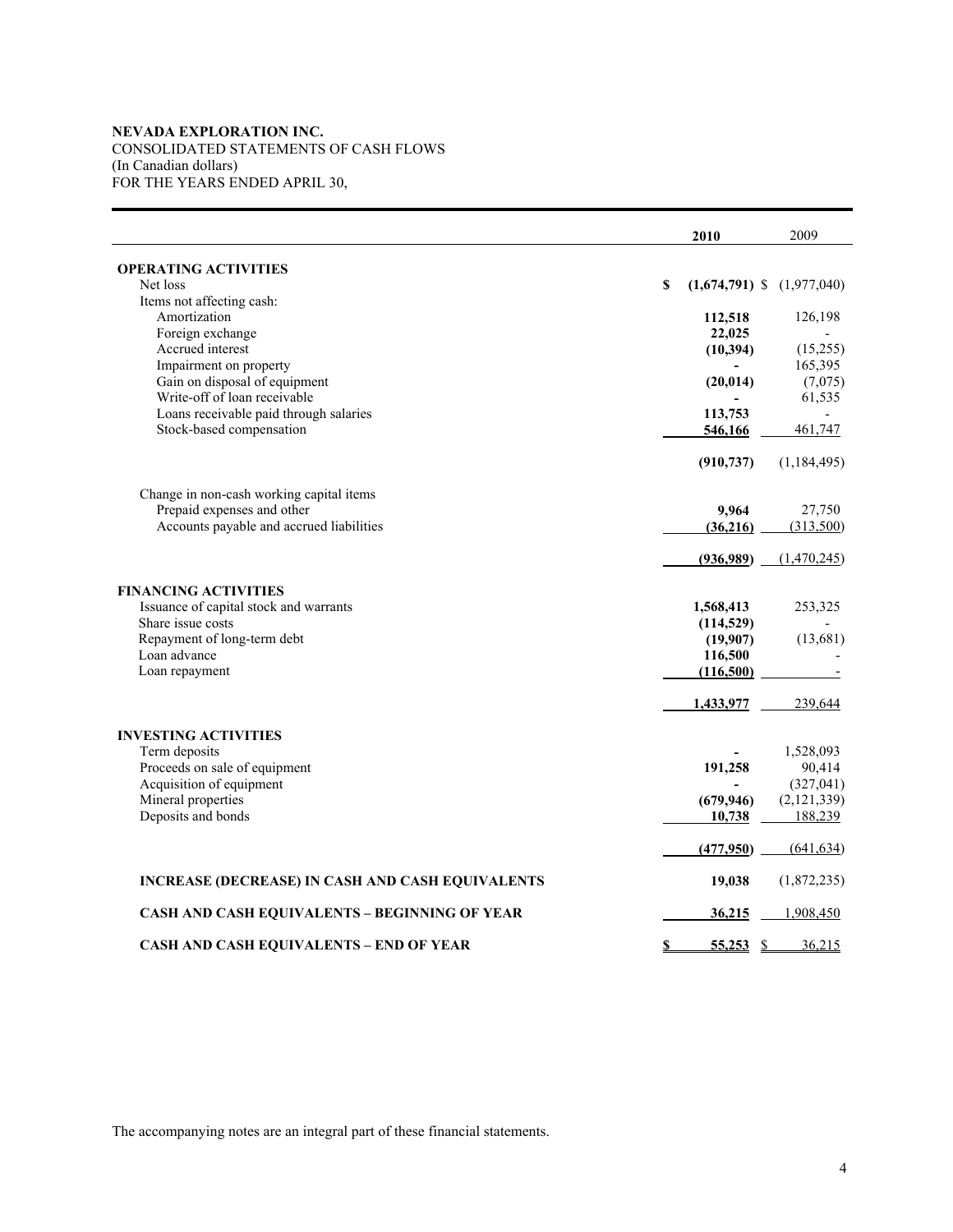#### **1. NATURE AND CONTINUANCE OF OPERATIONS**

The Company was incorporated on April 6, 2006 under the Canada Business Corporations Act and is in the business of acquiring and exploring mineral properties. The Company has not yet determined whether its properties contain reserves that are economically recoverable. The amounts shown for mineral properties and related deferred exploration costs represent costs incurred to date and do not reflect present or future values. The recoverability of these capitalized costs is dependent upon the existence of economically recoverable reserves, the ability of the Company to obtain necessary financing to complete the development of those reserves, and future profitable production.

These financial statements have been prepared in accordance with Canadian generally accepted accounting principles on a going concern basis that presumes the realization of assets and discharge of liabilities in the normal course of business for the foreseeable future. These financial statements do not include any adjustments to the amounts and classification of assets and liabilities that might be necessary should the Company be unable to continue operations. Continued operations of the Company are dependent on the Company's ability to receive continued financial support, complete public equity financings, or generate profitable operations in the future. Access to the capital markets to obtain equity financing is very uncertain, and may be unavailable to the Company on a timely basis.

## **2. ACCOUNTING POLICIES**

#### **BASIS OF PRESENTATION**

These consolidated financial statements have been prepared in accordance with Canadian generally accepted accounting principles ("Canadian GAAP").

#### **PRINCIPLES OF CONSOLIDATION**

These consolidated financial statements include the accounts of the Company and its wholly-owned subsidiaries, 2107189 Ontario Inc. and Pediment Gold LLC.

#### **EQUIPMENT**

Equipment is recorded at cost, less accumulated amortization. Amortization is recorded on a straight-line basis over their estimated useful life as follows:

| Exploration equipment | 5 to 7 years |
|-----------------------|--------------|
| <b>Vehicles</b>       | 5 years      |
| Office equipment      | 5 years      |
| Computer equipment    | 3 years      |

The Company monitors the recoverability of its equipment whenever events or changes in circumstances indicate that the carrying amount of an asset may not be recoverable. The Company reviews factors such as current market value, future asset utilization and business climate and, when such indicators exist, compares the carrying value of the assets to the future undiscounted cash flows expected to result from the use of the related asset. If such cash flows are less than the carrying value, the impairment charge to be recognized equals the amount by which the carrying amount of the asset exceeds the fair value of the asset. Fair value is generally measured equal to the estimated future discounted net cash flows from the assets.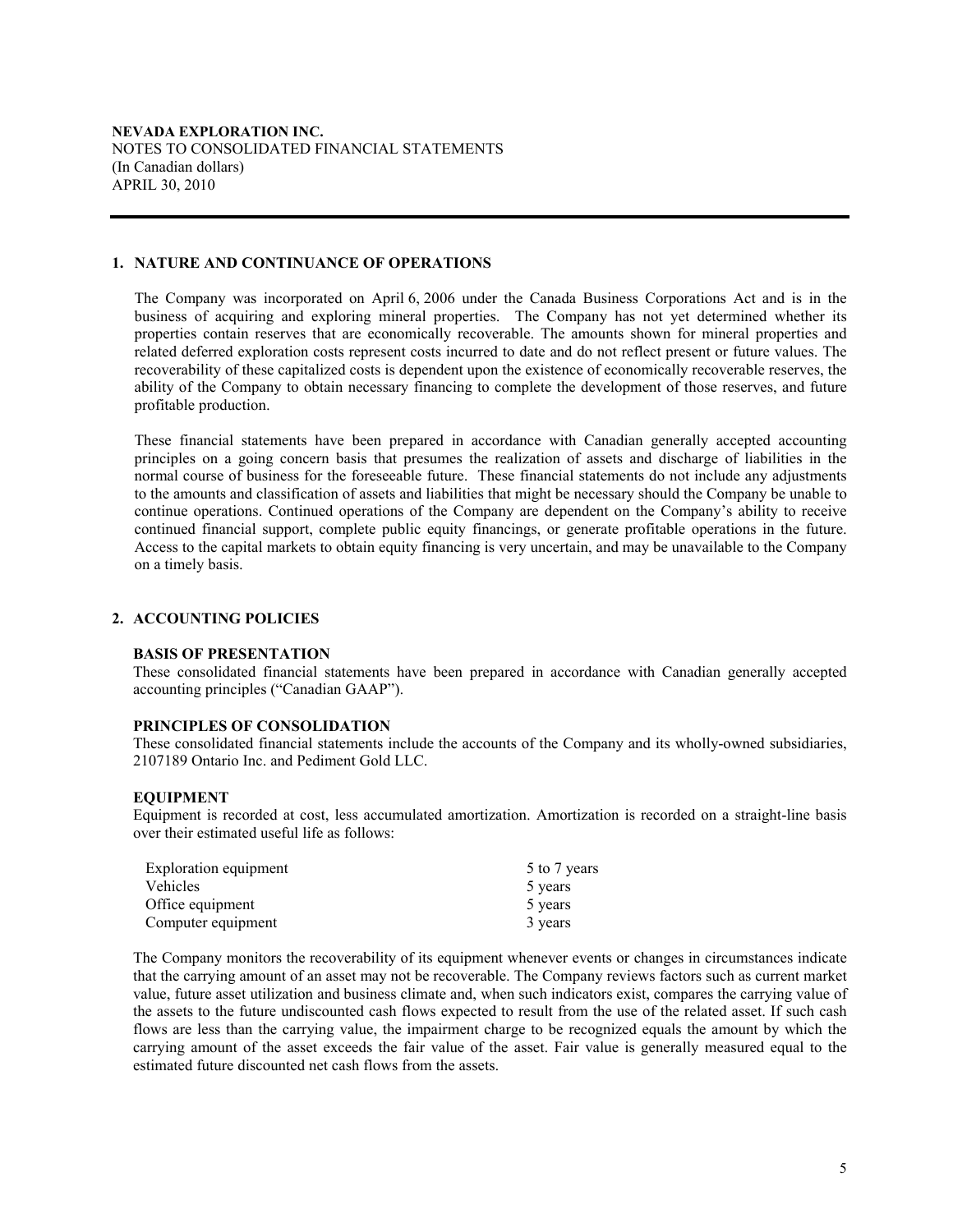## **MINERAL PROPERTIES**

All direct costs related to the acquisition and exploration of mineral properties are capitalized as incurred. Discretionary option payments arising from the acquisition of mineral properties are only recognized when paid. Amounts received from other parties to earn an interest in the Company's mineral properties are applied as a reduction of mineral properties.

On a periodic basis, management reviews the carrying values of mineral properties to assess whether there has been any impairment in value. In the event that management determines the carrying values of any mineral property to be permanently impaired, the carrying value will be written down or written off, as appropriate. If a property is brought into production, the carrying value will be amortized against the income generated by the property.

## **CASH AND CASH EQUIVALENTS**

Cash and cash equivalents include bank balances and highly liquid temporary money market instruments with initial maturities of three months or less.

## **FUTURE INCOME TAXES**

The Company follows the asset and liability method of accounting for income taxes. Under this method, future income tax assets and liabilities are determined based on temporary differences between financial reporting and tax bases of assets and liabilities, as well as for the benefit of losses available to be carried forward to future years for tax purposes. Future income tax assets and liabilities are measured using substantively enacted tax rates and laws that will be in effect when the differences are expected to reverse. Future income tax assets are recorded in the financial statements if realization is considered more likely than not.

## **SHARE ISSUE COSTS**

Professional fees, consulting fees and other costs that are directly attributable to financing transactions are charged to capital stock when the related shares are issued.

# **ASSET RETIREMENT OBLIGATION**

An asset retirement obligation is a legal obligation associated with the retirement of tangible long-lived assets that the Company is required to settle. The Company recognizes the fair value of a liability for an asset retirement obligation in the year in which it is incurred when a reasonable estimate of fair value can be made. The carrying amount of the related long-lived asset is increased by the same amount as the liability, and subsequently allocated to expense using a systematic and rational method over its useful life. As at April 30, 2010, no asset retirement obligations have been incurred.

# **VALUATION OF EQUITY INSTRUMENTS IN PRIVATE PLACEMENTS**

The Company has adopted a relative fair value method with respect to the measurement of shares and warrants issued as private placement units. Warrants attached to units are valued based on the relating fair value of the black-scholes value of the warrants and the share price at the time of the finance.

#### **LOSS PER SHARE**

Basic loss per share is calculated based on the weighted average number of shares outstanding. The treasury stock method is used to compute the dilutive effect of options, warrants and similar instruments.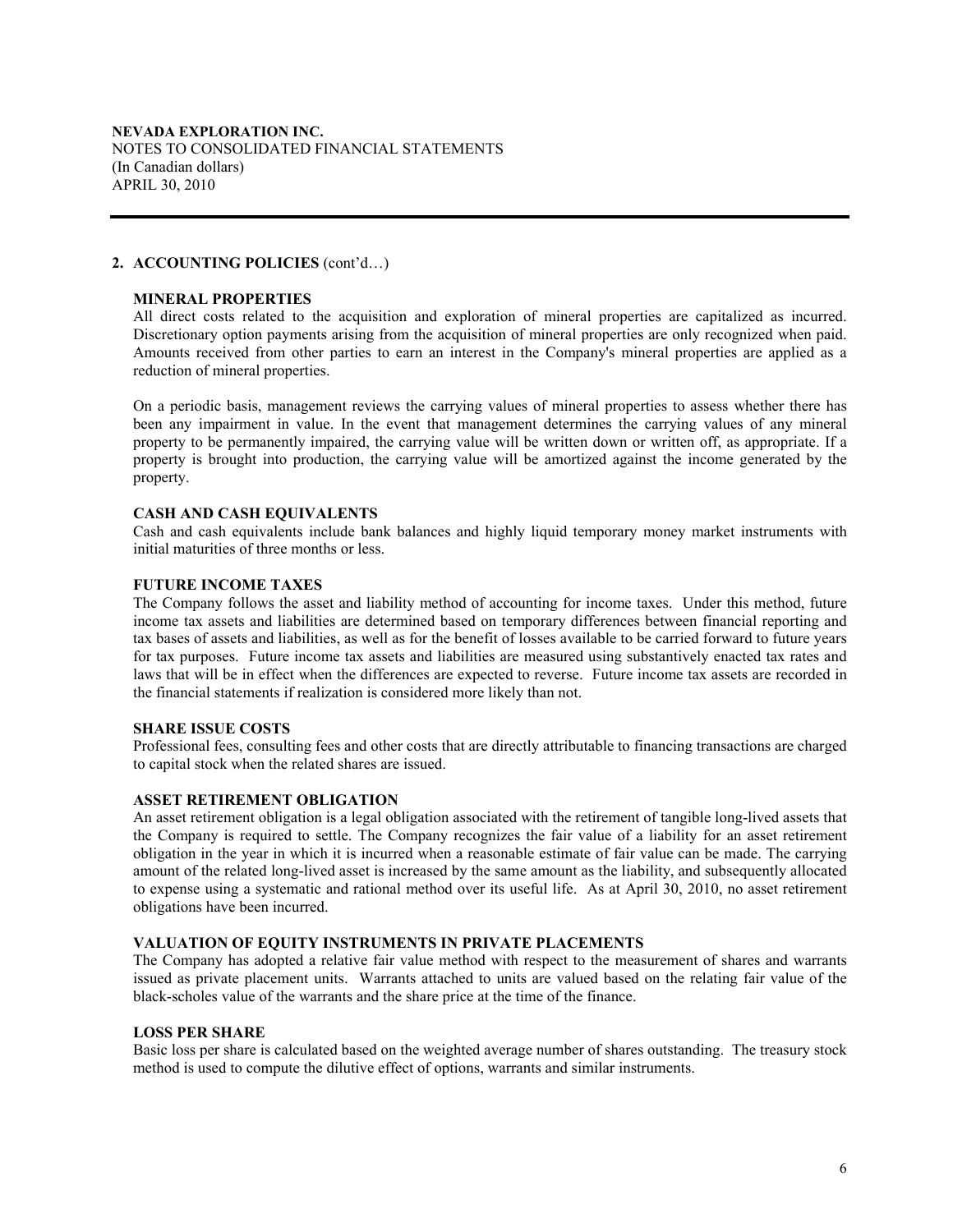## **STOCK-BASED COMPENSATION**

The Company accounts for stock options granted to directors, officers, and employees using the fair value method of accounting and for non-employees using the fair value of the equity instruments issued or the value of the services, whichever is more reliably measurable. Accordingly, the fair value of the options at the date of the grant is determined using the Black-Scholes option pricing model and stock-based compensation is accrued and charged to operations, with an offsetting credit to contributed surplus, over the vesting periods. If and when the stock options are exercised, the applicable amounts of contributed surplus are transferred to share capital. The Company has not incorporated an estimated forfeiture rate for stock options that will not vest; rather the Company accounts for actual forfeitures as they occur.

### **FOREIGN CURRENCY TRANSLATION**

The Company's subsidiary is an integrated foreign operation and its accounts are translated into Canadian dollars using the temporal method. Monetary items are translated at the exchange rate in effect at the balance sheet date and non-monetary items are translated at historical exchange rates. Income and expense items are translated at rates approximating those in effect at the time of the transaction. Translation gains and losses are reflected in loss for the period.

### **USE OF ESTIMATES**

The preparation of financial statements in conformity with generally accepted accounting principles requires management to make estimates and assumptions that affect the reported amounts of assets and liabilities and disclosures of contingent assets and liabilities at the date of the financial statements and the reported amounts of revenues and expenses during the reporting period. Actual results could differ from those estimates. Significant estimates made by the Company include economic useful life of depreciable assets for purposes of calculating amortization, impairment and valuation on mineral properties, valuation of options and warrants and valuation allowance for future income taxes.

#### **FINANCIAL INSTRUMENTS**

The Company follows the recommendations of CICA Handbook Section 3855, Financial Instruments - Recognition and measurement. Section 3855 provides that all financial instruments are to be recorded initially at fair value. In subsequent periods, all financial instruments are measured based on the classification adopted for the financial instrument: held-to-maturity, loans and receivables, held for trading, available-for-sale or other liability.

## **Financial assets**

Held for trading assets are subsequently measured at fair value with the change in the fair value recognized in net income during the period.

Held-to-maturity assets are subsequently measured at amortized cost using the effective interest rate method.

Loans and receivables are subsequently measured at amortized cost using the effective interest rate method.

Available-for-sale assets are subsequently measured at fair value with the changes in fair value recorded in other comprehensive income.

#### **Financial liabilities**

Held for trading liabilities are subsequently measured at fair value with the change in the fair value recognized in net income during the period.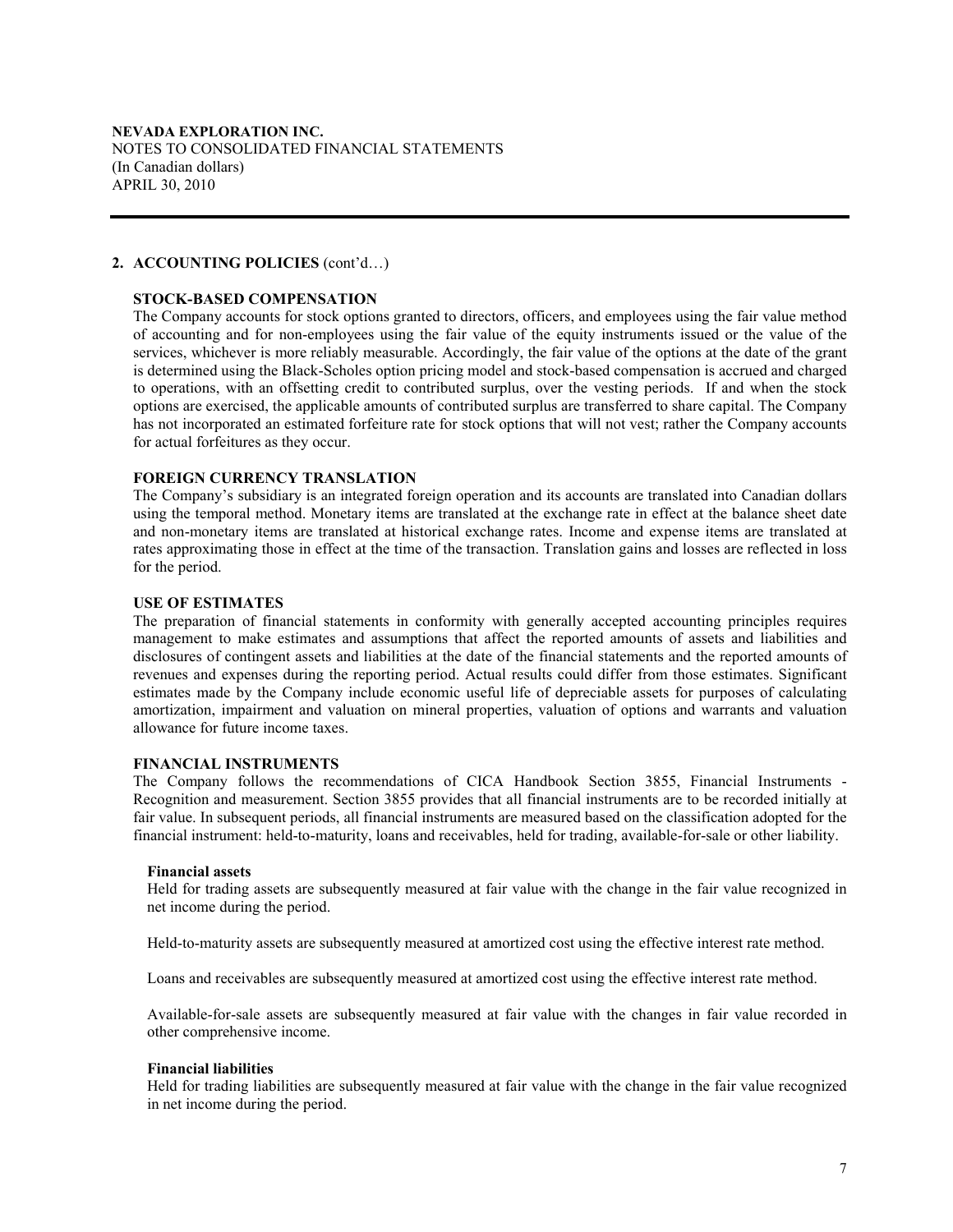## **FINANCIAL INSTRUMENTS** (cont'd…)

Other liabilities are subsequently measured at amortized cost using the effective interest rate method.

The Company has classified its financial instruments as follows:

Financial Instrument **Classification** Classification Cash and cash equivalents **Example 1** and cash equivalents **Held** for trading Amounts receivable **Loans** and receivable **Loans** and receivables Loans receivable Loans and receivables Accounts payable and accrued liabilities **Accounts** Other liabilities Other liabilities Long-term debt **Other liabilities** Other liabilities

#### *Amendment to financial instruments – disclosures*

CICA Handbook Section 3862, Financial Instruments – Disclosures was amended to require disclosure about the inputs used in making fair value measurements, including their classification within a hierarchy that prioritizes their significance. The three levels of the fair value hierarchy are:

- Level 1 Unadjusted quoted prices in active markets for identical assets or liabilities;
- Level 2 Inputs other than quoted prices that are observable for the asset or liability either directly or indirectly; and
- Level 3 Inputs that are not based on observable market data.

See Note 10 for relevant disclosures.

# **COMPREHENSIVE INCOME**

The Company follows the recommendations of CICA Handbook Section 1530, Comprehensive Income. Other comprehensive income consists of changes to unrealized gains and losses on available-for-sale financial assets, changes to unrealized gains and losses on the effective portion of cash flow hedges and changes to foreign currency translation adjustments of self-sustaining foreign operations during the period. Comprehensive income measures net earnings for the period plus other comprehensive income. Amounts reported as other comprehensive income are accumulated in a separate component of shareholders' equity as Accumulated Other Comprehensive Income. To date there has not been any other comprehensive income and accordingly, a statement of other comprehensive income has not been presented.

# **RECENT ACCOUNTING PRONOUNCEMENTS**

#### *Consolidated financial statements*

In January 2009, the CICA issued Handbook Section 1601, consolidated financial statements, which replaces the existing standards. This section establishes the standards for preparing consolidated financial statements and is effective for interim and annual consolidated financial statements beginning on or after January 1, 2011. The Company is currently evaluating the impact of adopting this standard on its consolidated financial statements.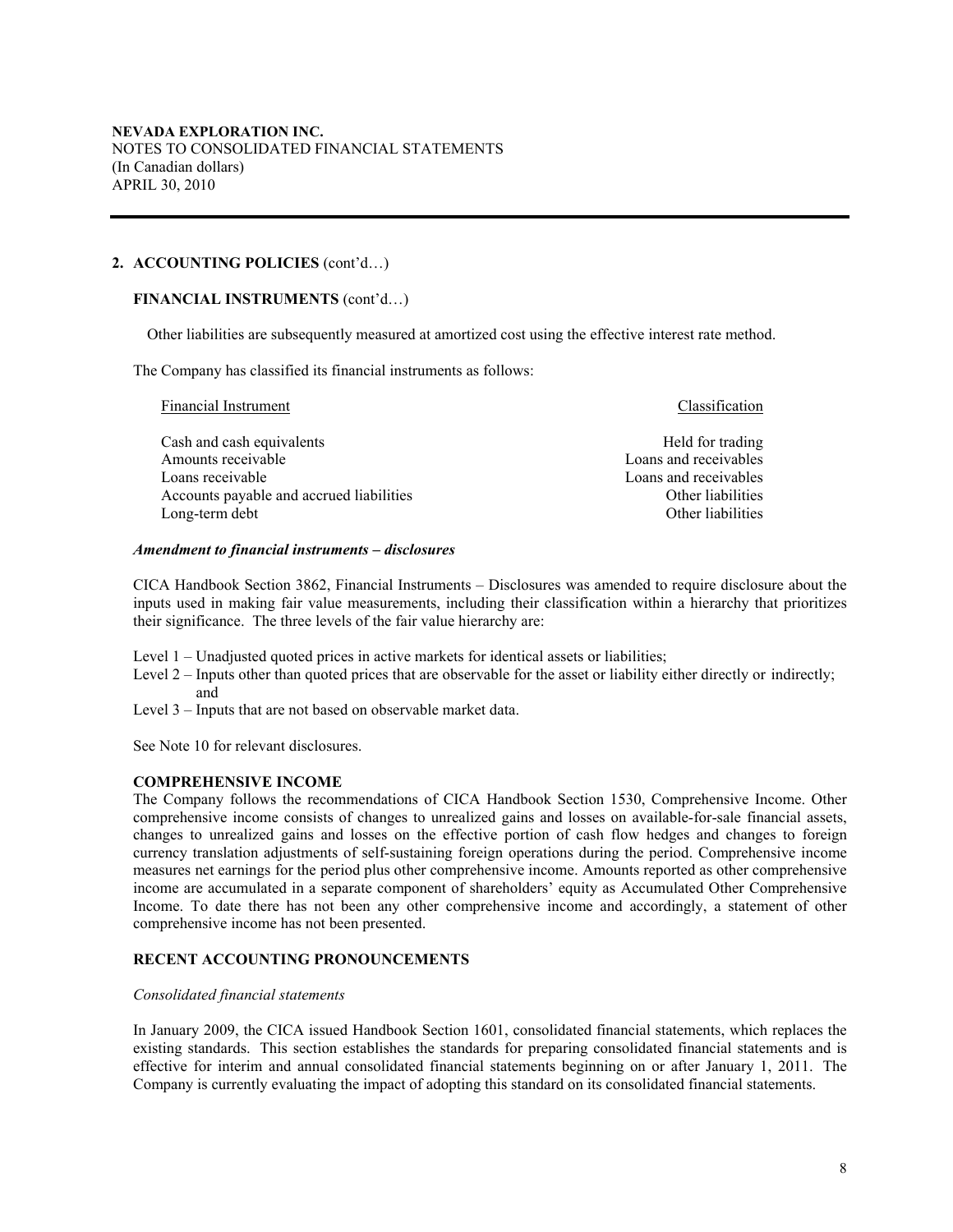## **RECENT ACCOUNTING PRONOUNCEMENTS** (cont'd…)

#### *Business combinations*

In January 2009, the CICA issued Handbook Section 1582, Business Combinations, which replaces the existing standards. This section establishes the standards for the accounting of business combinations, and states that all assets and liabilities of an acquired business will be recorded at fair value. Estimated obligations for contingent considerations and contingencies will also be recorded at fair value at the acquisition date. The standard also states that acquisition-related costs will be expensed as incurred and that restructuring charges will be expensed in the periods after the acquisition date. This standard is equivalent to the International Financial Reporting Standards on business combinations. This standard is applied prospectively to business combinations with acquisition dates on or after January 1, 2011. Earlier adoption is permitted. The Company is currently evaluating the impact of adopting this standard on its consolidated financial statements.

#### *International financial reporting standards ("IFRS")*

In February 2008, the AcSB announced that 2011 is the changeover date for publicly-listed companies to use IFRS, replacing Canada's own GAAP. The date is for interim and annual financial statements relating to fiscal years beginning on or after January 1, 2011. The transition date of May 1, 2010 will require the restatement for comparative purposes of amounts reported by the Company for the year ended April 30, 2011. While the Company has begun assessing the adoption of IFRS for 2011, the financial reporting impact of the transition to IFRS cannot be reasonably estimated at this time.

### **3. EQUIPMENT**

|                                                                |   |                              | 2010                              |    |                            |                                |   | 2009                        |   |                              |
|----------------------------------------------------------------|---|------------------------------|-----------------------------------|----|----------------------------|--------------------------------|---|-----------------------------|---|------------------------------|
|                                                                |   | Cost                         | Accumulated<br>amortization       |    | Net<br>book<br>value       | Cost                           |   | Accumulated<br>amortization |   | Net<br>book<br>value         |
| <b>Exploration equipment</b><br>Vehicles<br>Computer equipment | S | 341,715<br>139,666<br>23,257 | \$<br>114,297<br>69,892<br>17,761 | \$ | 227.418<br>69,774<br>5,496 | \$472,909<br>288,320<br>23,257 | S | 86,400<br>90,834<br>11,062  | S | 386,509<br>197,486<br>12,195 |
| Office equipment                                               |   | 80,868<br>585,506            | \$<br>48,063<br>250.013           | S  | 32,805<br>335.493          | 87,720<br>\$872.206            |   | 38,187<br>\$226,483         | S | 49,533<br>645,723            |

Included in equipment as at April 30, 2010 are assets under capital lease with a cost of \$133,891 (2009 - \$157,009) and accumulated amortization of \$38,531 (2009 - \$47,102). The Company recorded amortization of \$26,778 (2009 - \$31,402) on leased assets.

During the current year the Company disposed of three assets under capital lease with a cost of \$118,433. Accumulated amortization relating to these three assets accounted to \$35,530, there was no current period amortization charge. The purchasers assumed the remaining capital lease obligations of \$61,187 relating to these three leases.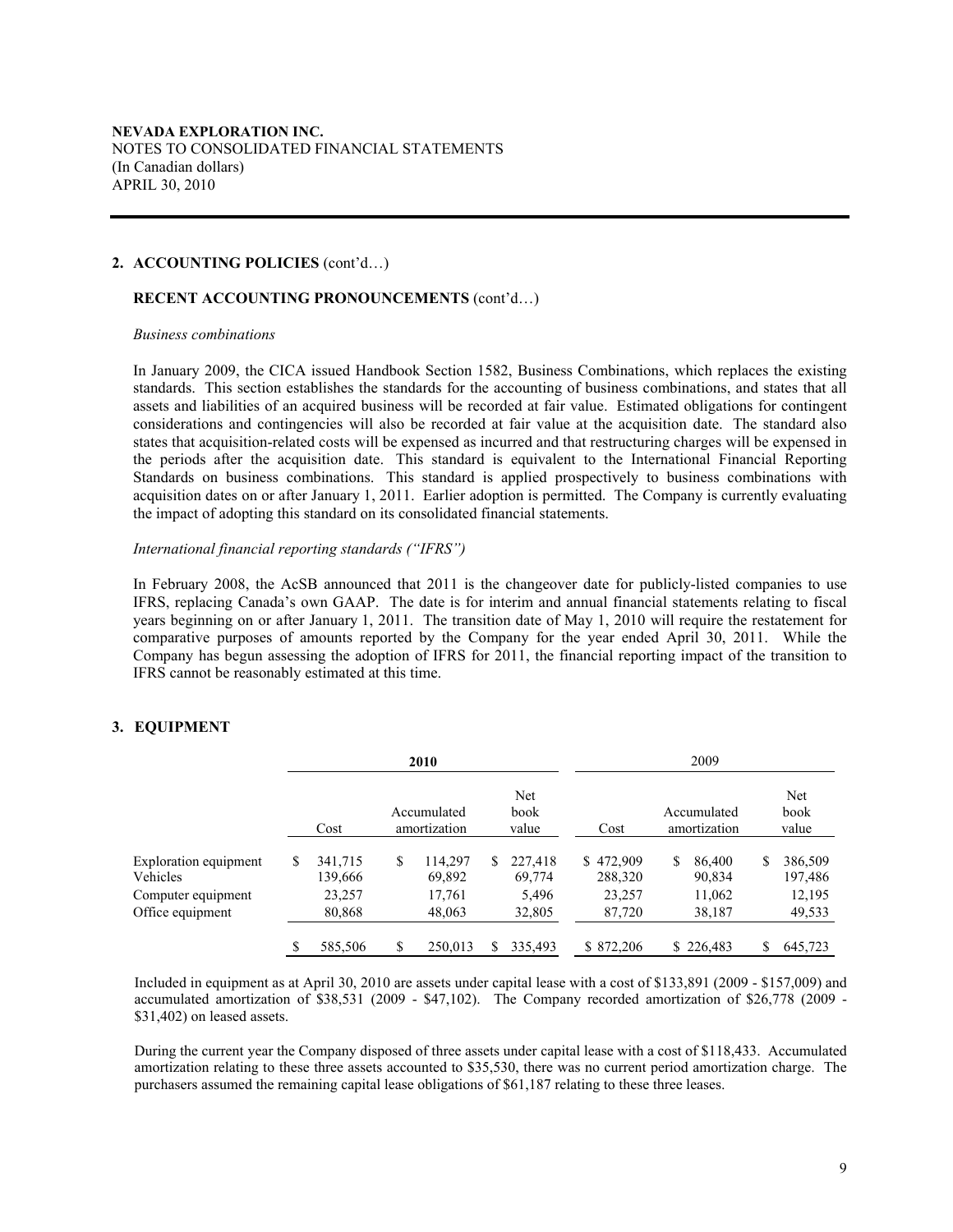# **4. MINERAL PROPERTIES**

|                                                                                     | 2010      |                    |                                            |                 |              |                          |                          |                          |                          |         |                          |                            |
|-------------------------------------------------------------------------------------|-----------|--------------------|--------------------------------------------|-----------------|--------------|--------------------------|--------------------------|--------------------------|--------------------------|---------|--------------------------|----------------------------|
|                                                                                     | AW        | <b>BU</b>          | DU                                         | FJ              | HP           | $\rm JU$                 | KC                       | RP                       | <b>SP</b>                | WF      | <b>WM</b>                | Total                      |
| <b>Acquisition costs</b><br>Balance – beginning of year                             | \$273,615 | 274,460 \$<br>S    | 45,306                                     | \$<br>223,171   | 33,519<br>-S | 86,502<br>-S             | 260,161 \$<br>S          | 110,683                  | 146,786 \$<br>-S         | 131,478 | <sup>\$</sup><br>47,353  | \$1,633,034                |
| Additions - cash<br>Additions - shares                                              | 74,792    | 70,882             | 12,610                                     | 24,923          | 3,648        | 31,128                   | 135,184<br>9,250         | 44,497                   | 65,009                   | 44,123  | 14,549                   | 521,345<br>9,250           |
| Balance – end of year                                                               | 348,407   | 345,342            | 57,916                                     | 248,094         | 37,167       | 117,630                  | 404,595                  | 155,180                  | 211,795                  | 175,601 | 61,902                   | 2,163,629                  |
| <b>Exploration costs</b><br>Balance – beginning of year<br>Incurred during the year | 522,276   | 921,262            | 38,923                                     | 1,043,403       | 799,405      | 51,930                   | 55,330                   | 51,691                   | 83,148                   | 42,104  | 78,644                   | 3,688,116                  |
| Drilling<br>Geochemical                                                             | (10, 277) | (10, 277)<br>1,071 | $\overline{\phantom{a}}$<br>$\blacksquare$ | (10, 276)       | 150          | $\overline{\phantom{a}}$ | $\overline{\phantom{a}}$ |                          |                          |         |                          | (30, 830)<br>1,221         |
| Geophysics<br>Geological<br>Permitting                                              | 11,710    | 17,124             | ۰                                          | 9,891<br>37,232 | 1,877        | 8,375                    | $\overline{\phantom{a}}$ | 12,080<br>3,962          | 3,334<br>۰               | 41,718  |                          | 53,798<br>56,273<br>37,323 |
| Travel                                                                              |           | (905)              | ۰                                          |                 | 1,414        | $\blacksquare$           | 107                      | $\overline{\phantom{a}}$ | $\overline{\phantom{a}}$ | $\sim$  | $\overline{\phantom{a}}$ | 616                        |
| Balance – end of year                                                               | 523,709   | 928,275            | 38,923                                     | ,080,250        | 802,846      | 60,305                   | 55,437                   | 67,733                   | 86,482                   | 83,822  | 78,644                   | 3,806,426                  |
| <b>Total costs</b>                                                                  | \$872,116 | \$1,273,617        | 96,839                                     | \$1,328,344     | 840,013<br>S | 177,935<br>S             | 460,032                  | 222,913<br>Ъ             | 298,277<br><b>S</b>      | 259,423 | \$140,546                | \$5,970,055                |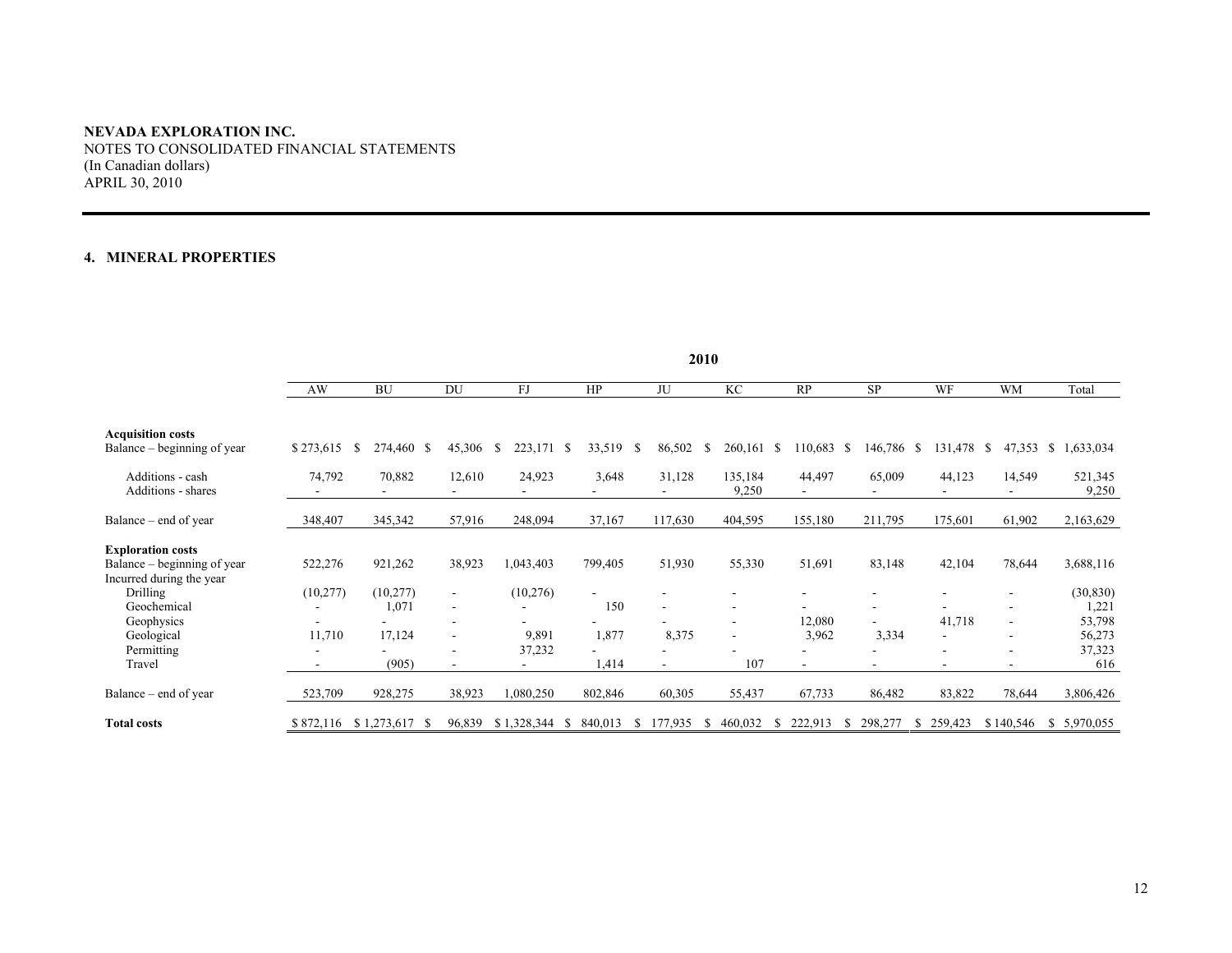# **4. MINERAL PROPERTIES** (Continued)

|                                                    |           |                          |               |                          |               |           | 2009      |               |           |           |                          |                |                      |
|----------------------------------------------------|-----------|--------------------------|---------------|--------------------------|---------------|-----------|-----------|---------------|-----------|-----------|--------------------------|----------------|----------------------|
|                                                    | AW        | BC                       | <b>BU</b>     | DU                       | FJ            | HP        | JU        | KC            | RP        | <b>SP</b> | WF                       | <b>WM</b>      | Total                |
| <b>Acquisition costs</b><br>Balance – beginning of |           |                          |               |                          |               |           |           |               |           |           |                          |                |                      |
| year                                               | \$100,384 | \$36,536                 | 223,882<br>-S | \$34,399                 | 198,806<br>S. | \$11,723  | S.        | 138,994<br>\$ | \$70,252  | \$86,871  | \$34,387                 | \$23,813       | 960,047              |
| Additions<br>Impairment of property                | 173,231   | (36, 536)                | 50,578        | 10,907                   | 24,365        | 21,796    | 86,502    | 121,167       | 40,431    | 59,915    | 97,091                   | 23,540         | 709,523<br>(36, 536) |
|                                                    |           |                          |               |                          |               |           |           |               |           |           |                          |                |                      |
| Balance – end of year                              | 273,615   | $\overline{\phantom{a}}$ | 274,460       | 45,306                   | 223,171       | 33,519    | 86,502    | 260,161       | 110,683   | 146,786   | 131,478                  | 47,353         | 1,633,034            |
| <b>Exploration costs</b><br>Balance – beginning of |           |                          |               |                          |               |           |           |               |           |           |                          |                |                      |
| year<br>Incurred during the year                   | 160,739   | 22,540                   | 331,958       | 31,040                   | 909,034       | 770,728   | ۰         | 53,295        | 18,521    | 28,110    | 37,749                   | 41,446         | 2,405,160            |
| Drilling                                           | 222,082   | 102,823                  | 489,389       |                          | 103,148       | 21,452    | 392       |               |           |           |                          | $\overline{a}$ | 939,286              |
| Geochemical                                        | 56,595    | $\overline{\phantom{a}}$ | 4,924         | 6,168                    | 2,481         | 2,971     |           | (760)         | 9,252     | 26,723    | $\overline{\phantom{a}}$ | 13,262         | 121,616              |
| Geophysics                                         | 25,354    | $\overline{\phantom{a}}$ | 12,758        | $\overline{\phantom{a}}$ |               |           | 47,555    |               | 20,380    | 23,250    | $\overline{\phantom{a}}$ | 21,311         | 150,608              |
| Geological                                         | 2,552     |                          | 7,507         | $\overline{\phantom{a}}$ | 521           | 68        |           |               |           |           |                          | 42             | 10,690               |
| Travel                                             | 36,490    | 1,164                    | 57,310        | 1,289                    | 21,182        | 3,041     | 842       |               | 1,868     | 2,457     | 2,054                    | 1,205          | 128,902              |
| Other                                              | 18,464    | 2,332                    | 17,416        | 426                      | 7,037         | 1,145     | 3,141     | 2,795         | 1,670     | 2,608     | 2,301                    | 1,378          | 60,713               |
| Impairment of property                             |           | (128, 859)               |               |                          |               |           |           |               |           |           |                          |                | (128, 859)           |
| Balance – end of year                              | 522,276   | $\sim$                   | 921,262       | 38,923                   | 1,043,403     | 799,405   | 51,930    | 55,330        | 51,691    | 83,148    | 42,104                   | 78,644         | 3,688,116            |
| <b>Total costs</b>                                 | \$795,891 | S                        | \$1,195,722   | \$84,229                 | \$1,266,574   | \$832,924 | \$138,432 | \$315,49      | \$162,374 | \$229,934 | \$173,582                | \$125,997      | \$5,321,150          |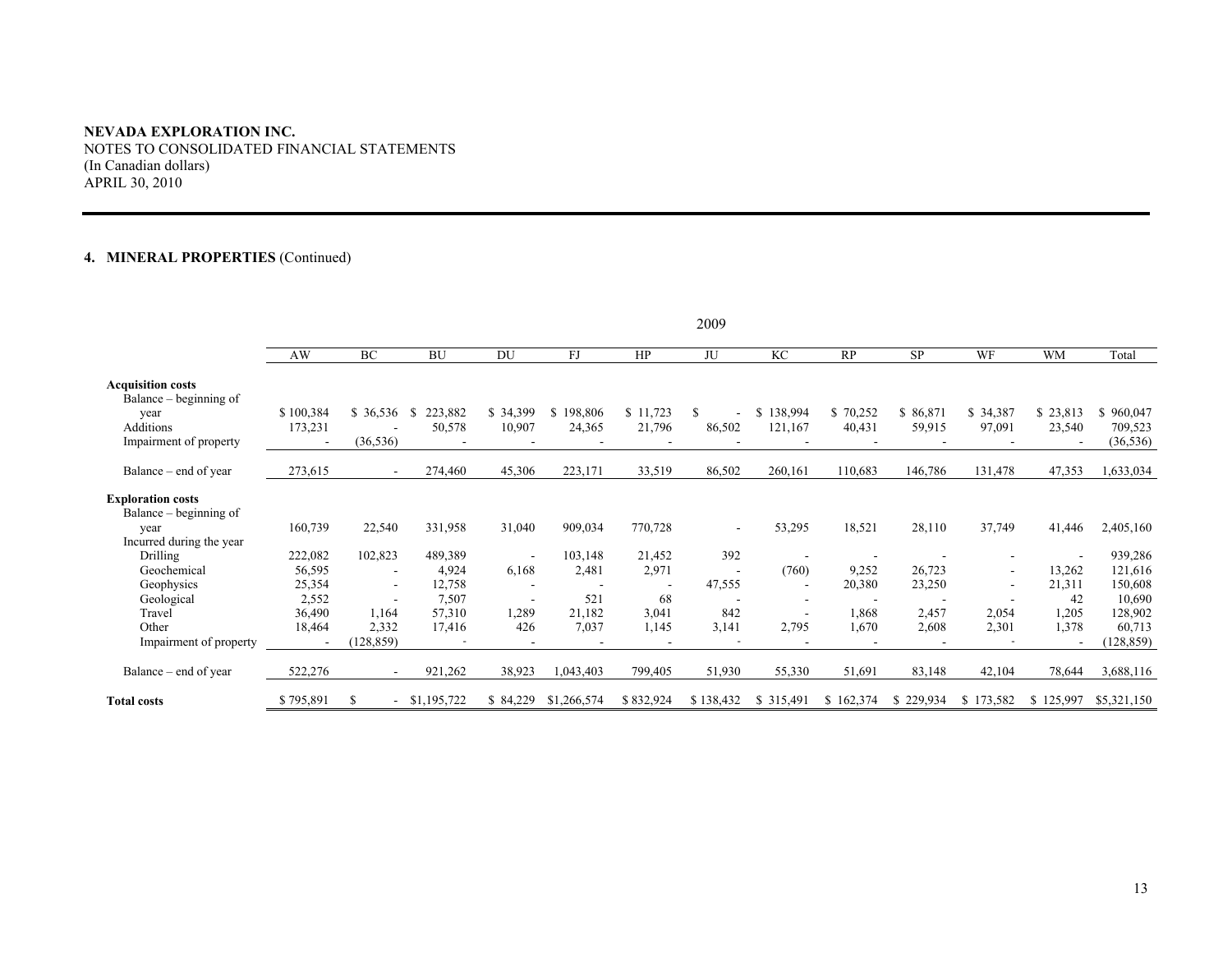## **4. MINERAL PROPERTIES** (Continued)

#### **Awakening (AW)**

The Awakening Project is located in Humboldt County, Nevada, approximately 50 km north-northwest of Winnemucca, Nevada. The Company has a 100% interest in 420 claims (approx. 34.0 km<sup>2</sup>) at Awakening.

On July 1, 2008, the Company entered into a Mining Lease agreement with DIR Exploration Inc. ("DIR") on 15 claims (approx. 120 hectares), subject to a 3% NSR to DIR. Under the terms of the agreement, the Company is required to pay a minimum advance royalty of USD\$60,000 annually commencing on the fourth anniversary.

On June 4, 2010, the Company announced that it had entered into an Exploration and Option to Enter a Joint Venture Agreement with Northgate Minerals Corp. ("Northgate"), whereby Northgate may earn a joint venture interest in the Awakening Gold Project. Under the terms of the joint venture agreement, Northgate will have the option to earn a 51% interest in the Property by funding USD\$4,100,000 in qualifying expenditures over 5 years and making USD\$436,000 in cash payments by the third anniversary of the agreement, and if Northgate completes the initial 51% earn-in, Northgate may earn an additional 14%, for a total of 65%, by completing a feasibility report following 120 days after initial earn in. Subsequent to year end the Company received USD\$87,000 upon the signing of the joint venture agreement.

## **Bull Creek (BU)**

The Bull Creek Project is located in Humboldt County, Nevada, approximately 60 km west-northwest of Winnemucca, Nevada. The Company has a 100% interest in 297 claims (approx. 24.0 km<sup>2</sup>) at Bull Creek.

# **Dunphy (DU)**

The Dunphy Project is located in Eureka County, Nevada, approximately 40 km east of Battle Mountain, Nevada. The Company has a 100% interest in 78 claims (approx. 6.3 km<sup>2</sup>) at Dunphy.

#### **Fletcher Junction (FJ)**

The Fletcher Junction Project is located in Mineral County, Nevada, approximately 30 km southwest of Hawthorne, Nevada. The Company has a 100% interest in 127 claims (approx. 10.3 km<sup>2</sup>) at the Fletcher Junction Project, subject to a 1.25% net smelter return royalty ("NSR").

# **Hot Pot (HP)**

On September 16, 2005, the Company entered into a Mining Lease Agreement at the Hot Pot Project located in Humboldt County, Nevada, approximately 30 km northwest of Battle Mountain, Nevada. Under the terms of the agreement, the Company is required to make annual payments of USD\$20,000 on each anniversary, and the agreement is subject to a 3% NSR to the property owner. The Company also controls 6 claims (approx. 50) hectares) at Hot Pot. All of the Company's mineral interests at Hot Pot are subject to a 1.25% NSR.

On September 16, 2009, the Company entered into an Exploration Agreement with International Enexco Ltd. ("Enexco") whereby Enexco can earn a 51% interest in the Hot Pot Property by drilling 6,000 meters (19,600ft) over three years, with the option to earn an additional 19%, for 70% total, by drilling another 3,000 meters (9,800ft) during the fourth year. Enexco shall pay to the property owner all payments required to be made by the Company.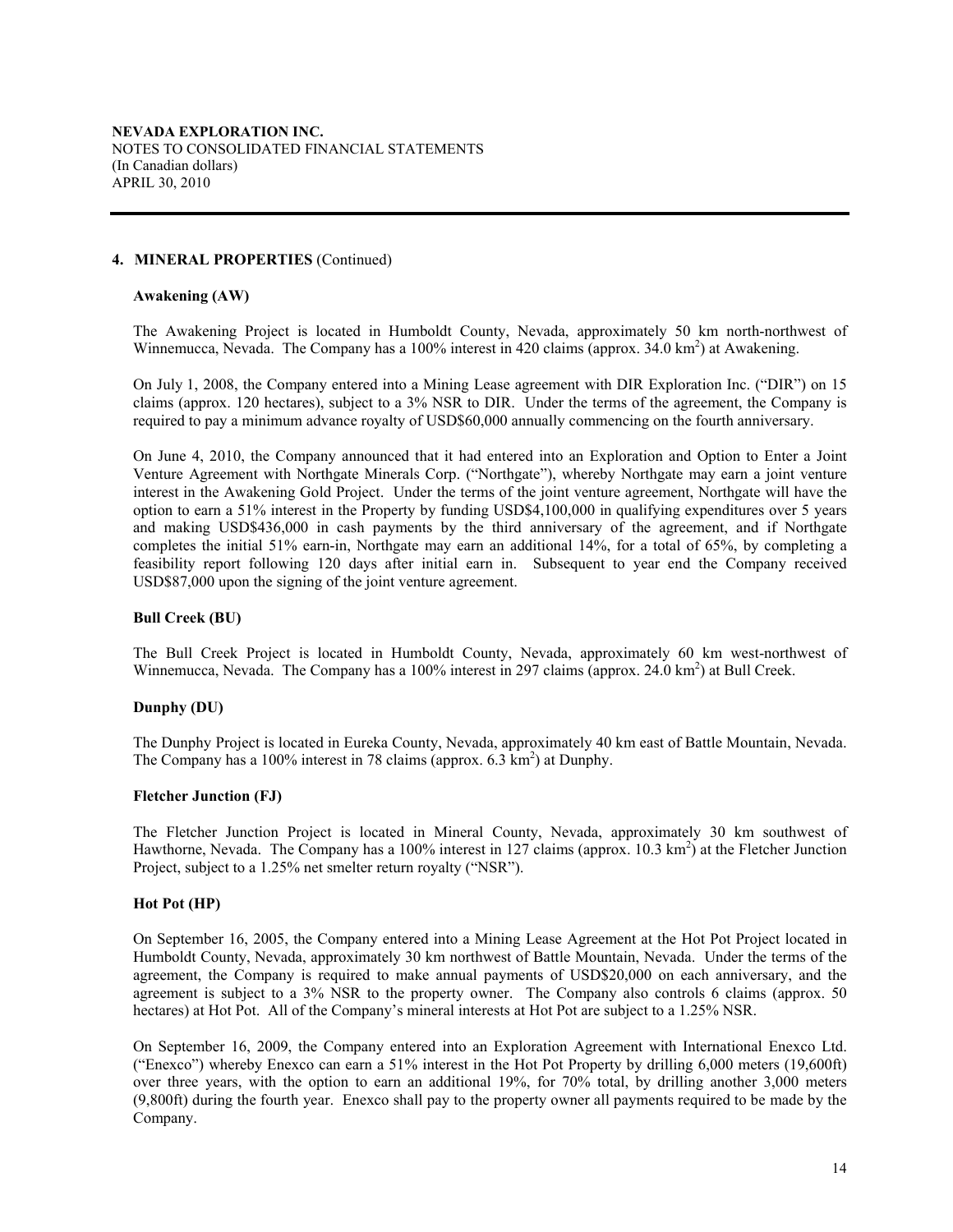#### **4. MINERAL PROPERTIES** (Continued)

#### **Jungo (JU)**

The Jungo Property is located both Humboldt and Pershing Counties, Nevada, approximately 60 km west of Winnemucca, Nevada. The Company has a 100% interest in 192 claims (approx. 15.5  $\text{km}^2$ ) at Jungo.

## **Kelly Creek (KC)**

The Kelly Creek Project is located in Humboldt County, Nevada, approximately 40 km north-northwest of Battle Mountain, Nevada. The Company has a 100% interest in all 581 claims (approx. 47.0 km<sup>2</sup>) at Kelly Creek.

On October 1, 2009, the Company entered into a Mining Lease and Option to Purchase Agreement with Genesis Gold Corporation ("Genesis"). Genesis has 100% interest in 254 claims at Kelly Creek under the Agreement, the Company is the Operator and has the option to purchase 100% of the Genesis claims for 50,000 common shares on the effective date (issued), 50,000 common shares on the first anniversary of the effective date and USD\$1,500,000, subject to a 1.5% Net Smelter Return Royalty ("Royalty"). The Company also has the option to purchase one half of the royalty (0.75%) for USD\$750,000.

The Company shall pay to Genesis advance royalty payments as follows:

| $1st$ anniversary                                       | 5.000  |
|---------------------------------------------------------|--------|
| $2nd$ , 3 <sup>rd</sup> and 4 <sup>th</sup> anniversary | 10.000 |
| $5th$ and each subsequent anniversaries                 | 50,000 |

## **Rye Patch (RP)**

The Rye Patch Project is located in Pershing County, Nevada, approximately 30 km northeast of Lovelock, Nevada. The Company has a 100% interest in 169 claims (approx. 13.7 km<sup>2</sup>) at Rye Patch. On May 22, 2008, the Company entered into a four year Mining Lease Agreement on an additional 65 hectares, subject to a 2.0% NSR. Under the terms of this agreement, the Company is required to make annual payments of USD\$10,000, and the Company has the option to purchase the property for USD\$325,000 at any time. On July 21, 2008, the Company entered into a four year Mining Lease Agreement on an additional 16 hectares, subject to a 2% NSR. Under the terms of this agreement the Company, is required to make annual payments of USD\$6,000, and the Company has the option to purchase this property for USD\$30,000.

#### **Sand Pass (SP)**

The Sand Pass Project is located in Humboldt County, Nevada, approximately 10 km north of Winnemucca, Nevada. The Company has a 100% interest in 197 claims (approx. 15.9 km<sup>2</sup>) at Sand Pass, and on July 10, 2008, the Company entered into a Mining Lease agreement for another 9.4 km<sup>2</sup> with multiple parties, subject to a 2% NSR. Under the terms of the agreement, the Company is required to make minimum lease payments of USD\$31,000 each anniversary.

#### **Winnemucca Mountain (WM)**

The Winnemucca Mountain Project is located in Humboldt County, Nevada, approximately 5 km west of Winnemucca, Nevada. The Company has a 100% interest in 90 claims (approx. 7.3 km<sup>2</sup>) at Winnemucca Mountain.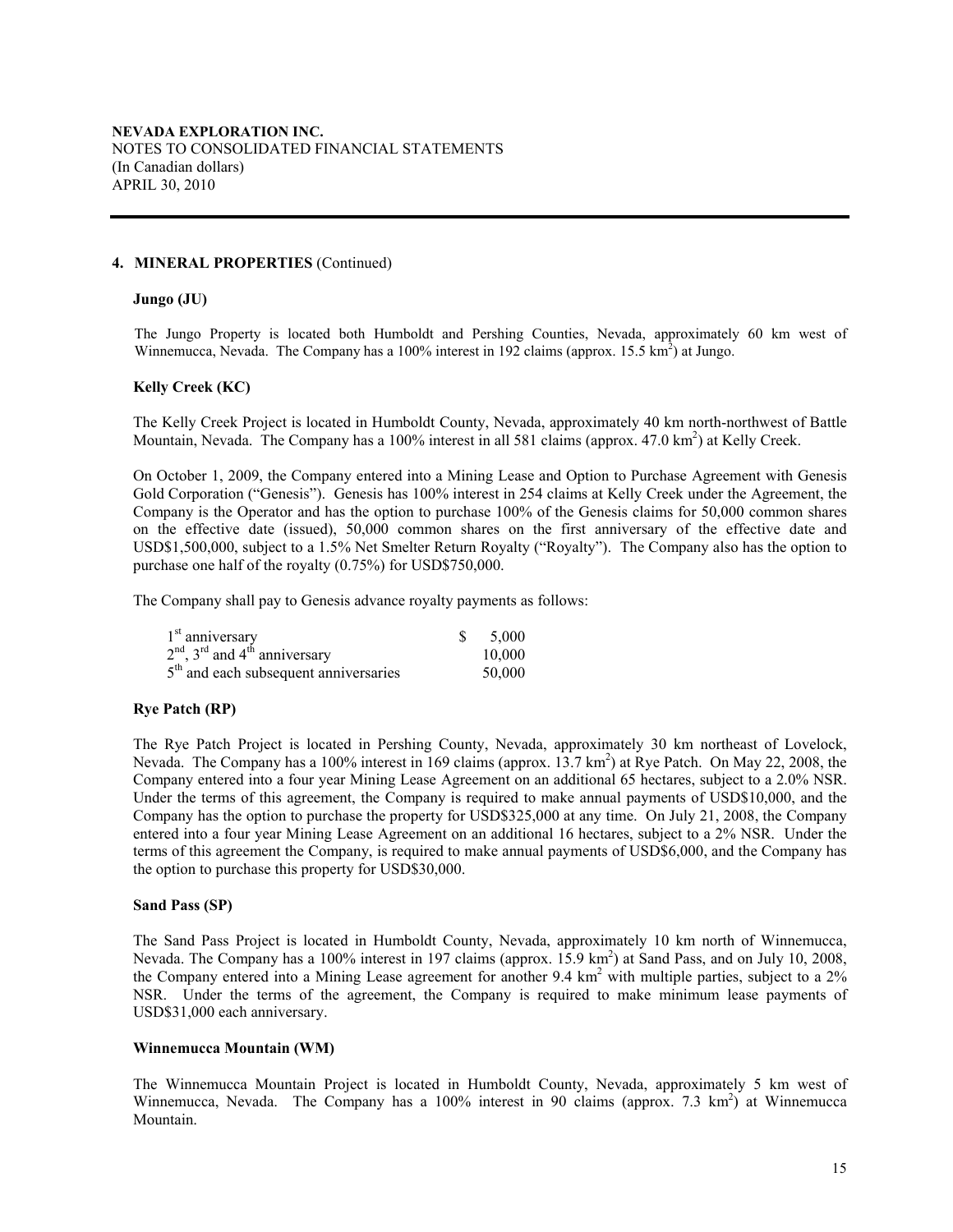## **4. MINERAL PROPERTIES** (Continued)

## **Whiskey Flats (WF)**

The Whiskey Flats Project is located in Mineral County, Nevada, approximately 20 km south of Hawthorne, Nevada. The Company has a 100% interest in 273 claims (22.1 km<sup>2</sup>) at Whiskey Flats.

## **5. LONG-TERM DEBT**

The Company has entered into various agreements to lease vehicles and exploration equipment which terminate in years between 2010 and 2013, with blended monthly payments of principle and interest ranging from US\$667 and US\$1,618, bearing interest rates from 1.93% to 7.99% per annum. The Capital lease obligation is payable as follows:

|                                                                      |   | 2010               |   | 2009                |
|----------------------------------------------------------------------|---|--------------------|---|---------------------|
| Lease obligations<br>Deduct: amount representing interest            | S | 63,173<br>(3,590)  | S | 115,538<br>(3,726)  |
| Present value of minimum lease payments due<br>Less: current portion | S | 59,583<br>(25,296) |   | 111,812<br>(37,670) |
|                                                                      |   | 34,287             |   | 74,142              |

Remaining fiscal principal payments of long-term debt are as follows:

| 2011<br>2012<br>2013 | \$<br>25,296<br>26,900<br>7.387 |
|----------------------|---------------------------------|
|                      | 59,583                          |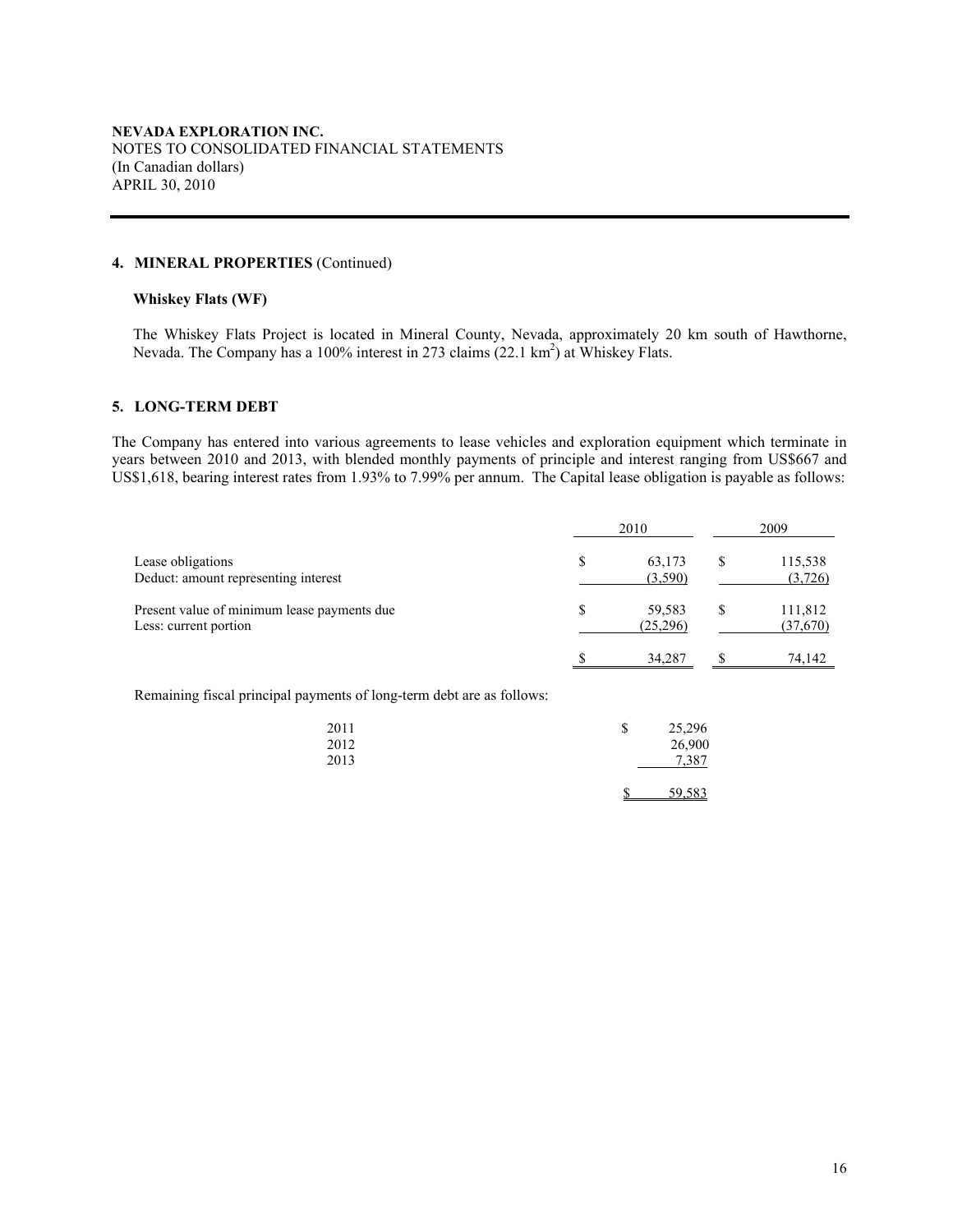# **6. CAPITAL STOCK AND CONTRIBUTED SURPLUS**

|                                                        | Number<br>of Shares | Share<br>Amount  |    | Contributed<br>Surplus |   | Warrants    |
|--------------------------------------------------------|---------------------|------------------|----|------------------------|---|-------------|
| Authorized                                             |                     |                  |    |                        |   |             |
| Unlimited number of voting common shares without par   |                     |                  |    |                        |   |             |
| value                                                  |                     |                  |    |                        |   |             |
| Unlimited number of preferred shares with no par value |                     |                  |    |                        |   |             |
| Balance as at April 30, 2008                           | 58,441,171          | 9,159,364<br>\$. | S. | 1,461,316              | S | 1,668,390   |
| Exercise of options                                    | 250,000             | 150,000          |    |                        |   |             |
| Ascribed value of options exercised                    |                     | 128,066          |    | (128,066)              |   |             |
| Stock-based compensation                               |                     |                  |    | 461,747                |   |             |
| Expired/forfeited warrants                             |                     |                  |    | 1,255,866              |   | (1,255,866) |
| Exercise of warrants                                   | 337,933             | 103,325          |    |                        |   |             |
| Ascribed portion of warrants exercised                 |                     | 133,781          |    |                        |   | (133,781)   |
| Balance as at April 30, 2009                           | 59,029,104          | 9,674,536        |    | 3,050,863              |   | 278,743     |
| Private placements                                     | 23,737,673          | 1,568,413        |    |                        |   |             |
| Share issue costs - cash                               |                     | (114, 529)       |    |                        |   |             |
| Share issue costs – warrants                           |                     | (418,300)        |    |                        |   | 418,300     |
| Agent units                                            | 50,000              | 6,200            |    |                        |   |             |
| Share issue $costs$ – agent units                      |                     | (6,200)          |    |                        |   |             |
| Share issue costs - agent warrants                     |                     | (32,500)         |    |                        |   | 32,500      |
| Shares for property                                    | 50,000              | 9,250            |    |                        |   |             |
| Expired warrants                                       |                     |                  |    | 278,743                |   | (278, 743)  |
| Stock-based compensation                               |                     |                  |    | 546,166                |   |             |
| Balance as at April 30, 2010                           | 82,866,777          | \$10,686,870     | S  | 3,875,772              | S | 450,800     |

During the year ended April 30, 2010 the Company:

- i) issued 20,995,673 units for gross proceeds of \$1,102,272 by way of a non-brokered private placement. Each unit consists of one common share and one-half of one common share purchase warrant. Each whole warrant will entitle the holder to purchase one common share at an exercise price of \$0.10 for a period of two years. In the event that the Company's volume weighted average share price averages at or above \$0.20 per share for 20 consecutive trading days on the TSX Venture Exchange, then the Company shall have the right to accelerate the warrant exercise period to the 30th day after the date on which the Company gives notice of acceleration. Fair value allocated in connection to these warrants was \$292,400. All shares issued are subject to a four month hold period expiring December 21, 2009, as well as to any other resale restrictions imposed by applicable securities regulatory authorities.The Company paid share issue costs, in connection with the private placement, of \$36,056 in cash, and 161,000 Broker Warrants with a fair value of \$9,300 exercisable under the same terms as those warrants issued as part of the Units in the Offering. All Broker Warrants are subject to a four month hold period expiring January 3, 2010.
- ii) issued 50,000 common shares in connection with a Lease and Option to Purchase Agreement with Genesis Gold Corporation on the HP claims in Humboldt County, Nevada.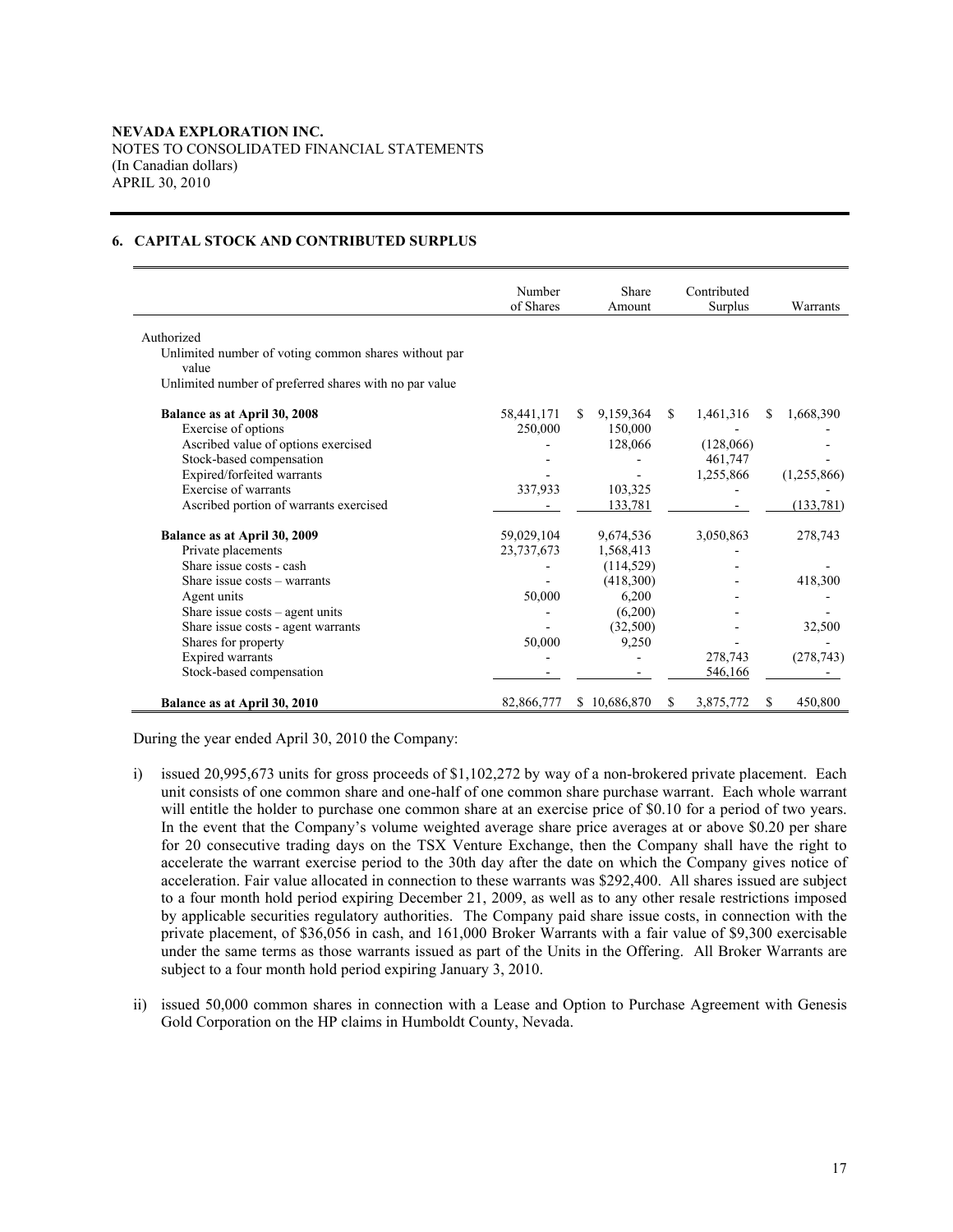## **6. CAPITAL STOCK AND CONTRIBUTED SURPLUS** (cont'd…)

- iii) completed a \$466,140 brokered private placement for 2,742,000 units at a price of \$0.17 per unit. Each unit consists of one common share and one-half of one non-transferable common share purchase warrant. Each whole warrant entitles the holder to purchase one common share at a price of \$0.22 for a period of 18 months. Fair value allocated in connection to these warrants was \$125,900. In connection with the private placement the Company paid:
	- a) paid cash share issuance costs of \$78,473.
	- b) issued 274,200 agent warrants with a fair value of \$20,900
	- c) issued 50,000 units to the agent with a fair value of \$0.12 per unit, or \$6,200.

During the year ended April 30, 2009:

- i) 250,000 options were exercised for proceeds of \$150,000
- ii) 337,933 warrants were exercised for proceeds of \$103,325

## **7. STOCK OPTIONS AND WARRANTS**

#### **Stock options**

The Company has a stock options plan under which it is authorized to grant options to executive officers and directors, employees and consultants enabling them to acquire up to 10% of the issued and outstanding common stock of the Company. Under the plan, the exercise price of each option equals the market price, minimum price or a discounted price of the Company's stock as calculated on the date of grant. The options can be granted for a maximum term of five years, and generally vest over a 3 year period.

During the year ended April 30, 2010, the Company:

- 1) granted 1,900,000 stock options  $(2009 200,000)$  resulting in stock-based compensation of \$282,500 (2009 – \$85,235) using the Black-Scholes Option Pricing model. The weighted average fair value of the options granted was \$0.15 (2009 - \$0.42) per option.
- 2) re-priced the exercise price of 1,550,000 options to \$0.15 resulting in an incremental fair value of \$49,200 using the Black-Scholes Option Pricing model. The original exercise prices were \$0.60-\$1.00. \$45,963 was recorded this year; the remainder will be recorded in future periods to match the vesting periods. The weighted average incremental fair value of the options re-priced was \$0.03 per option.
- 3) recorded a stock-based compensation expense of \$546,166 (2009 \$461,747) for options vested.

Option pricing models require the use of estimates and assumptions including the expected volatility. Changes in underlying assumptions can materially affect the fair value estimates.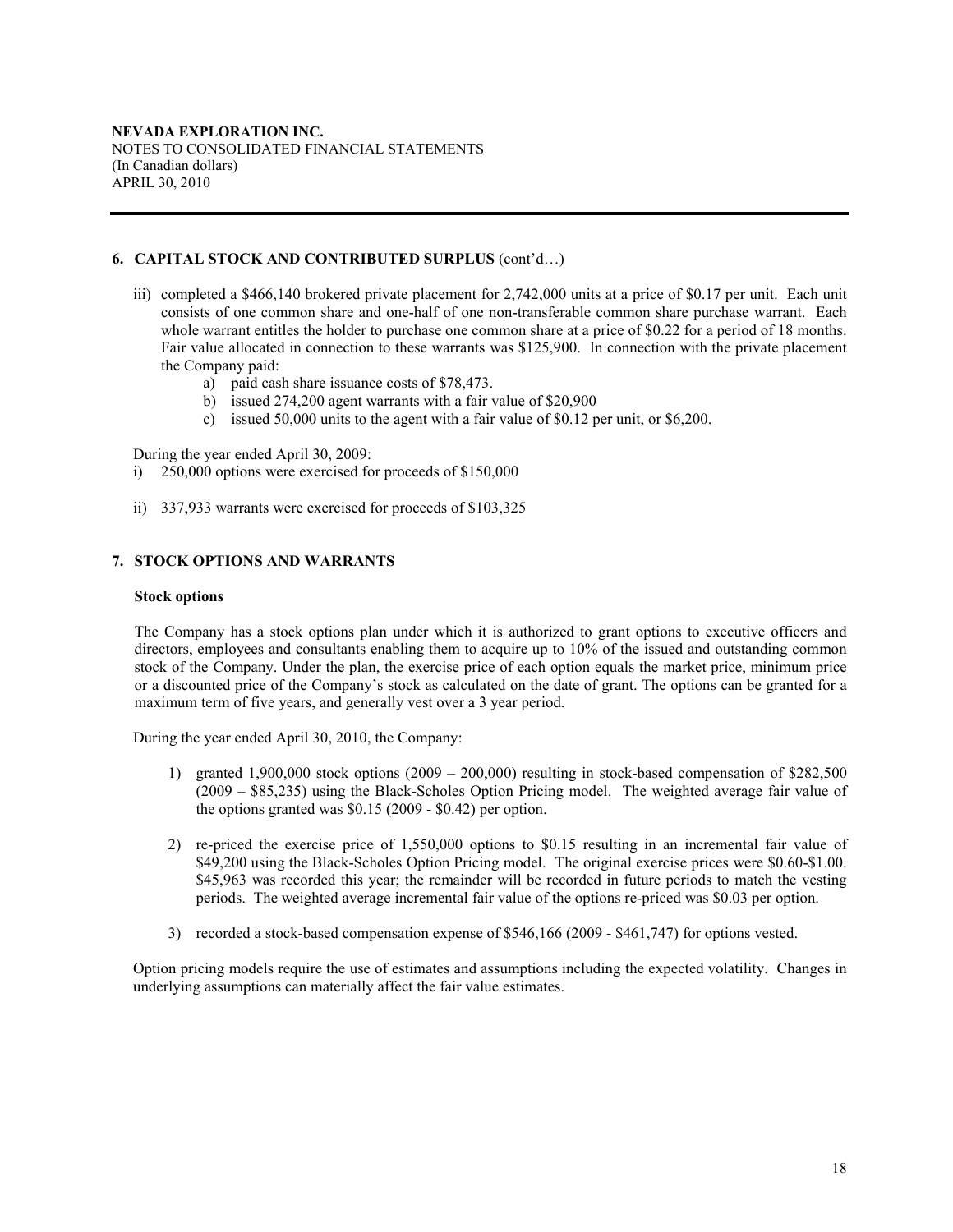# **7. STOCK OPTIONS AND WARRANTS** (cont'd…)

## **Stock options** (cont'd….)

The following weighted average assumptions were used for the Black-Scholes valuation of options granted and re-priced during the year ended April 30:

|                          | Granted<br>2010 | Re-priced<br>2010 | Granted<br>2009 |
|--------------------------|-----------------|-------------------|-----------------|
|                          |                 |                   |                 |
| Risk-free interest rate  | 2.57%           | 1.54%             | $3.6\%$         |
| Expected life of options | 5 years         | 2.90 years        | 5 years         |
| Annualized volatility    | 149.38%         | 146.55%           | 95%             |
| Dividend rate            | $0.00\%$        | $0.00\%$          | $0.00\%$        |

A summary of the Company's outstanding stock options is presented below.

|                                              | Number<br>of Options     | Weighted Average<br><b>Exercise Price</b> |
|----------------------------------------------|--------------------------|-------------------------------------------|
|                                              |                          |                                           |
| Balance, April 30, 2008<br>Expired/forfeited | 5,055,000<br>(1,955,000) | \$<br>0.77<br>0.70                        |
| Exercised<br>Granted/vesting                 | (250,000)<br>200,000     | 0.60<br>0.78                              |
|                                              |                          |                                           |
| Balance, April 30, 2009                      | 3,050,000                | 0.83                                      |
| Granted/vesting                              | 1,900,000                | 0.16                                      |
| Forfeited                                    | (300,000)                | 0.98                                      |
| Re-priced                                    | (1,550,000)              | 0.86                                      |
| Re-priced                                    | 1,550,000                | 0.15                                      |
| Balance, April 30, 2010                      | 4,650,000                | \$<br>0.31                                |
| Number of options currently exercisable      | 4,033,333                | \$<br>0.30                                |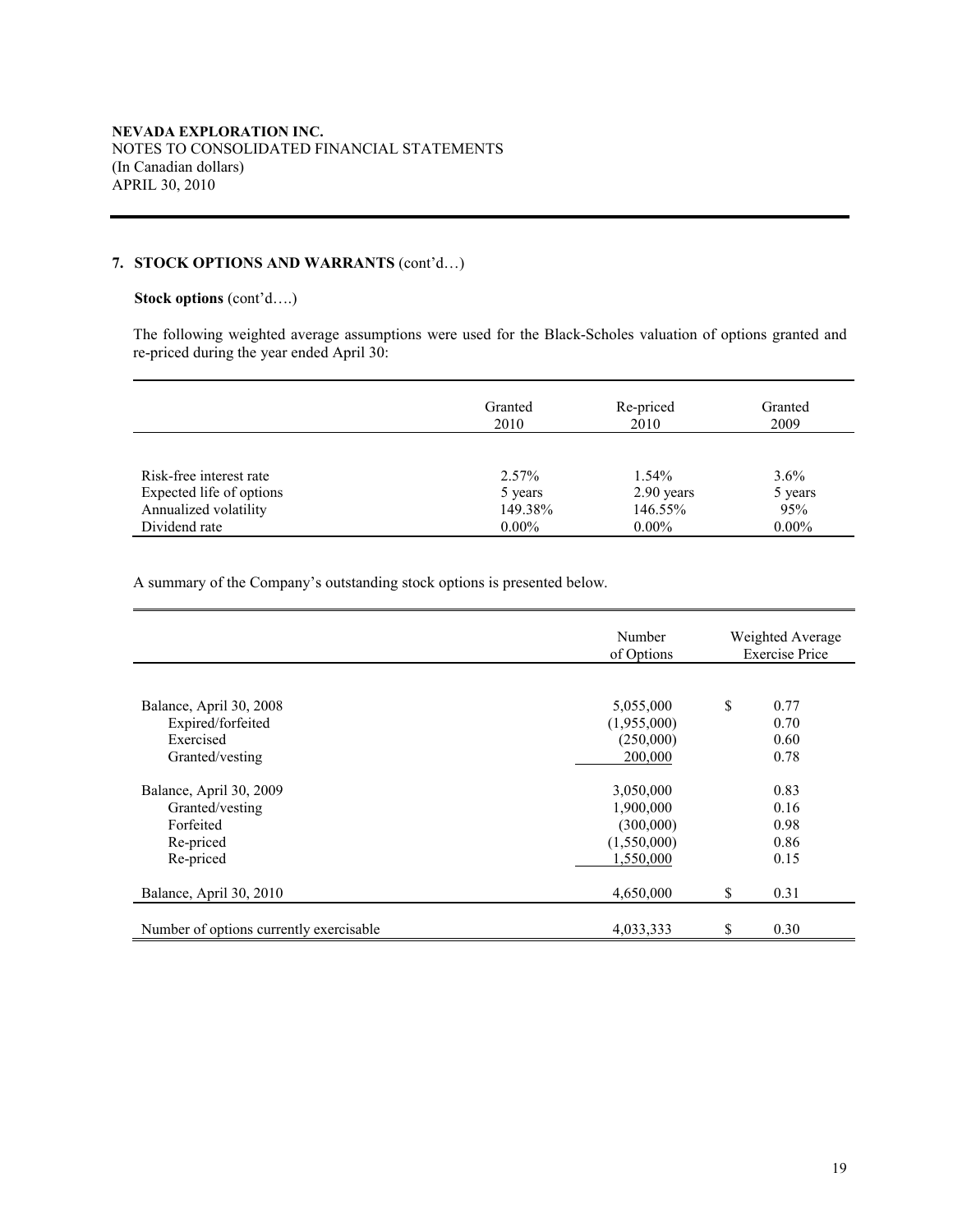## **7. STOCK OPTIONS AND WARRANTS** (cont'd…)

# **Warrants**

During the year ended April 30, 2010 using the Black-Scholes Option Pricing model, the Company:

- a) granted 435,200 agents' warrants resulting in a fair value of \$30,200;
- b) granted 10,497,837 warrants as part of the 20,995,673 unit private placement resulting in a fair value of \$292,400;
- c) granted 1,371,000 warrants as part of the 2,742,000 unit private placement resulting in a fair value of \$125,900.
- d) granted 25,000 warrants as part of the 50,000 broker units resulting in a fair value of \$2,300;

These amounts were recorded as warrants on the balance sheet.

The following weighted average assumptions were used for the Black-Scholes valuation of warrants granted during the year:

|                          | 2010       | 2009                     |
|--------------------------|------------|--------------------------|
|                          |            |                          |
| Risk-free interest rate  | 1.22%      | $\overline{\phantom{0}}$ |
| Expected life of options | 1.93 years | $\overline{\phantom{a}}$ |
| Annualized volatility    | 165.19%    | $\overline{\phantom{a}}$ |
| Dividend rate            | $0.00\%$   | $\overline{\phantom{0}}$ |

A summary of the Company's outstanding warrants is presented below.

|                                                           | Number<br>of Warrants                 | Weighted Average<br><b>Exercise Price</b> |                      |  |
|-----------------------------------------------------------|---------------------------------------|-------------------------------------------|----------------------|--|
| Balance, April 30, 2008<br>Expired/forfeited<br>Exercised | 5,266,933<br>(4,024,000)<br>(337,933) | \$                                        | 0.76<br>0.64<br>0.80 |  |
| Balance, April 30, 2009<br>Granted<br>Expired             | 905,000<br>12,329,037<br>(905,000)    |                                           | 1.50<br>0.12<br>1.50 |  |
| Balance, April 30, 2010                                   | 12,329,037                            | $\mathbf S$                               | 0.12                 |  |
| Number of warrants currently exercisable                  | 12,329,037                            | \$                                        | 0.12                 |  |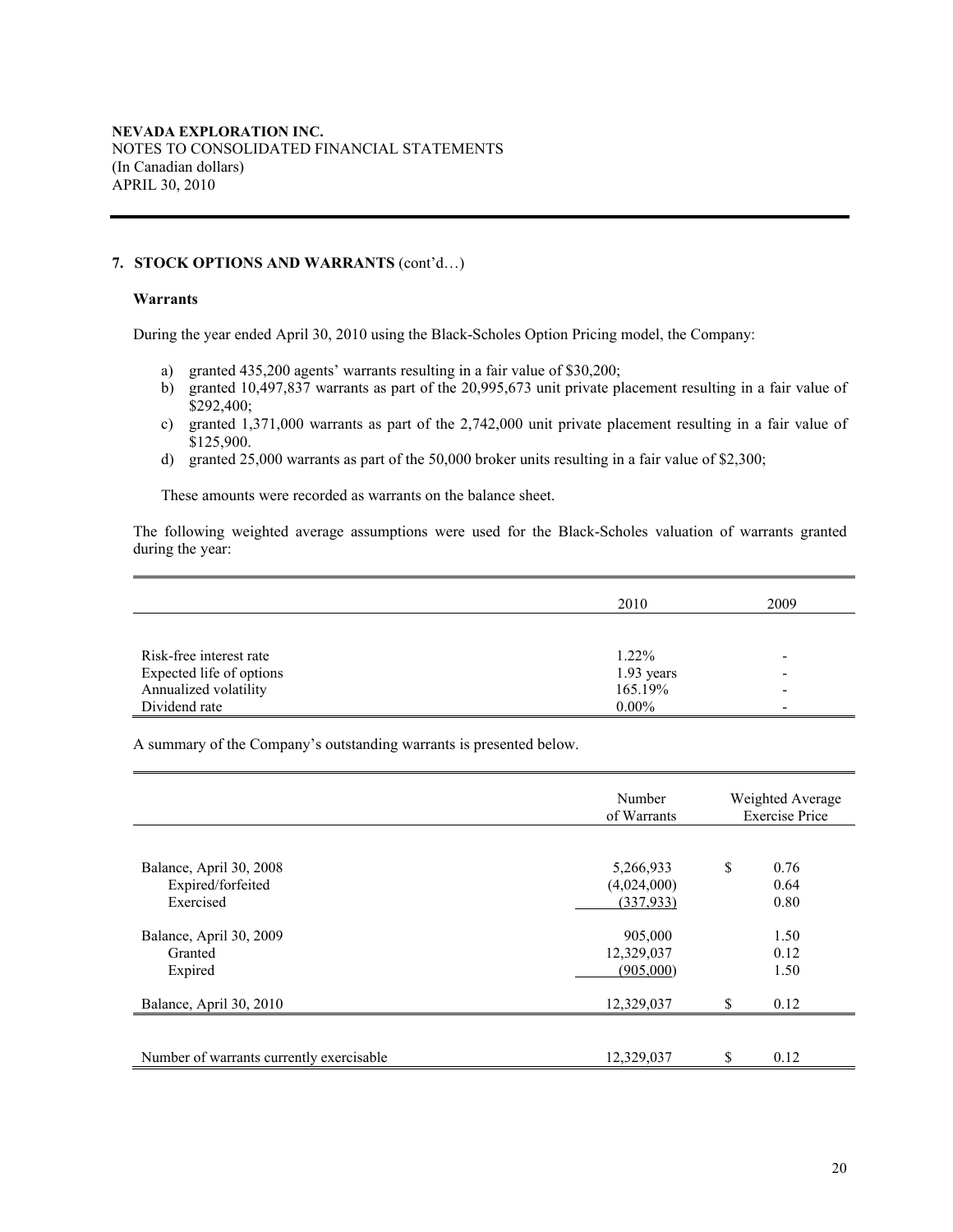# **7. STOCK OPTIONS AND WARRANTS** (cont'd…)

The following incentive stock options and share purchase warrants were outstanding as at April 30, 2010:

|                      | Number            | Exercise   |                    |
|----------------------|-------------------|------------|--------------------|
|                      | of shares         | price      | Expiry date        |
|                      |                   |            |                    |
| <b>Stock options</b> | 200,000           | \$<br>0.60 | March 9, 2012      |
|                      | 400,000           | 0.15       | March 9, 2012      |
|                      | 500,000           | 0.60       | April 23, 2011     |
|                      | 150,000           | 0.95       | June 8, 2012       |
|                      | 200,000           | 0.15       | June 8, 2012       |
|                      | 150,000           | 1.00       | June 11, 2012      |
|                      | 200,000           | 1.00       | March 4, 2013      |
|                      | 750,000           | 0.15       | March 4, 2013      |
|                      | 200,000           | 0.15       | June 13, 2013      |
|                      | 1,300,000         | 0.16       | September 30, 2014 |
|                      | 600,000           | 0.17       | November 17, 2014  |
| Warrants             |                   |            |                    |
|                      | 4,019,481         | 0.10       | August 20, 2011    |
|                      | $6,639,356$ (i)   | 0.10       | September 2, 2011  |
|                      | 1,670,200<br>(ii) | 0.22       | May 19, 2011       |

(i) includes 161,000 agent warrants

(ii) includes 299,200 agent warrants, 25,000 agent warrants included in this total related to 50,000 broker units granted during the year (which are currently unexercised)

## **8. RELATED PARTY TRANSACTIONS**

During the year ended April 30, 2010, the Company:

- i) paid or accrued \$367,289 (US\$342,000) in management fees, recorded as salaries, to officers and directors of the Company.
- ii) paid or accrued \$63,269 (2009 \$Nil) in professional fees to a firm in which an officer and director of the Company is a partner.
- iii) Legal fees of approximately \$Nil (2009 \$82,000) were recorded in professional fees, consulting and investor relations and were paid to a firm whose partner was a director of the Company until February 27, 2009.

As at April 30, 2010:

- i) loans receivable include an amount of \$96,077 (April 30, 2009 \$234,700) receivable from two officers and directors of the Company. The loans receivable are guaranteed by 2,100,000 common shares of the Company that are currently being held in trust. To date loans receivable includes interest of approximately \$25,500, \$10,500 of which was accrued during the year ended April 30, 2010.
- ii) accounts payable and accrued liabilities included:
	- a. an amount of \$28,860 due to a firm in which an officer and director of the Company is a partner.
	- b. an amount of \$20,261 (US\$19,946) due to officers and directors of the Company for salary payable.

These transactions were in the normal course of operations and were measured at the exchange value, which represented the amount of consideration established and agreed to by the related parties.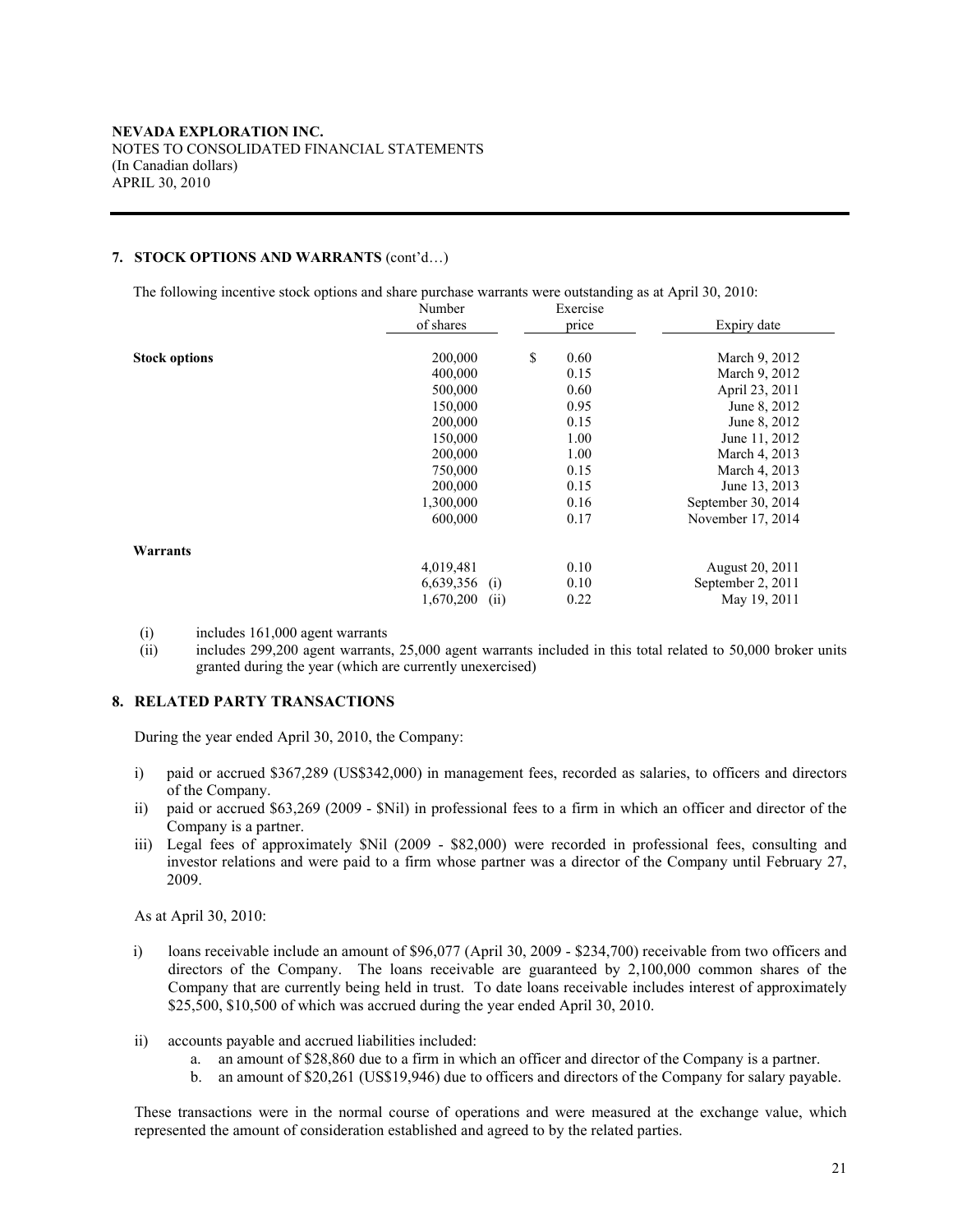## **9. COMMITMENTS**

a) The Company has entered into a lease agreement for premises expiring on November 30, 2012. The future minimum lease payments, by fiscal year are as follows:

|      | <b>USDS</b> | <b>CADS</b>  |
|------|-------------|--------------|
| 2011 | 89,000      | \$<br>90,000 |
| 2012 | 90,000      | 91,000       |
| 2013 | 54,000      | 55,000       |
|      |             |              |
|      | 233,000     | 236,000      |

b) The Company has various commitments relating to its mineral properties as disclosed in note 4.

## **10. FINANCIAL INSTRUMENTS**

#### *RISK MANAGEMENT POLICIES*

The Company is exposed to risk due to the nature of its financial instruments. Risk management is the responsibility of management and the Company did not use derivative instruments.

# *FAIR VALUE*

The Company estimates the fair value of its financial instruments based on current interest rates, market value and pricing of financial instruments with comparable terms. Unless otherwise indicated, the carrying value of these financial instruments approximates their fair market value because of the near maturity of those instruments.

As at April 30, 2010 and April 30, 2009, the carrying amount of current financial assets and liabilities approximated the fair value because of the near maturity of those instruments and the carrying value of term deposits and the long-term debt is considered to approximate fair value since it bears interest at current rates for similar types of borrowing arrangements or investments.

Financial instruments measured at fair value on the balance sheet are summarized in levels of fair value hierarchy as follows:

|                                     | Level 1 | Level 2         | Level 3                  |
|-------------------------------------|---------|-----------------|--------------------------|
| Assets<br>Cash and cash equivalents | 55,253  | $\qquad \qquad$ | $\overline{\phantom{a}}$ |

# *CREDIT RISK AND INTEREST RATE RISK*

It is management's opinion that the Company is not exposed to significant interest or credit risk arising from its financial instruments.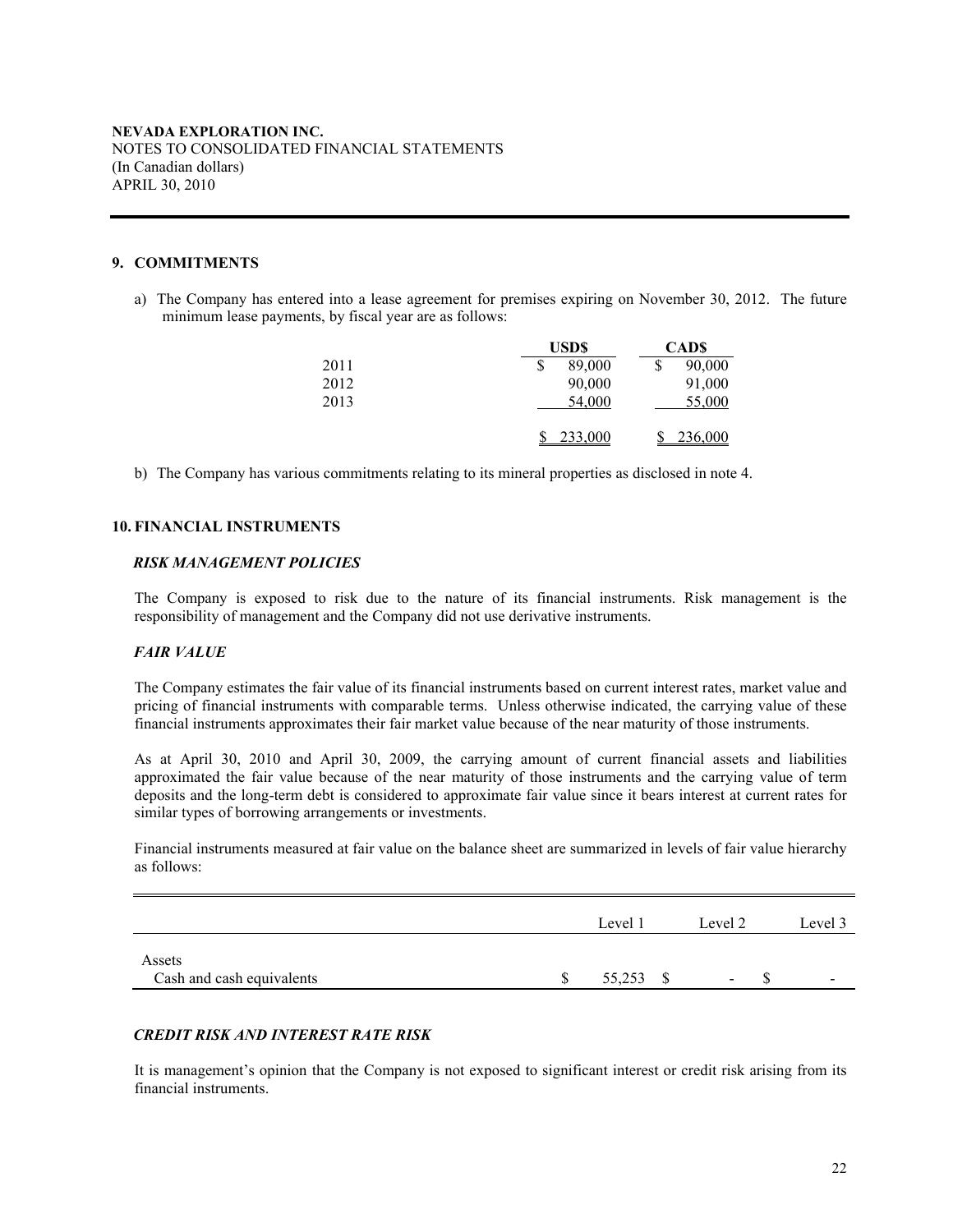#### **10. FINANCIAL INSTRUMENTS** (cont'd…)

## *LIQUIDITY RISK*

Liquidity risk is the risk that the Company will not be able to meet its financial obligations as they fall due. The Company manages liquidity risk through the management of its capital structure and financial leverage, as outlined in Note 11 ("Capital Disclosures"). It also manages liquidity risk by continuously monitoring actual and projected cash flows. The Board of Directors reviews and approves the Company's operating and capital budgets, as well as any material transactions out of the normal course of business.

As at April 30, 2010, the Company was holding cash of \$55,253 and current liabilities of \$173,590 As a result of the limited cash the Company is exposed to liquidity risk and is reliant on the Company's ability to complete and equity financing.

## *FOREIGN EXCHANGE*

The Company is exposed to financial risk arising from fluctuations in foreign exchange rates and the degree of volatility of these rates. A significant portion of the Company's expenses is denominated in US dollars. Consequently, certain assets, liabilities and operating expenses are exposed to currency fluctuations. The Company does not use derivative instruments to reduce its exposure to foreign currency risk.

At April 30, 2010, the Company is exposed to currency risk through the following assets and liabilities denominated in US dollars:

|                                          | SUS       |
|------------------------------------------|-----------|
| Cash and cash equivalents                | 25.485    |
| Accounts receivable                      | 65,000    |
| Loans receivable                         | 102.893   |
| Prepaid expenses and other               | 7.378     |
| Deposits and bonds                       | 89.900    |
| Accounts payable and accrued liabilities | (53,985)  |
| Long term debt                           | (58, 657) |

#### *NET EXPOSURE*

Based on the above net exposures as at April 30, 2010, and assuming that all other variables remain constant, a 10% change in the value of the US dollar against the Canadian dollar would result in an increase/decrease of \$17,800 in the loss from operations.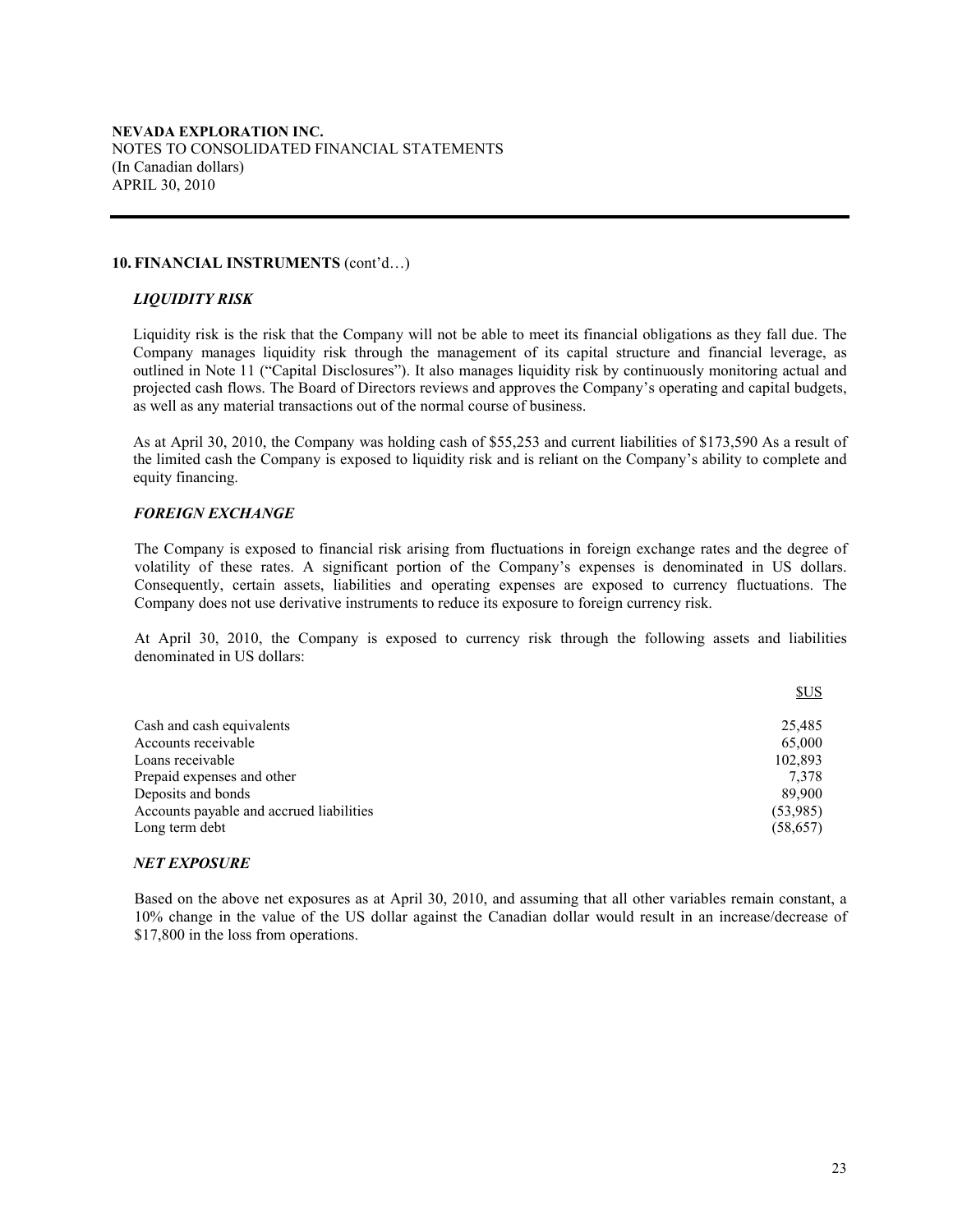#### **11. CAPITAL DISCLOSURES**

The Company's objectives when managing capital are: to safeguard its ability to continue as a going concern; and, to have sufficient capital to be able to fund the exploration and development of its mineral properties and acquisition of other mineral resources, for the benefit of its shareholders.

In order to maintain its capital structure, the Company, is dependent on equity funding and when necessary, raises capital through the issuance of equity instruments, primarily comprised of common shares and incentive stock options. In the management of capital, the Company includes the components of shareholders' equity as well as cash.

The Company prepares annual estimates of exploration expenditures and monitors actual expenditures compared to the estimates to ensure that there is sufficient capital on hand to meet ongoing obligations. The Company's investment policy is to invest its cash in highly liquid short-term deposits with terms of one year or less and which can be liquidated after thirty days without interest penalty. The Company currently has insufficient capital to fund its exploration programs and is reliant on completing an equity financing to fund further exploration. The Company is not subject to any externally imposed capital requirements.

## **12. SEGMENTED INFORMATION**

The company has one operating segment, being the exploration of mineral properties. Geographic information is as follows:

|                                               | April 30,<br>2010 | April 30,<br><u>2009</u> |
|-----------------------------------------------|-------------------|--------------------------|
| <b>CAPITAL ASSETS</b><br><b>United States</b> |                   |                          |
| Equipment                                     | 335,493<br>S      | 645,723                  |
| Mineral properties                            | 5,970,055         | 5,321,150                |
|                                               | \$6.305.548       | \$5,966,873              |